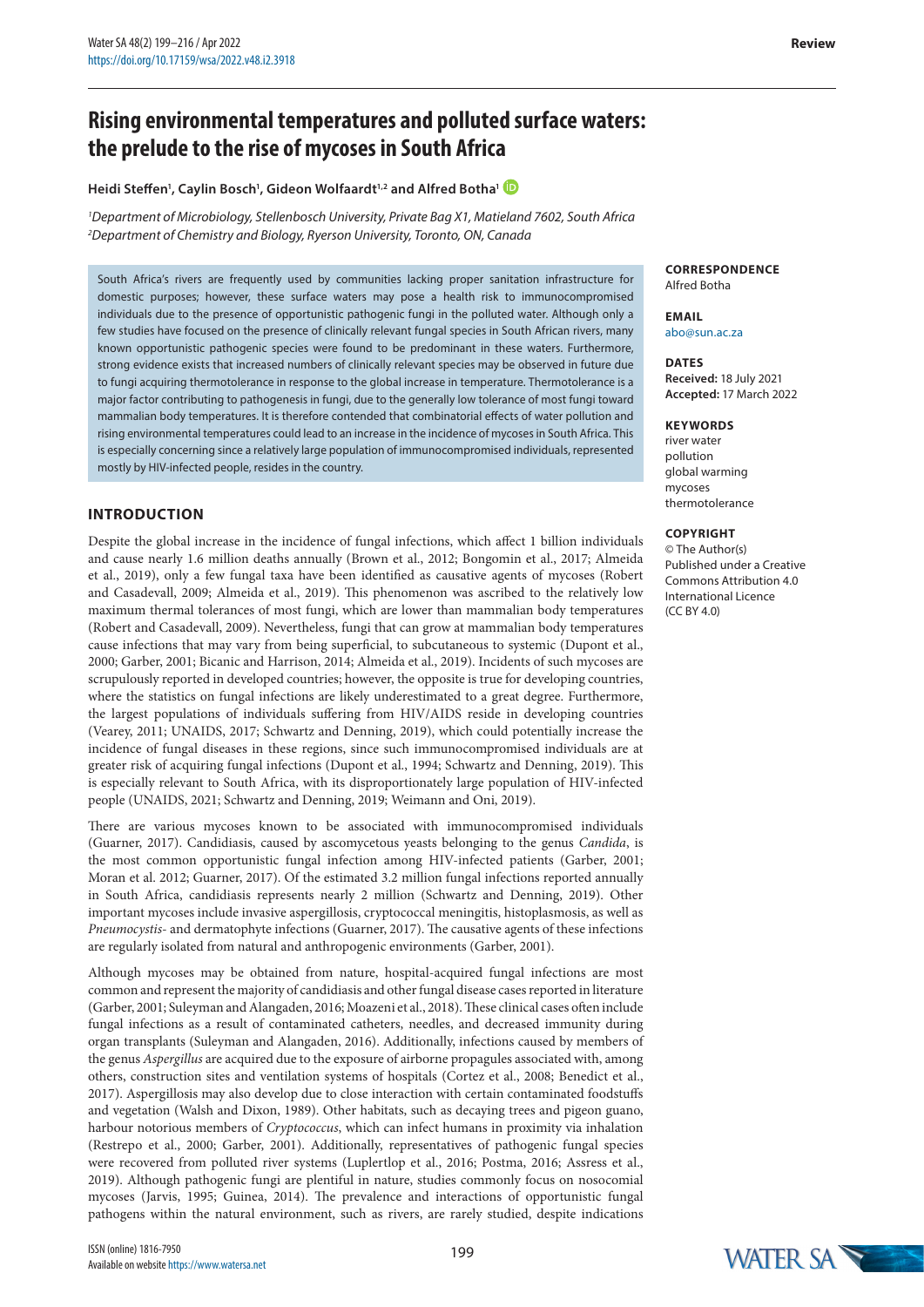that fungal virulence results from adaptations that have evolved for protection against adverse conditions in nature (Steenbergen et al., 2001; Bosch et al., 2020). These conditions include rising environmental temperatures and other anomalies as a result of climate change, and have been linked with increases in the prevalence of fungal diseases in mammals, including humans (Garcia-Solache and Casadevall, 2010; Araújo et al., 2017). Research on the ecology of opportunistic fungi in environments conducive to their proliferation, such as river systems, is therefore expedient. Focus should be given to developing countries such as South Africa, with its large population of immunocompromised individuals (UNAIDS, 2021) and inadequate infrastructure accompanied by rapid urbanisation (Schwartz and Denning, 2019). With the ultimate goal of obtaining an indication of the potential effects of climate change and anthropogenic pollution on the ecology of opportunistic pathogenic fungi in South African rivers, the aim of this literature review was to survey existing knowledge on the occurrence of these fungi in the river systems of the region. Additionally, this review reflects on the potential effect of increased environmental temperatures, in combination with pollution, on the biology of opportunistic pathogenic fungi occurring in these rivers.

# **POLLUTED SURFACE WATERS**

Rivers may become polluted as a result of various anthropogenic activities: agricultural practices, industrial processes, expanding urban communities with poor sanitation infrastructure, as well as faulty wastewater treatment operations (Vearey, 2011; Wang et al., 2012; Glińska-Lewczuk et al., 2016; Liyanage and Yamada, 2017; Cullis et al., 2019). These may largely contribute to the fungal load in water due to the nutrient-rich characteristics of most pollutants. For several decades, the quality of water, whether it be used for drinking, ablutions, or irrigation purposes, was evaluated by determining the microbiological load thereof (Havelaar et al., 1986). Bacterial indicators have been, and are being, extensively used to determine water quality, especially in relation to the level of faecal pollution (Havelaar et al., 1986; Haack et al., 2009). Only relatively recently were studies conducted linking fungal numbers to pollution levels in river systems (De Almeida, 2005; Brandão et al., 2010; Medeiros et al., 2012; Stone et al., 2013). Previously the only indicators of fungal contaminants used were taste, odour and the number of culturable moulds in the water (Doggett, 2000). While very few studies were aimed at investigating the link between fungal numbers and pollution, several authors have studied fungal diversity in a wide range of surface water sources – including tap water, rivers, lakes and estuaries (Kwasnieskwa, 1988; Hageskal et al., 2009; Pereira et al., 2009; Magwaza et al., 2017; Assress et al., 2019). Some of the fungi identified during these studies include known clinically relevant yeasts and filamentous fungi.

### **CLINICALLY RELEVANT FUNGI**

Pathogenic and opportunistic pathogenic fungi are ubiquitous in the environment (Restrepo et al., 2000; Gostinčar et al., 2011; Babič et al., 2017). While the occurrence of some of these fungi has been studied extensively in atmospheric (Newbound et al., 2009) and terrestrial environments including animals, plants and soils (Restrepo et al., 2000; Gostinčar et al., 2011), relatively little knowledge exists on the ecology of clinically relevant fungi in aquatic environments, with only a few studies focusing on polluted water. Regardless of the lack of available information, some findings have allowed researchers to hypothesise that fungi, particularly yeasts, have the potential to be used as indicators of pollution in rivers and other water bodies (De Almeida, 2005; Brandão et al., 2010; Medeiros et al., 2012; Stone et al., 2013; Postma, 2016). However, it should also be made a priority to

determine the pathogenic fungal taxa occurring in polluted rivers, since individuals utilizing these water sources are at risk of acquiring mycoses (Weimann and Oni, 2019).

#### **Filamentous fungi**

The most common water-borne filamentous fungi are members of the genera *Penicillium, Trichoderma, Acremonium*, *Cladosporium, Aspergillus, Fusarium* and *Mucor* (Babič et al., 2017). Representatives of the latter three genera are considered opportunistic, causing invasive fungal infections in immunedeficient individuals. Members of the remaining genera cause allergies, as well as subcutaneous and superficial infections, especially among those suffering from immunodeficiency. Despite the low health risk, compared to invasive infections, superficial infections remain concerning due to the associated negative impact on quality of life (Weimann and Oni, 2019).

To date, no substantial evidence exists on the presence of pathogenic filamentous fungi in the river systems of South Africa. This, however, does not negate the danger associated with the presence of these fungi in rivers, but rather encourages researchers to investigate neglected environments (Schwartz and Denning, 2019). Investigating such understudied environments is of particular importance considering current evidence of diseasecausing filamentous fungi detected in different European water sources – especially tap water (Novak Babič et al., 2018). It is well known that surface waters are sources for drinking and tap water (UN Water, 2006; WHO, 2017). These water sources are treated before distribution, but the treatment processes are not feasible for rivers, lakes and other surface waters that are used as primary water sources by some communities (Colvin et al., 2016; Edokpayi et al., 2018). Recent studies, however, have revealed that fungi can survive conventional treatment processes and persist in tap water, as was observed in some hospitals (Arroyo et al., 2020; Caggiano et al., 2020). Nevertheless, the fungal composition of treated surface water could be significantly different from untreated surface water and therefore in this review only fungi present in rivers and other natural water sources were evaluated.

Globally, two major fungal groups were detected in the few river systems that were studied: Mucoromycota and Ascomycota (Arvanitidou et al., 2005; Pietryczuk et al., 2018; Machido et al., 2015). Mucoralean fungi were found to be the only representatives of the phylum Mucoromycota that occurred within rivers in Greece. These included members of *Mucor*, *Absidia* and *Rhizopus* (Arvanitidou et al., 2005). Species within these genera cause mucormycosis – an invasive fungal infection which can manifest in the lungs, cutaneous and subcutaneous dermis, nose cavities, brain, intestines and bloodstream (Spellberg and Maertens, 2019). Recently, cases of mucormycosis have increasingly been reported among patients suffering from Covid-19 (Garg et al., 2021; Werthman-Ehrenreich et al., 2021). Members of *Absidia* have also caused infections in individuals suffering from burn wounds (Christiaens et al., 2005). These infections are invasive, invading organs and the bloodstream, with detrimental health outcomes (Harrison and Brouwer, 2009).

It must be noted that although immunosuppressed individuals are especially susceptible to invasive fungal infections, rare cases of rhinocerebral mucormycosis, as well as other mycoses, have been observed in immunocompetent patients (Hussain et al., 1995; Leyngold et al., 2014). In contrast, non-invasive superficial fungal infections caused by a variety of different fungi are very common among patients with immune deficiencies (Huang et al., 2004), and noticeable superficial infections on epidermal regions are considered a presenting feature of individuals diagnosed with AIDS (Lohoué Petmy et al., 2004; Benedict et al., 2017).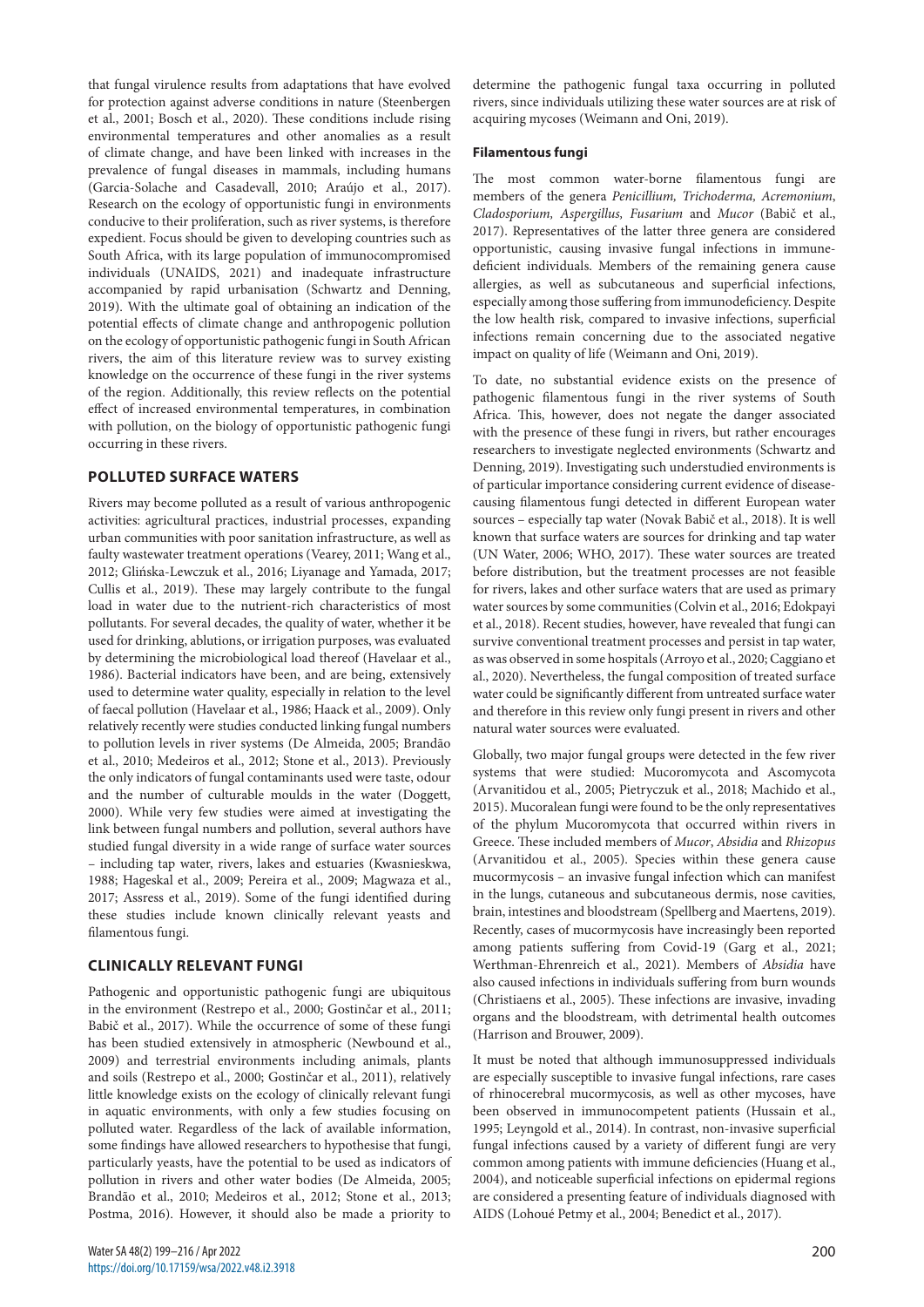Some fungi that are known to occur in rivers are capable of causing both invasive and superficial infections (Arvanitidou et al., 2005). These include members of the genera *Aspergillus* and *Penicillium* belonging to the orders Eurotiales; *Alternaria* and *Curvularia* of the order Pleosporales; as well as *Fusarium* and *Verticillium*  belonging to Hypocreales. Representatives of the genera *Aspergillus*  and *Penicillium* spp. were among the most frequently isolated filamentous fungi found during a survey of rivers in Greece. Although many beneficial strains representing *Penicillium* exist that are used in the food and pharmaceutical industries (Sousa et al., 2001; Elander, 2003), it is known that some members of this genus can cause keratitis, pneumonia, endocarditis, necrotising esophagitis, endophthalmitis, urinary tract infections and peritonises (Hu et al., 2013). *Aspergillus fumigatus* and *Aspergillus niger* that were found in Polish rivers (Pietryczuk et al., 2018) are both associated with aspergillosis, which is one of the leading causes of death among AIDS individuals (GAFFI, 2017). Recently, cases of Covid-19 associated pulmonary chronic aspergillosis have also been reported (Arastehfar et al., 2020).

*Verticillium*, another genus harbouring waterborne fungi (Schiavano et al., 2014; Novak Babič et al., 2018), is represented by species associated with peritonises, as well as subcutaneous infections. The latter ensues when a microorganism breaches the epidermal barrier and migrates into the innermost layer of skin where blood vessels and nerves are located (Kujath and Kujath, 2010). While it is known that some bacteria produce proteins that enable infiltration of blood vessels, little information is available for fungi presenting the same mechanisms (Lipke, 2018). Nonetheless, in the probable event that some pathogenic fungi harbour these proteins, the proximity between the microorganisms and blood vessels in subcutaneous tissue could lead to systemic infections where the infectious agents are disseminated to other parts of the body. The subcutaneous tissue is also found directly on top of the musculoskeletal tissue, an area that some representatives of *Fusarium* are known to infect (Koehler et al., 2016). Both *Fusarium* and *Verticillium* spp. have been associated with superficial and invasive infections (Kujath and Kujath, 2010; Koehler et al., 2016), while other members of the Hypocreales from rivers, such as species of *Acremonium* and *Cylindrocarpon,* are more commonly known to cause superficial infections, such as mycetoma (Welsh et al., 2007; Arvanitidou et al., 2005; Pietryczuk et al., 2018).

Of the pleosporalean fungi that were found in Greek rivers, members of *Curvularia* and *Pyrenochaeta* were rarely encountered, whereas representatives of *Alternaria* were frequently isolated (Arvanitidou et al., 2005). *Curvularia* and *Pyrenochaeta* harbour species associated with cutaneous infections and invasive fungemia. *Alternaria* species, however, are involved in other less invasive infections such as rhinosinusitis, onychomycosis and oculomycosis (Pastor and Guarro, 2008). Additionally, in a recent study done by Pietryczuk et al. (2018), *Alternaria alternata* was identified in 4 out of 5 rivers surveyed in Poland.

Onygenalean fungi, which represent members that cause tineas, were also detected in natural surface waters (Arvanitidou et al., 2005; Machido et al., 2015; Novak Babič et al. 2018). Two genera, *Emmonsia* and *Chrysosporium*, were frequently encountered in Greek rivers (Arvanitidou et al., 2005) and represent fungi typically associated with disseminated- or superficial infections, respectively (Kenyon et al., 2013; Mijiti et al., 2017). Other members of the Onygenales which were isolated from river systems in Europe and Africa were representatives of *Microsporum*  and *Trichophyton* (Arvanitidou et al., 2005; Machido et al., 2015), genera that include keratolytic fungi and are frequently associated with tineas (Schwinn et al., 1995; Brito-Santos et al., 2017). For example, *Microsporum canis*, which has been isolated from surface waters, as well as *Trichophyton tonsurans* and *Trichophyton violaceum* that have been isolated from rivers

(Machido et al., 2015; Pietryczuk et al., 2018; Novak Babič et al., 2018), are all known to cause tinea capitis (Sombatmaithai et al., 2015; Pasquetti et al., 2017; Morales et al., 2019).

Other ascomycetous filamentous fungi occurring in surface waters that have mostly been associated with cutaneous infections are members of the order Chaetothyriales (Novak Babič et al., 2018; Pietryczuk et al., 2018). A chaetothyrialean fungus, *Exophalia dermatitidis*, associated with both cutaneous infections, as well as with respiratory infections in cystic fibrosis patients, was isolated from Polish rivers (Pietryczuk et al., 2018). Also isolated from these rivers were microascalean fungi belonging to the genus *Scopulariopsis.* Representatives of this genus are known to be the causative agents for different mycoses, ranging from superficial, to pulmonary and systemic infections (Iwen et al., 2012; Sandoval-Denis et al., 2013). It is important to mention that Microascales also harbours emerging pathogens such as members of the genus *Scedosporium*, which are commonly associated with wastewater sources (Skiada et al., 2017). Considering that wastewater is a major component of the pollution in rivers, further investigation into the diversity of *Scedosporium* spp. and other opportunistic filamentous fungi in natural surface waters is imminent.

## **Yeasts**

The majority of fungal infections are caused by yeasts (Miceli et al., 2011; Bongomin et al., 2017; Lamoth et al., 2018; Ocansey et al., 2019; Schwartz and Denning, 2019). These opportunistic unicellular fungi usually belong to genera such as *Candida* and *Rhodotorula*, which were among the prevalent yeasts occurring in polluted surface waters (Sláviková and Vadkertiová, 1997; De Almeida et al., 2005; Gadanho et al., 2006; Coelho et al., 2010; Medeiros et al., 2012; Pietryczuk et al., 2014; Monapathi et al., 2020). The invasive infections caused by these yeasts often have devastating effects on human organs, including the liver, heart, lungs, and brain. These infections, however, are rare among immunocompetent individuals and occur mostly among immunocompromised patients, such as those suffering from HIV/AIDS (Low and Rotstein, 2011).

Compared to filamentous fungi, more literature is available on the prevalence and presence of unicellular fungi in surface waters (Buzzini et al., 2017). This can be attributed to the non-spreading nature of yeast colonies on microbiological media, enabling researchers to more readily enumerate yeasts and link their numbers to environmental factors (Sláviková and Vadkertiová, 1997; De Almeida, 2005; Gadanho et al., 2006; Coelho et al., 2010; Medeiros et al., 2012; Stone et al., 2012; Van Wyk et al., 2012). Additionally, more yeast-related surveys could have been conducted in water sources than what were carried out for filamentous fungi, due to the disproportional disease burden associated with yeasts and the implicated higher health risk (Miceli et al., 2011; Bongomin et al., 2017; Lamoth et al., 2018; Ocansey et al., 2019; Schwartz and Denning, 2019).

A number of surveys on yeasts occurring in rivers was conducted across the globe (Table 1), yet there is still a paucity of published information available on yeasts associated with river systems in South Africa (Table 2). Limited data originating from only two provinces have been published thus far: Western Cape and North-Western Province (Stone et al., 2012; Van Wyk et al., 2013; Monapathi et al., 2017; Monapathi et al., 2020).

The most dominant of the opportunistic pathogenic yeasts identified in rivers of South Africa (Table 2), as well as other countries (Table 1), were found to be ascomycetous yeasts, especially members of the genus *Candida* (De Almeida, 2005; Coelho et al., 2010; Medeiros et al., 2012; Van Wyk et al., 2012; Monapathi et al., 2017). Whether the predominance of these clinically relevant ascomycetes is associated with certain environmental parameters is still unclear. Considering the positive correlation observed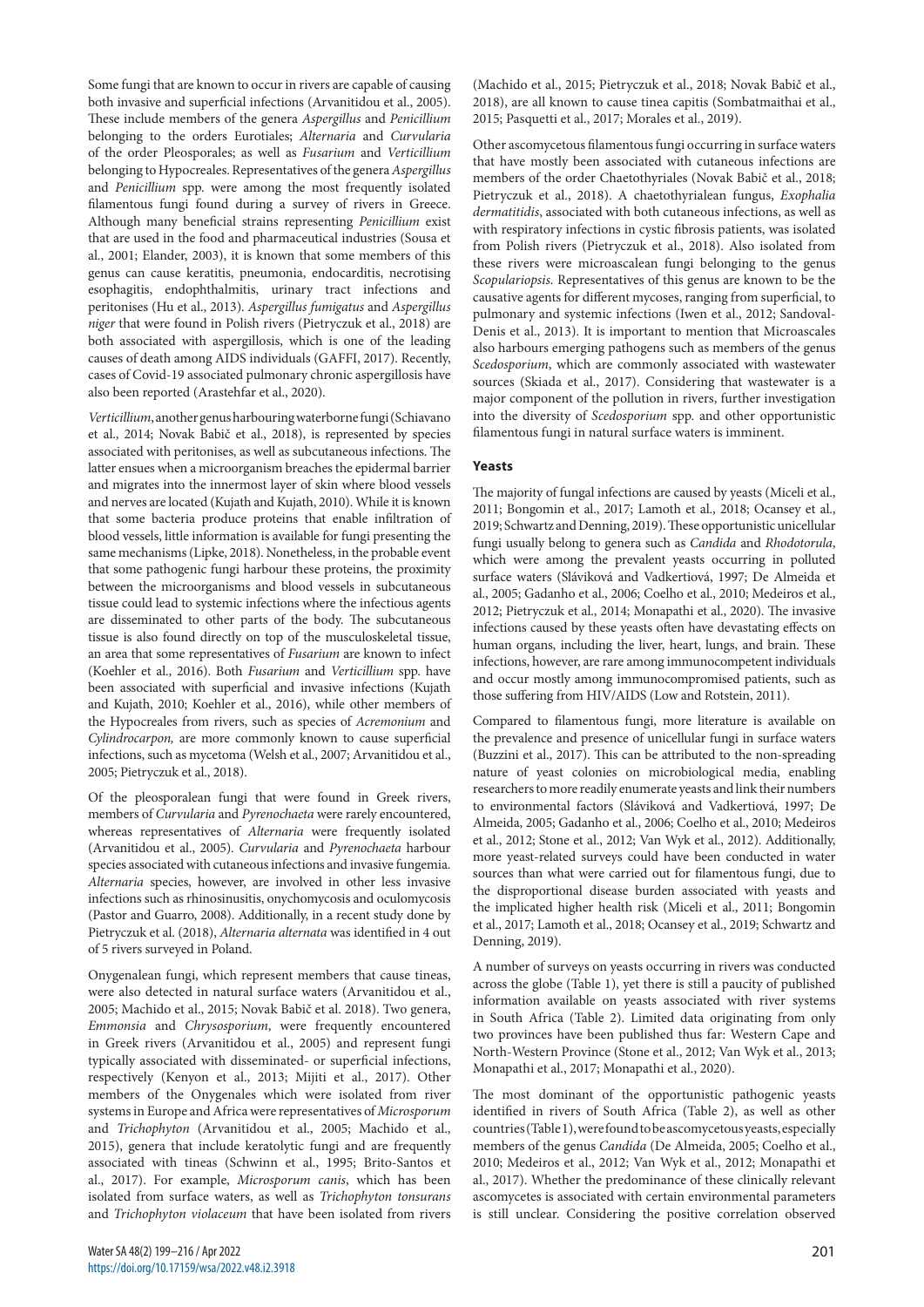#### **Table 1.** List of clinically relevant yeast and yeast-like fungi found in surface waters of countries other than South Africa

| Ascomycetes<br>Aureobasidium pullulans<br>Fungemia, subcutaneous infections, disseminated<br>Sláviková and Vadkertiová (1997)<br>infections $1, 2, 3$<br>Candida albicans<br>Candidal vulvovaginitis, candidemia, candidiasis<br>Buck and Bubucis (1978); Arvanitidou et al. (2005); Yamaguchi<br>et al. (2007); Pietryczuk et al. (2018)<br>Candida blankii<br>Fungemia <sup>4</sup><br>Medeiros et al. (2012)<br>Candida catenulata<br>Superficial- and invasive infections 5,6<br>De Almeida (2005); Medeiros et al. (2012)<br>Candidiasis (urogenital tracts), candidemia <sup>7,8,9</sup><br>Candida glabrata<br>Yamaguchi et al. (2007); Coelho et al. (2010);<br>Medeiros et al. (2012)<br>Candida inconspicua<br>Candidemia <sup>10</sup><br>Sláviková and Vadkertiová (1997)<br>Fungemia <sup>11</sup><br>Candida intermedia<br>Sláviková and Vadkertiová (1997); De Almeida (2005)<br>Candida lambica<br>Fungemia, polyarthritis <sup>12, 13</sup><br>Sláviková and Vadkertiová (1997)<br>Endophthalmitis, fungemia 14, 15<br>Candida palmioleophila<br>Coelho et al. (2010); Medeiros et al. (2012)<br>Candida parapsilosis<br>Sepsis, wound and tissue infections<br>Sláviková and Vadkertiová (1997); De Almeida (2005);<br>(subcutaneous and cutaneous) <sup>9</sup><br>Yamaguchi et al. (2007); Coelho et al. (2010);<br>Medeiros et al. (2012)<br>Fungemia <sup>16</sup><br>Medeiros et al. (2012)<br>Candida pararugosa<br>Candidemia (burn patients) <sup>17</sup><br>Candida rugosa<br>Medeiros et al. (2012)<br>Candidemia <sup>9</sup><br>Sláviková and Vadkertiová (1997)<br>Candida tropicalis<br>Candida zeylanoides<br>Fungemia, endocarditis <sup>18, 19</sup><br>Arvanitidou et al. (2005); Coelho et al. (2010)<br>Intra-abdominal candidiasis <sup>20</sup><br>Clavispora lusitaniae (Candida lusitaniae)<br>De Almeida (2005); Coelho et al. (2010)<br>Invasive fungemia, central nervous system<br>Debaryomyces hansenii (Candida famata)<br>Sláviková and Vadkertiová (1997); De Almeida (2005); Gadanho<br>infections, fungemia 21, 22, 23, 24, 25<br>et al. (2006); Coelho et al. (2010); Medeiros et al. (2012)<br>Geotrichum candidum<br>Disseminated infections, superficial infections 26, 27<br>Sláviková and Vadkertiová (1997)<br>Kluyveromyces marxianus (Candida kefyr)<br>Candidemia <sup>28</sup><br>Coelho et al. (2010); Medeiros et al. (2012)<br>Fungemia <sup>29</sup><br>Metschnikowia pulcherrima<br>Sláviková and Vadkertiová (1997)<br>(Candida pulcherrima)<br>Meyerozyma guilliermondii (Candida<br>Onychomycosis (tinea), invasive infections (rare),<br>Sláviková and Vadkertiová (1997); De Almeida (2005);<br>quilliermondii, Pichia guilliermondii)<br>Fungemia <sup>30</sup><br>Coelho et al. (2010); Medeiros et al. (2012)<br>Fungemia <sup>31</sup><br>Meyerozyma caribbica (Candida fermentati)<br>Coelho et al. (2010)<br>Fungemia (paediatric), urinary tract infection 32, 33, 34<br>Pichia anomala (Candida pelliculosa,<br>Sláviková and Vadkertiová (1997); Coelho et al. (2010)<br>Hansenula anomala)<br>Pichia kudriavzevii (Candida krusei,<br>Fungemia <sup>35</sup><br>Sláviková and Vadkertiová (1997); Coelho et al. (2010);<br>Issatchenkia orientalis)<br>Medeiros et al. (2012)<br>Fungemia <sup>36</sup><br>Saccharomyces cerevisiae<br>Sláviková and Vadkertiová (1997); Coelho et al. (2010)<br>Yarrowia lipolytica (Candida lipolytica)<br>Fungemia, superficial infections <sup>37</sup><br>Coelho et al. (2010); Medeiros et al. (2012)<br><b>Basidiomycetes</b><br>Cryptococcus albidus (Naganishia albida)<br>Cryptococcaemia, superficial infections 38, 39<br>Sláviková and Vadkertiová (1997); Pereira et l. (2009);<br>Coelho et al. (2010); Medeiros et al. (2012)<br>Cryptococcus laurentii<br>Superficial infections, lung abscesses, fungemia,<br>Sláviková and Vadkertiová (1997); Coelho et al. (2010);<br>(Papiliotrema laurentii)<br>endophthalmitis <sup>39</sup><br>Medeiros et al. (2012)<br>Diffuse infiltration of lungs, tenosynovitis <sup>40</sup><br>Cryptococcus luteolus<br>Medeiros et al. (2012)<br>Vulvovaginitis, cryptococcosis in cats 41,42<br>Medeiros et al. (2012)<br>Cryptococcus magnus<br>Meningitis <sup>43</sup><br>Filobasidium uniguttulatum<br>Coelho et al. (2010)<br>(Cryptococcus uniguttulatum)<br>Fungemia, meningitis, onychomycosis (tinea) <sup>44, 45, 46</sup><br>Rhodotorula glutinis<br>Sláviková and Vadkertiová (1997); Coelho et al. (2010);<br>Medeiros et al. (2012)<br>Endophthalmitis, onychomycosis (tinea),<br>Rhodotorula minuta<br>Sláviková and Vadkertiová (1997)<br>fungemia <sup>47, 48, 49</sup><br>Rhodotorula mucilaginosa<br>Fungemia, meningitis, endocarditis, peritonises,<br>Sláviková and Vadkertiová (1997); De Almeida (2005);<br>endophthalmitis, onychomycosis (tinea) 45, 50, 51, 52, 53<br>(Rhodotorula rubra)<br>Gadanho et al. (2006); Coelho et al. (2010);<br>Medeiros et al. (2012); Pietryczuk et al. (2018)<br>Sporobolomyces salmonicolor<br>Pseudomeningitis, dermatitis, endogenous<br>Sláviková and Vadkertiová (1997)<br>endophthalmitis, fungemia 54, 55, 56, 57<br>Disseminated infections, endocarditis,<br>Sláviková and Vadkertiová (1997)<br>Trichosporon cutaneum<br>superficial infections 58, 59, 60<br>Onychomycosis, fungemia 61, 62<br>Trichosporon mucoides<br>Pietryczuk et al. (2018) | Yeast species (synonym) | <b>Infections</b> | Water source reference |
|-----------------------------------------------------------------------------------------------------------------------------------------------------------------------------------------------------------------------------------------------------------------------------------------------------------------------------------------------------------------------------------------------------------------------------------------------------------------------------------------------------------------------------------------------------------------------------------------------------------------------------------------------------------------------------------------------------------------------------------------------------------------------------------------------------------------------------------------------------------------------------------------------------------------------------------------------------------------------------------------------------------------------------------------------------------------------------------------------------------------------------------------------------------------------------------------------------------------------------------------------------------------------------------------------------------------------------------------------------------------------------------------------------------------------------------------------------------------------------------------------------------------------------------------------------------------------------------------------------------------------------------------------------------------------------------------------------------------------------------------------------------------------------------------------------------------------------------------------------------------------------------------------------------------------------------------------------------------------------------------------------------------------------------------------------------------------------------------------------------------------------------------------------------------------------------------------------------------------------------------------------------------------------------------------------------------------------------------------------------------------------------------------------------------------------------------------------------------------------------------------------------------------------------------------------------------------------------------------------------------------------------------------------------------------------------------------------------------------------------------------------------------------------------------------------------------------------------------------------------------------------------------------------------------------------------------------------------------------------------------------------------------------------------------------------------------------------------------------------------------------------------------------------------------------------------------------------------------------------------------------------------------------------------------------------------------------------------------------------------------------------------------------------------------------------------------------------------------------------------------------------------------------------------------------------------------------------------------------------------------------------------------------------------------------------------------------------------------------------------------------------------------------------------------------------------------------------------------------------------------------------------------------------------------------------------------------------------------------------------------------------------------------------------------------------------------------------------------------------------------------------------------------------------------------------------------------------------------------------------------------------------------------------------------------------------------------------------------------------------------------------------------------------------------------------------------------------------------------------------------------------------------------------------------------------------------------------------------------------------------------------------------------------------------------------------------------------------------------------------------------------------------------------------------------------------------------------------------------------------------------------------------------------------------------------------------------------------------------------------------------------------------------------------------------------------------------------------------------------------------------------------------------------------------------------------------------------------------------------------------------------------------------------------------------------------------------------------------------------------------------------------------------|-------------------------|-------------------|------------------------|
|                                                                                                                                                                                                                                                                                                                                                                                                                                                                                                                                                                                                                                                                                                                                                                                                                                                                                                                                                                                                                                                                                                                                                                                                                                                                                                                                                                                                                                                                                                                                                                                                                                                                                                                                                                                                                                                                                                                                                                                                                                                                                                                                                                                                                                                                                                                                                                                                                                                                                                                                                                                                                                                                                                                                                                                                                                                                                                                                                                                                                                                                                                                                                                                                                                                                                                                                                                                                                                                                                                                                                                                                                                                                                                                                                                                                                                                                                                                                                                                                                                                                                                                                                                                                                                                                                                                                                                                                                                                                                                                                                                                                                                                                                                                                                                                                                                                                                                                                                                                                                                                                                                                                                                                                                                                                                                                                                                                               |                         |                   |                        |
|                                                                                                                                                                                                                                                                                                                                                                                                                                                                                                                                                                                                                                                                                                                                                                                                                                                                                                                                                                                                                                                                                                                                                                                                                                                                                                                                                                                                                                                                                                                                                                                                                                                                                                                                                                                                                                                                                                                                                                                                                                                                                                                                                                                                                                                                                                                                                                                                                                                                                                                                                                                                                                                                                                                                                                                                                                                                                                                                                                                                                                                                                                                                                                                                                                                                                                                                                                                                                                                                                                                                                                                                                                                                                                                                                                                                                                                                                                                                                                                                                                                                                                                                                                                                                                                                                                                                                                                                                                                                                                                                                                                                                                                                                                                                                                                                                                                                                                                                                                                                                                                                                                                                                                                                                                                                                                                                                                                               |                         |                   |                        |
|                                                                                                                                                                                                                                                                                                                                                                                                                                                                                                                                                                                                                                                                                                                                                                                                                                                                                                                                                                                                                                                                                                                                                                                                                                                                                                                                                                                                                                                                                                                                                                                                                                                                                                                                                                                                                                                                                                                                                                                                                                                                                                                                                                                                                                                                                                                                                                                                                                                                                                                                                                                                                                                                                                                                                                                                                                                                                                                                                                                                                                                                                                                                                                                                                                                                                                                                                                                                                                                                                                                                                                                                                                                                                                                                                                                                                                                                                                                                                                                                                                                                                                                                                                                                                                                                                                                                                                                                                                                                                                                                                                                                                                                                                                                                                                                                                                                                                                                                                                                                                                                                                                                                                                                                                                                                                                                                                                                               |                         |                   |                        |
|                                                                                                                                                                                                                                                                                                                                                                                                                                                                                                                                                                                                                                                                                                                                                                                                                                                                                                                                                                                                                                                                                                                                                                                                                                                                                                                                                                                                                                                                                                                                                                                                                                                                                                                                                                                                                                                                                                                                                                                                                                                                                                                                                                                                                                                                                                                                                                                                                                                                                                                                                                                                                                                                                                                                                                                                                                                                                                                                                                                                                                                                                                                                                                                                                                                                                                                                                                                                                                                                                                                                                                                                                                                                                                                                                                                                                                                                                                                                                                                                                                                                                                                                                                                                                                                                                                                                                                                                                                                                                                                                                                                                                                                                                                                                                                                                                                                                                                                                                                                                                                                                                                                                                                                                                                                                                                                                                                                               |                         |                   |                        |
|                                                                                                                                                                                                                                                                                                                                                                                                                                                                                                                                                                                                                                                                                                                                                                                                                                                                                                                                                                                                                                                                                                                                                                                                                                                                                                                                                                                                                                                                                                                                                                                                                                                                                                                                                                                                                                                                                                                                                                                                                                                                                                                                                                                                                                                                                                                                                                                                                                                                                                                                                                                                                                                                                                                                                                                                                                                                                                                                                                                                                                                                                                                                                                                                                                                                                                                                                                                                                                                                                                                                                                                                                                                                                                                                                                                                                                                                                                                                                                                                                                                                                                                                                                                                                                                                                                                                                                                                                                                                                                                                                                                                                                                                                                                                                                                                                                                                                                                                                                                                                                                                                                                                                                                                                                                                                                                                                                                               |                         |                   |                        |
|                                                                                                                                                                                                                                                                                                                                                                                                                                                                                                                                                                                                                                                                                                                                                                                                                                                                                                                                                                                                                                                                                                                                                                                                                                                                                                                                                                                                                                                                                                                                                                                                                                                                                                                                                                                                                                                                                                                                                                                                                                                                                                                                                                                                                                                                                                                                                                                                                                                                                                                                                                                                                                                                                                                                                                                                                                                                                                                                                                                                                                                                                                                                                                                                                                                                                                                                                                                                                                                                                                                                                                                                                                                                                                                                                                                                                                                                                                                                                                                                                                                                                                                                                                                                                                                                                                                                                                                                                                                                                                                                                                                                                                                                                                                                                                                                                                                                                                                                                                                                                                                                                                                                                                                                                                                                                                                                                                                               |                         |                   |                        |
|                                                                                                                                                                                                                                                                                                                                                                                                                                                                                                                                                                                                                                                                                                                                                                                                                                                                                                                                                                                                                                                                                                                                                                                                                                                                                                                                                                                                                                                                                                                                                                                                                                                                                                                                                                                                                                                                                                                                                                                                                                                                                                                                                                                                                                                                                                                                                                                                                                                                                                                                                                                                                                                                                                                                                                                                                                                                                                                                                                                                                                                                                                                                                                                                                                                                                                                                                                                                                                                                                                                                                                                                                                                                                                                                                                                                                                                                                                                                                                                                                                                                                                                                                                                                                                                                                                                                                                                                                                                                                                                                                                                                                                                                                                                                                                                                                                                                                                                                                                                                                                                                                                                                                                                                                                                                                                                                                                                               |                         |                   |                        |
|                                                                                                                                                                                                                                                                                                                                                                                                                                                                                                                                                                                                                                                                                                                                                                                                                                                                                                                                                                                                                                                                                                                                                                                                                                                                                                                                                                                                                                                                                                                                                                                                                                                                                                                                                                                                                                                                                                                                                                                                                                                                                                                                                                                                                                                                                                                                                                                                                                                                                                                                                                                                                                                                                                                                                                                                                                                                                                                                                                                                                                                                                                                                                                                                                                                                                                                                                                                                                                                                                                                                                                                                                                                                                                                                                                                                                                                                                                                                                                                                                                                                                                                                                                                                                                                                                                                                                                                                                                                                                                                                                                                                                                                                                                                                                                                                                                                                                                                                                                                                                                                                                                                                                                                                                                                                                                                                                                                               |                         |                   |                        |
|                                                                                                                                                                                                                                                                                                                                                                                                                                                                                                                                                                                                                                                                                                                                                                                                                                                                                                                                                                                                                                                                                                                                                                                                                                                                                                                                                                                                                                                                                                                                                                                                                                                                                                                                                                                                                                                                                                                                                                                                                                                                                                                                                                                                                                                                                                                                                                                                                                                                                                                                                                                                                                                                                                                                                                                                                                                                                                                                                                                                                                                                                                                                                                                                                                                                                                                                                                                                                                                                                                                                                                                                                                                                                                                                                                                                                                                                                                                                                                                                                                                                                                                                                                                                                                                                                                                                                                                                                                                                                                                                                                                                                                                                                                                                                                                                                                                                                                                                                                                                                                                                                                                                                                                                                                                                                                                                                                                               |                         |                   |                        |
|                                                                                                                                                                                                                                                                                                                                                                                                                                                                                                                                                                                                                                                                                                                                                                                                                                                                                                                                                                                                                                                                                                                                                                                                                                                                                                                                                                                                                                                                                                                                                                                                                                                                                                                                                                                                                                                                                                                                                                                                                                                                                                                                                                                                                                                                                                                                                                                                                                                                                                                                                                                                                                                                                                                                                                                                                                                                                                                                                                                                                                                                                                                                                                                                                                                                                                                                                                                                                                                                                                                                                                                                                                                                                                                                                                                                                                                                                                                                                                                                                                                                                                                                                                                                                                                                                                                                                                                                                                                                                                                                                                                                                                                                                                                                                                                                                                                                                                                                                                                                                                                                                                                                                                                                                                                                                                                                                                                               |                         |                   |                        |
|                                                                                                                                                                                                                                                                                                                                                                                                                                                                                                                                                                                                                                                                                                                                                                                                                                                                                                                                                                                                                                                                                                                                                                                                                                                                                                                                                                                                                                                                                                                                                                                                                                                                                                                                                                                                                                                                                                                                                                                                                                                                                                                                                                                                                                                                                                                                                                                                                                                                                                                                                                                                                                                                                                                                                                                                                                                                                                                                                                                                                                                                                                                                                                                                                                                                                                                                                                                                                                                                                                                                                                                                                                                                                                                                                                                                                                                                                                                                                                                                                                                                                                                                                                                                                                                                                                                                                                                                                                                                                                                                                                                                                                                                                                                                                                                                                                                                                                                                                                                                                                                                                                                                                                                                                                                                                                                                                                                               |                         |                   |                        |
|                                                                                                                                                                                                                                                                                                                                                                                                                                                                                                                                                                                                                                                                                                                                                                                                                                                                                                                                                                                                                                                                                                                                                                                                                                                                                                                                                                                                                                                                                                                                                                                                                                                                                                                                                                                                                                                                                                                                                                                                                                                                                                                                                                                                                                                                                                                                                                                                                                                                                                                                                                                                                                                                                                                                                                                                                                                                                                                                                                                                                                                                                                                                                                                                                                                                                                                                                                                                                                                                                                                                                                                                                                                                                                                                                                                                                                                                                                                                                                                                                                                                                                                                                                                                                                                                                                                                                                                                                                                                                                                                                                                                                                                                                                                                                                                                                                                                                                                                                                                                                                                                                                                                                                                                                                                                                                                                                                                               |                         |                   |                        |
|                                                                                                                                                                                                                                                                                                                                                                                                                                                                                                                                                                                                                                                                                                                                                                                                                                                                                                                                                                                                                                                                                                                                                                                                                                                                                                                                                                                                                                                                                                                                                                                                                                                                                                                                                                                                                                                                                                                                                                                                                                                                                                                                                                                                                                                                                                                                                                                                                                                                                                                                                                                                                                                                                                                                                                                                                                                                                                                                                                                                                                                                                                                                                                                                                                                                                                                                                                                                                                                                                                                                                                                                                                                                                                                                                                                                                                                                                                                                                                                                                                                                                                                                                                                                                                                                                                                                                                                                                                                                                                                                                                                                                                                                                                                                                                                                                                                                                                                                                                                                                                                                                                                                                                                                                                                                                                                                                                                               |                         |                   |                        |
|                                                                                                                                                                                                                                                                                                                                                                                                                                                                                                                                                                                                                                                                                                                                                                                                                                                                                                                                                                                                                                                                                                                                                                                                                                                                                                                                                                                                                                                                                                                                                                                                                                                                                                                                                                                                                                                                                                                                                                                                                                                                                                                                                                                                                                                                                                                                                                                                                                                                                                                                                                                                                                                                                                                                                                                                                                                                                                                                                                                                                                                                                                                                                                                                                                                                                                                                                                                                                                                                                                                                                                                                                                                                                                                                                                                                                                                                                                                                                                                                                                                                                                                                                                                                                                                                                                                                                                                                                                                                                                                                                                                                                                                                                                                                                                                                                                                                                                                                                                                                                                                                                                                                                                                                                                                                                                                                                                                               |                         |                   |                        |
|                                                                                                                                                                                                                                                                                                                                                                                                                                                                                                                                                                                                                                                                                                                                                                                                                                                                                                                                                                                                                                                                                                                                                                                                                                                                                                                                                                                                                                                                                                                                                                                                                                                                                                                                                                                                                                                                                                                                                                                                                                                                                                                                                                                                                                                                                                                                                                                                                                                                                                                                                                                                                                                                                                                                                                                                                                                                                                                                                                                                                                                                                                                                                                                                                                                                                                                                                                                                                                                                                                                                                                                                                                                                                                                                                                                                                                                                                                                                                                                                                                                                                                                                                                                                                                                                                                                                                                                                                                                                                                                                                                                                                                                                                                                                                                                                                                                                                                                                                                                                                                                                                                                                                                                                                                                                                                                                                                                               |                         |                   |                        |
|                                                                                                                                                                                                                                                                                                                                                                                                                                                                                                                                                                                                                                                                                                                                                                                                                                                                                                                                                                                                                                                                                                                                                                                                                                                                                                                                                                                                                                                                                                                                                                                                                                                                                                                                                                                                                                                                                                                                                                                                                                                                                                                                                                                                                                                                                                                                                                                                                                                                                                                                                                                                                                                                                                                                                                                                                                                                                                                                                                                                                                                                                                                                                                                                                                                                                                                                                                                                                                                                                                                                                                                                                                                                                                                                                                                                                                                                                                                                                                                                                                                                                                                                                                                                                                                                                                                                                                                                                                                                                                                                                                                                                                                                                                                                                                                                                                                                                                                                                                                                                                                                                                                                                                                                                                                                                                                                                                                               |                         |                   |                        |
|                                                                                                                                                                                                                                                                                                                                                                                                                                                                                                                                                                                                                                                                                                                                                                                                                                                                                                                                                                                                                                                                                                                                                                                                                                                                                                                                                                                                                                                                                                                                                                                                                                                                                                                                                                                                                                                                                                                                                                                                                                                                                                                                                                                                                                                                                                                                                                                                                                                                                                                                                                                                                                                                                                                                                                                                                                                                                                                                                                                                                                                                                                                                                                                                                                                                                                                                                                                                                                                                                                                                                                                                                                                                                                                                                                                                                                                                                                                                                                                                                                                                                                                                                                                                                                                                                                                                                                                                                                                                                                                                                                                                                                                                                                                                                                                                                                                                                                                                                                                                                                                                                                                                                                                                                                                                                                                                                                                               |                         |                   |                        |
|                                                                                                                                                                                                                                                                                                                                                                                                                                                                                                                                                                                                                                                                                                                                                                                                                                                                                                                                                                                                                                                                                                                                                                                                                                                                                                                                                                                                                                                                                                                                                                                                                                                                                                                                                                                                                                                                                                                                                                                                                                                                                                                                                                                                                                                                                                                                                                                                                                                                                                                                                                                                                                                                                                                                                                                                                                                                                                                                                                                                                                                                                                                                                                                                                                                                                                                                                                                                                                                                                                                                                                                                                                                                                                                                                                                                                                                                                                                                                                                                                                                                                                                                                                                                                                                                                                                                                                                                                                                                                                                                                                                                                                                                                                                                                                                                                                                                                                                                                                                                                                                                                                                                                                                                                                                                                                                                                                                               |                         |                   |                        |
|                                                                                                                                                                                                                                                                                                                                                                                                                                                                                                                                                                                                                                                                                                                                                                                                                                                                                                                                                                                                                                                                                                                                                                                                                                                                                                                                                                                                                                                                                                                                                                                                                                                                                                                                                                                                                                                                                                                                                                                                                                                                                                                                                                                                                                                                                                                                                                                                                                                                                                                                                                                                                                                                                                                                                                                                                                                                                                                                                                                                                                                                                                                                                                                                                                                                                                                                                                                                                                                                                                                                                                                                                                                                                                                                                                                                                                                                                                                                                                                                                                                                                                                                                                                                                                                                                                                                                                                                                                                                                                                                                                                                                                                                                                                                                                                                                                                                                                                                                                                                                                                                                                                                                                                                                                                                                                                                                                                               |                         |                   |                        |
|                                                                                                                                                                                                                                                                                                                                                                                                                                                                                                                                                                                                                                                                                                                                                                                                                                                                                                                                                                                                                                                                                                                                                                                                                                                                                                                                                                                                                                                                                                                                                                                                                                                                                                                                                                                                                                                                                                                                                                                                                                                                                                                                                                                                                                                                                                                                                                                                                                                                                                                                                                                                                                                                                                                                                                                                                                                                                                                                                                                                                                                                                                                                                                                                                                                                                                                                                                                                                                                                                                                                                                                                                                                                                                                                                                                                                                                                                                                                                                                                                                                                                                                                                                                                                                                                                                                                                                                                                                                                                                                                                                                                                                                                                                                                                                                                                                                                                                                                                                                                                                                                                                                                                                                                                                                                                                                                                                                               |                         |                   |                        |
|                                                                                                                                                                                                                                                                                                                                                                                                                                                                                                                                                                                                                                                                                                                                                                                                                                                                                                                                                                                                                                                                                                                                                                                                                                                                                                                                                                                                                                                                                                                                                                                                                                                                                                                                                                                                                                                                                                                                                                                                                                                                                                                                                                                                                                                                                                                                                                                                                                                                                                                                                                                                                                                                                                                                                                                                                                                                                                                                                                                                                                                                                                                                                                                                                                                                                                                                                                                                                                                                                                                                                                                                                                                                                                                                                                                                                                                                                                                                                                                                                                                                                                                                                                                                                                                                                                                                                                                                                                                                                                                                                                                                                                                                                                                                                                                                                                                                                                                                                                                                                                                                                                                                                                                                                                                                                                                                                                                               |                         |                   |                        |
|                                                                                                                                                                                                                                                                                                                                                                                                                                                                                                                                                                                                                                                                                                                                                                                                                                                                                                                                                                                                                                                                                                                                                                                                                                                                                                                                                                                                                                                                                                                                                                                                                                                                                                                                                                                                                                                                                                                                                                                                                                                                                                                                                                                                                                                                                                                                                                                                                                                                                                                                                                                                                                                                                                                                                                                                                                                                                                                                                                                                                                                                                                                                                                                                                                                                                                                                                                                                                                                                                                                                                                                                                                                                                                                                                                                                                                                                                                                                                                                                                                                                                                                                                                                                                                                                                                                                                                                                                                                                                                                                                                                                                                                                                                                                                                                                                                                                                                                                                                                                                                                                                                                                                                                                                                                                                                                                                                                               |                         |                   |                        |
|                                                                                                                                                                                                                                                                                                                                                                                                                                                                                                                                                                                                                                                                                                                                                                                                                                                                                                                                                                                                                                                                                                                                                                                                                                                                                                                                                                                                                                                                                                                                                                                                                                                                                                                                                                                                                                                                                                                                                                                                                                                                                                                                                                                                                                                                                                                                                                                                                                                                                                                                                                                                                                                                                                                                                                                                                                                                                                                                                                                                                                                                                                                                                                                                                                                                                                                                                                                                                                                                                                                                                                                                                                                                                                                                                                                                                                                                                                                                                                                                                                                                                                                                                                                                                                                                                                                                                                                                                                                                                                                                                                                                                                                                                                                                                                                                                                                                                                                                                                                                                                                                                                                                                                                                                                                                                                                                                                                               |                         |                   |                        |
|                                                                                                                                                                                                                                                                                                                                                                                                                                                                                                                                                                                                                                                                                                                                                                                                                                                                                                                                                                                                                                                                                                                                                                                                                                                                                                                                                                                                                                                                                                                                                                                                                                                                                                                                                                                                                                                                                                                                                                                                                                                                                                                                                                                                                                                                                                                                                                                                                                                                                                                                                                                                                                                                                                                                                                                                                                                                                                                                                                                                                                                                                                                                                                                                                                                                                                                                                                                                                                                                                                                                                                                                                                                                                                                                                                                                                                                                                                                                                                                                                                                                                                                                                                                                                                                                                                                                                                                                                                                                                                                                                                                                                                                                                                                                                                                                                                                                                                                                                                                                                                                                                                                                                                                                                                                                                                                                                                                               |                         |                   |                        |
|                                                                                                                                                                                                                                                                                                                                                                                                                                                                                                                                                                                                                                                                                                                                                                                                                                                                                                                                                                                                                                                                                                                                                                                                                                                                                                                                                                                                                                                                                                                                                                                                                                                                                                                                                                                                                                                                                                                                                                                                                                                                                                                                                                                                                                                                                                                                                                                                                                                                                                                                                                                                                                                                                                                                                                                                                                                                                                                                                                                                                                                                                                                                                                                                                                                                                                                                                                                                                                                                                                                                                                                                                                                                                                                                                                                                                                                                                                                                                                                                                                                                                                                                                                                                                                                                                                                                                                                                                                                                                                                                                                                                                                                                                                                                                                                                                                                                                                                                                                                                                                                                                                                                                                                                                                                                                                                                                                                               |                         |                   |                        |
|                                                                                                                                                                                                                                                                                                                                                                                                                                                                                                                                                                                                                                                                                                                                                                                                                                                                                                                                                                                                                                                                                                                                                                                                                                                                                                                                                                                                                                                                                                                                                                                                                                                                                                                                                                                                                                                                                                                                                                                                                                                                                                                                                                                                                                                                                                                                                                                                                                                                                                                                                                                                                                                                                                                                                                                                                                                                                                                                                                                                                                                                                                                                                                                                                                                                                                                                                                                                                                                                                                                                                                                                                                                                                                                                                                                                                                                                                                                                                                                                                                                                                                                                                                                                                                                                                                                                                                                                                                                                                                                                                                                                                                                                                                                                                                                                                                                                                                                                                                                                                                                                                                                                                                                                                                                                                                                                                                                               |                         |                   |                        |
|                                                                                                                                                                                                                                                                                                                                                                                                                                                                                                                                                                                                                                                                                                                                                                                                                                                                                                                                                                                                                                                                                                                                                                                                                                                                                                                                                                                                                                                                                                                                                                                                                                                                                                                                                                                                                                                                                                                                                                                                                                                                                                                                                                                                                                                                                                                                                                                                                                                                                                                                                                                                                                                                                                                                                                                                                                                                                                                                                                                                                                                                                                                                                                                                                                                                                                                                                                                                                                                                                                                                                                                                                                                                                                                                                                                                                                                                                                                                                                                                                                                                                                                                                                                                                                                                                                                                                                                                                                                                                                                                                                                                                                                                                                                                                                                                                                                                                                                                                                                                                                                                                                                                                                                                                                                                                                                                                                                               |                         |                   |                        |
|                                                                                                                                                                                                                                                                                                                                                                                                                                                                                                                                                                                                                                                                                                                                                                                                                                                                                                                                                                                                                                                                                                                                                                                                                                                                                                                                                                                                                                                                                                                                                                                                                                                                                                                                                                                                                                                                                                                                                                                                                                                                                                                                                                                                                                                                                                                                                                                                                                                                                                                                                                                                                                                                                                                                                                                                                                                                                                                                                                                                                                                                                                                                                                                                                                                                                                                                                                                                                                                                                                                                                                                                                                                                                                                                                                                                                                                                                                                                                                                                                                                                                                                                                                                                                                                                                                                                                                                                                                                                                                                                                                                                                                                                                                                                                                                                                                                                                                                                                                                                                                                                                                                                                                                                                                                                                                                                                                                               |                         |                   |                        |
|                                                                                                                                                                                                                                                                                                                                                                                                                                                                                                                                                                                                                                                                                                                                                                                                                                                                                                                                                                                                                                                                                                                                                                                                                                                                                                                                                                                                                                                                                                                                                                                                                                                                                                                                                                                                                                                                                                                                                                                                                                                                                                                                                                                                                                                                                                                                                                                                                                                                                                                                                                                                                                                                                                                                                                                                                                                                                                                                                                                                                                                                                                                                                                                                                                                                                                                                                                                                                                                                                                                                                                                                                                                                                                                                                                                                                                                                                                                                                                                                                                                                                                                                                                                                                                                                                                                                                                                                                                                                                                                                                                                                                                                                                                                                                                                                                                                                                                                                                                                                                                                                                                                                                                                                                                                                                                                                                                                               |                         |                   |                        |
|                                                                                                                                                                                                                                                                                                                                                                                                                                                                                                                                                                                                                                                                                                                                                                                                                                                                                                                                                                                                                                                                                                                                                                                                                                                                                                                                                                                                                                                                                                                                                                                                                                                                                                                                                                                                                                                                                                                                                                                                                                                                                                                                                                                                                                                                                                                                                                                                                                                                                                                                                                                                                                                                                                                                                                                                                                                                                                                                                                                                                                                                                                                                                                                                                                                                                                                                                                                                                                                                                                                                                                                                                                                                                                                                                                                                                                                                                                                                                                                                                                                                                                                                                                                                                                                                                                                                                                                                                                                                                                                                                                                                                                                                                                                                                                                                                                                                                                                                                                                                                                                                                                                                                                                                                                                                                                                                                                                               |                         |                   |                        |
|                                                                                                                                                                                                                                                                                                                                                                                                                                                                                                                                                                                                                                                                                                                                                                                                                                                                                                                                                                                                                                                                                                                                                                                                                                                                                                                                                                                                                                                                                                                                                                                                                                                                                                                                                                                                                                                                                                                                                                                                                                                                                                                                                                                                                                                                                                                                                                                                                                                                                                                                                                                                                                                                                                                                                                                                                                                                                                                                                                                                                                                                                                                                                                                                                                                                                                                                                                                                                                                                                                                                                                                                                                                                                                                                                                                                                                                                                                                                                                                                                                                                                                                                                                                                                                                                                                                                                                                                                                                                                                                                                                                                                                                                                                                                                                                                                                                                                                                                                                                                                                                                                                                                                                                                                                                                                                                                                                                               |                         |                   |                        |
|                                                                                                                                                                                                                                                                                                                                                                                                                                                                                                                                                                                                                                                                                                                                                                                                                                                                                                                                                                                                                                                                                                                                                                                                                                                                                                                                                                                                                                                                                                                                                                                                                                                                                                                                                                                                                                                                                                                                                                                                                                                                                                                                                                                                                                                                                                                                                                                                                                                                                                                                                                                                                                                                                                                                                                                                                                                                                                                                                                                                                                                                                                                                                                                                                                                                                                                                                                                                                                                                                                                                                                                                                                                                                                                                                                                                                                                                                                                                                                                                                                                                                                                                                                                                                                                                                                                                                                                                                                                                                                                                                                                                                                                                                                                                                                                                                                                                                                                                                                                                                                                                                                                                                                                                                                                                                                                                                                                               |                         |                   |                        |
|                                                                                                                                                                                                                                                                                                                                                                                                                                                                                                                                                                                                                                                                                                                                                                                                                                                                                                                                                                                                                                                                                                                                                                                                                                                                                                                                                                                                                                                                                                                                                                                                                                                                                                                                                                                                                                                                                                                                                                                                                                                                                                                                                                                                                                                                                                                                                                                                                                                                                                                                                                                                                                                                                                                                                                                                                                                                                                                                                                                                                                                                                                                                                                                                                                                                                                                                                                                                                                                                                                                                                                                                                                                                                                                                                                                                                                                                                                                                                                                                                                                                                                                                                                                                                                                                                                                                                                                                                                                                                                                                                                                                                                                                                                                                                                                                                                                                                                                                                                                                                                                                                                                                                                                                                                                                                                                                                                                               |                         |                   |                        |
|                                                                                                                                                                                                                                                                                                                                                                                                                                                                                                                                                                                                                                                                                                                                                                                                                                                                                                                                                                                                                                                                                                                                                                                                                                                                                                                                                                                                                                                                                                                                                                                                                                                                                                                                                                                                                                                                                                                                                                                                                                                                                                                                                                                                                                                                                                                                                                                                                                                                                                                                                                                                                                                                                                                                                                                                                                                                                                                                                                                                                                                                                                                                                                                                                                                                                                                                                                                                                                                                                                                                                                                                                                                                                                                                                                                                                                                                                                                                                                                                                                                                                                                                                                                                                                                                                                                                                                                                                                                                                                                                                                                                                                                                                                                                                                                                                                                                                                                                                                                                                                                                                                                                                                                                                                                                                                                                                                                               |                         |                   |                        |
|                                                                                                                                                                                                                                                                                                                                                                                                                                                                                                                                                                                                                                                                                                                                                                                                                                                                                                                                                                                                                                                                                                                                                                                                                                                                                                                                                                                                                                                                                                                                                                                                                                                                                                                                                                                                                                                                                                                                                                                                                                                                                                                                                                                                                                                                                                                                                                                                                                                                                                                                                                                                                                                                                                                                                                                                                                                                                                                                                                                                                                                                                                                                                                                                                                                                                                                                                                                                                                                                                                                                                                                                                                                                                                                                                                                                                                                                                                                                                                                                                                                                                                                                                                                                                                                                                                                                                                                                                                                                                                                                                                                                                                                                                                                                                                                                                                                                                                                                                                                                                                                                                                                                                                                                                                                                                                                                                                                               |                         |                   |                        |
|                                                                                                                                                                                                                                                                                                                                                                                                                                                                                                                                                                                                                                                                                                                                                                                                                                                                                                                                                                                                                                                                                                                                                                                                                                                                                                                                                                                                                                                                                                                                                                                                                                                                                                                                                                                                                                                                                                                                                                                                                                                                                                                                                                                                                                                                                                                                                                                                                                                                                                                                                                                                                                                                                                                                                                                                                                                                                                                                                                                                                                                                                                                                                                                                                                                                                                                                                                                                                                                                                                                                                                                                                                                                                                                                                                                                                                                                                                                                                                                                                                                                                                                                                                                                                                                                                                                                                                                                                                                                                                                                                                                                                                                                                                                                                                                                                                                                                                                                                                                                                                                                                                                                                                                                                                                                                                                                                                                               |                         |                   |                        |
|                                                                                                                                                                                                                                                                                                                                                                                                                                                                                                                                                                                                                                                                                                                                                                                                                                                                                                                                                                                                                                                                                                                                                                                                                                                                                                                                                                                                                                                                                                                                                                                                                                                                                                                                                                                                                                                                                                                                                                                                                                                                                                                                                                                                                                                                                                                                                                                                                                                                                                                                                                                                                                                                                                                                                                                                                                                                                                                                                                                                                                                                                                                                                                                                                                                                                                                                                                                                                                                                                                                                                                                                                                                                                                                                                                                                                                                                                                                                                                                                                                                                                                                                                                                                                                                                                                                                                                                                                                                                                                                                                                                                                                                                                                                                                                                                                                                                                                                                                                                                                                                                                                                                                                                                                                                                                                                                                                                               |                         |                   |                        |
|                                                                                                                                                                                                                                                                                                                                                                                                                                                                                                                                                                                                                                                                                                                                                                                                                                                                                                                                                                                                                                                                                                                                                                                                                                                                                                                                                                                                                                                                                                                                                                                                                                                                                                                                                                                                                                                                                                                                                                                                                                                                                                                                                                                                                                                                                                                                                                                                                                                                                                                                                                                                                                                                                                                                                                                                                                                                                                                                                                                                                                                                                                                                                                                                                                                                                                                                                                                                                                                                                                                                                                                                                                                                                                                                                                                                                                                                                                                                                                                                                                                                                                                                                                                                                                                                                                                                                                                                                                                                                                                                                                                                                                                                                                                                                                                                                                                                                                                                                                                                                                                                                                                                                                                                                                                                                                                                                                                               |                         |                   |                        |

References to yeast epidemiology: 'Kaczmarski et al. (1986); <sup>2</sup>Joshi et al. (2010); <sup>3</sup>Bolignano et al. (2003); <sup>4</sup>Nobrega De Almeida et al. (2018); <sup>s</sup>Radosavljevic et al. (1999);<br><sup>6</sup>Haetal (2018);<sup>7</sup>Legwetal (2007);<sup>8</sup> Ha et al. (2018); <sup>7</sup>Leaw et al. (2007); <sup>8</sup>Jarvis et al. (1995); <sup>9</sup>Silva et al. (2012); <sup>10</sup>Guitard et al. (2013); <sup>11</sup>Ruan et al. (2010); <sup>12</sup>Trowbridge et al. (1999); <sup>13</sup>Vervaeke et al. (2008); <sup>14</sup>Datta et al. (2015); <sup>15</sup>Sugita et al. (1999); <sup>16</sup>El Helou and Palavecino (2017); <sup>17</sup>Pfaller et al. (2006); <sup>18</sup>Levenson et al. (1991); <sup>19</sup>Whitby et al. (1996);<sup>20</sup>Vergidis et al. (2006);<sup>21</sup>Carrega et al. (1997);<br><sup>22</sup>Prinsloo e <sup>37</sup>Boyd et al. (2017); <sup>38</sup>Hoang and Burruss et al. (2007); <sup>39</sup>Kordossis et al. (1998); <sup>40</sup>Hunter-Ellul et al. (2014); <sup>41</sup>Ghajari et al. (2018); <sup>42</sup>Poth et al. (2010); <sup>42</sup>Pan et al. (2010); <sup>42</sup>Pan et al. (2012); <sup>42</sup> et al. (2008); <sup>45</sup>Hsueh et al. (2003); <sup>46</sup>Wirth and Goldani (2012); <sup>47</sup>Goldani et al. (1995); <sup>48</sup>Pinna et al. (2001); <sup>49</sup>Zhou et al. (2014); <sup>50</sup>Lo Re et al. (2003); <sup>51</sup>Gyaurgieva et al. (1996);<br><sup>52</sup>Eisenberg et al. *(1978); 60Madhavan et al. (1976); 61Rizzitelli et al. (2016); 62Colombo et al. (2011)*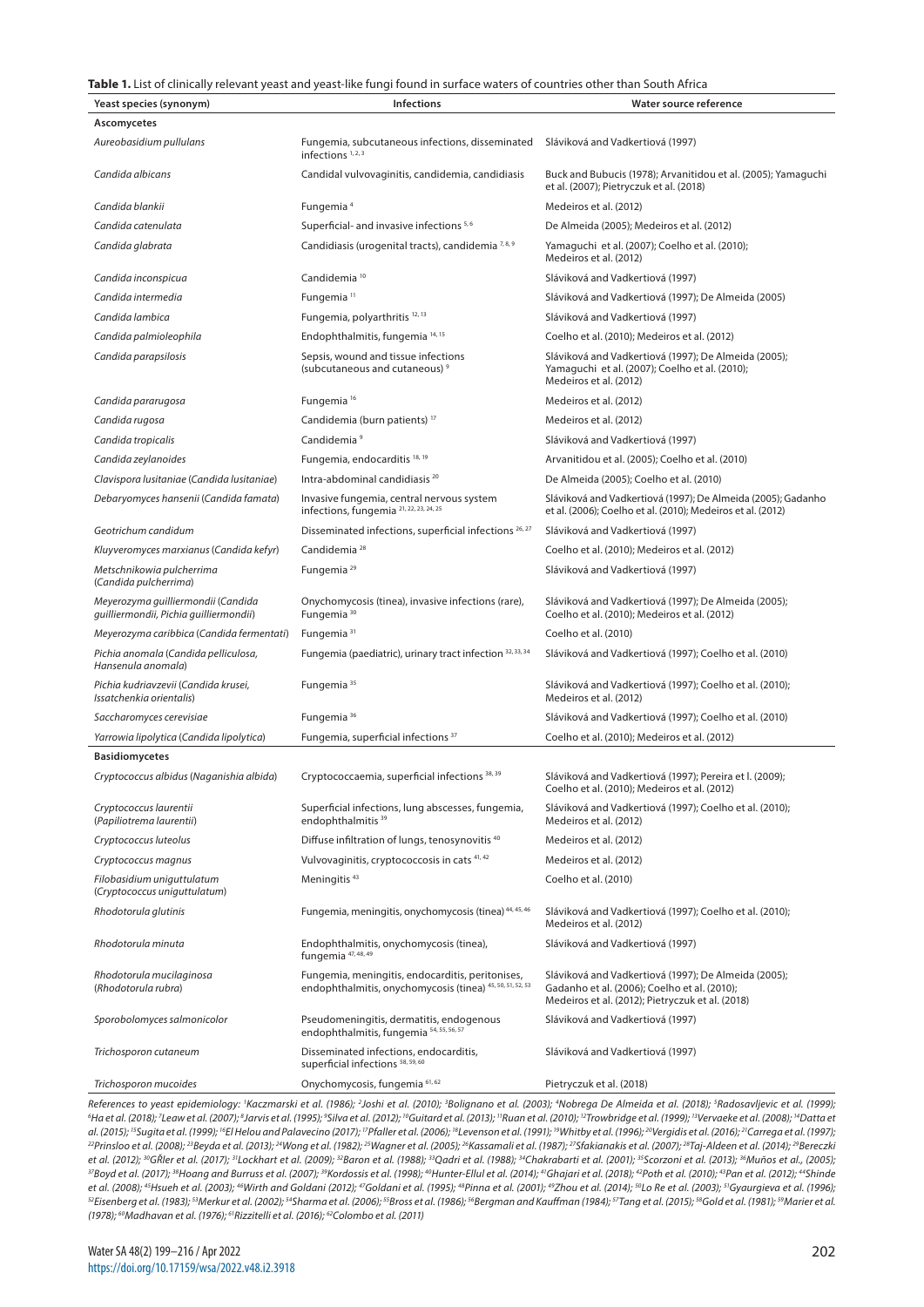#### **Table 2.** List of clinically relevant yeast and yeast-like species found in surface waters of South Africa

| Yeast species (synonym)                                                      | <b>Infections</b>                                                                                        | Water source reference                                                                                                            |
|------------------------------------------------------------------------------|----------------------------------------------------------------------------------------------------------|-----------------------------------------------------------------------------------------------------------------------------------|
| Ascomycetes                                                                  |                                                                                                          |                                                                                                                                   |
| Candida albicans                                                             | Candidal vulvovaginitis, candidemia, candidiasis                                                         | Stone et al. (2012); Monapathi et al. (2017);<br>Monapathi et al. (2020)                                                          |
| Candida bracarensis                                                          | Candidemia <sup>1</sup>                                                                                  | Monapathi et al. (2017); Monapathi et al. (2020)                                                                                  |
| Candida catenulata                                                           | Superficial- and invasive infections <sup>2,3</sup>                                                      | Van Wyk et al. (2012)                                                                                                             |
| Candida glabrata                                                             | Candidiasis (urogenital tracts), candidemia 4,5,6                                                        | Belford (2013); Postma (2016); Monapathi et al. (2017);<br>Monapathi et al. (2020)                                                |
| Candida globosa                                                              | Candidiasis <sup>4,5</sup>                                                                               | Van Wyk et al. (2012)                                                                                                             |
| Candida haemulonii                                                           | Candidiasis <sup>7</sup>                                                                                 | Monapathi et al. (2020)                                                                                                           |
| Candida parapsilosis                                                         | Sepsis, wound and tissue infections<br>(subcutaneous and cutaneous) <sup>6</sup>                         | Monapathi et al. (2017); Monapathi et al. (2020)                                                                                  |
| Candida rugosa                                                               | Candidemia (burn patients) <sup>9</sup>                                                                  | Van Wyk et al. (2012)                                                                                                             |
| Candida sake                                                                 | Endocarditis, peritonises, candidemia <sup>10</sup>                                                      | Van Wyk et al. (2012); Monapathi et al. (2020)                                                                                    |
| Candida tropicalis                                                           | Candidemia <sup>6, 11</sup>                                                                              | Van Wyk et al. (2012); Belford (2013); Bezuidenhout<br>(2013); Postma (2016); Monapathi et al. (2017);<br>Monapathi et al. (2020) |
| Clavispora lusitaniae (Candida lusitaniae)                                   | Intra-abdominal candidiasis <sup>12</sup>                                                                | Van Wyk et al. (2012); Bezuidenhout (2013); Postma<br>(2016); Monapathi et al. (2017); Monapathi et al. (2020)                    |
| Cyberlindnera fabianii                                                       | Pneumonia, fungemia, endocarditis, prostatitis <sup>13</sup>                                             | Monapathi et al. (2017); Monapathi et al. (2020)                                                                                  |
| Cyberlindnera jadinii (Candida utilis)                                       | Candidemia <sup>14,27</sup>                                                                              | Belford (2013); Postma (2016); Monapathi et al. (2020)                                                                            |
| Kluyveromyces marxianus (Candida kefyr)                                      | Bloodstream infection <sup>15</sup>                                                                      | Monapathi et al. (2020)                                                                                                           |
| Meyerozyma quilliermondii (Candida<br>quilliermondii, Pichia quilliermondii) | Fungemia <sup>16</sup>                                                                                   | Van Wyk et al. (2012); Bezuidenhout (2013);<br>Monapathi et al. (2017); Monapathi et al. (2020)                                   |
| Meyerozyma caribbica (Candida fermentati)                                    | Fungemia <sup>16</sup>                                                                                   | Monapathi et al. (2020)                                                                                                           |
| Pichia anomala (Candida pelliculosa,<br>Hansenula anomala)                   | Candidemia <sup>8</sup>                                                                                  | Van Wyk et al. (2012)                                                                                                             |
| Pichia kudriavzevii (Candida krusei,<br>Pichia quilliermondii)               | Fungemia <sup>17,18</sup>                                                                                | Belford (2013); Bezuidenhout (2013); Postma (2016);<br>Monapathi et al. (2017); Monapathi et al. (2020)                           |
| Saccharomyces cerevisiae                                                     | Fungemia <sup>19</sup>                                                                                   | Belford (2013); Postma (2016) Monapathi et al. (2020)                                                                             |
| Wickerhamomyces anomalus                                                     | Fungemia (neonates) <sup>20</sup>                                                                        | Bezuidenhout (2013); Monapathi et al. (2017);<br>Monapathi et al. (2020)                                                          |
| Yarrowia lipolytica (Candida lipolytica)                                     | Fungemia, superficial infections <sup>21</sup>                                                           | Monapathi et al. (2020)                                                                                                           |
| <b>Basidiomycetes</b>                                                        |                                                                                                          |                                                                                                                                   |
| Cryptococcus laurentii (Papiliotrema laurentii)                              | Superficial infections, lung abscesses, fungemia,<br>endophthalmitis <sup>22</sup>                       | Van Wyk et al. (2012)                                                                                                             |
| Rhodotorula glutinis                                                         | Fungemia, meningitis, onychomycosis (tinea) 23, 24, 25                                                   | Van Wyk et al. (2012); Bezuidenhout (2013)                                                                                        |
| Rhodotorula mucilaginosa (Rhodotorula rubra)                                 | Fungemia, meningitis, endocarditis, peritonises,<br>endophthalmitis, onychomycosis (tinea) <sup>25</sup> | Van Wyk et al. (2012); Bezuidenhout (2013)                                                                                        |
| Trichosporon ovoides                                                         | White Piedra (tinea) <sup>26</sup>                                                                       | Postma (2016); Monapathi et al. (2020)                                                                                            |
|                                                                              |                                                                                                          |                                                                                                                                   |

References to yeast epidemiology: 'Warren et al. (2010); <sup>2</sup>Radosavljevic et al. (1999); <sup>3</sup>Ha et al. (2018); <sup>4</sup>Leaw et al. (2007); <sup>5</sup>Jarvis et al. (1995); <sup>6</sup>Silva et al. (2012); <sup>7</sup>Coles et al. (2020); <sup>8</sup>Jung et al. (2018); <sup>9</sup>Pfaller et al. (2006); <sup>10</sup>Juneja et al. (2011); <sup>11</sup>Zuza-alves et al. (2017); <sup>12</sup>Vergidis et al. (2016); <sup>1</sup>Park et al. (2019); <sup>14</sup>Scoppettuolo et al. (2014); <sup>15</sup>Seth-Smith *et al. (2020); 16GŘler et al. (2017); 17Scorzoni et al. (2013); 18Nagarathnamma et al. (2017); 19Muñoz et al. (2005); 20Yılmaz Semerci et al. (2017); 21Boyd et al. (2017); 22Molina-Leyva et al. (2013); 23Shinde et al. (2008); 24Hsueh et al. (2003); 25Wirth and Goldani (2012); 26Colombo et al. (2011); 27Treguier et al. (2018)*

between pollution indicators and yeast numbers, as well as the prevalence of ascomycetes in some studies, research on the link between yeasts and physicochemical parameters is imminent (Sláviková and Vadkertiová, 1997; Gadanho et al., 2006; Coelho et al., 2010; Medeiros et al., 2012; Stone et al., 2012; Van Wyk et al., 2012). Thus far, when researchers analysed the pollution levels of river water, results varied: some authors reported higher than normal concentrations of nitrogen and phosphate (Sláviková and Vadkertiová, 1997; Medeiros et al., 2012), others reported that yeast numbers correlate with temperature and pH (Gadanho et al., 2006; Van Wyk et al., 2012) or that yeast prevalence is related to faecal coliform numbers (Coelho et al., 2010; Stone et al., 2012).

The South African rivers that were investigated were considered to be diffusely polluted, contaminated with exceedingly high levels of dissolved solids, nitrates and phosphates (Van Wyk et al., 2012; Monapathi et al., 2017), as well as faecal matter (Stone et al., 2012). The latter is of considerable concern since members of clinically relevant species including *Pichia kudriavzevii* (syn. *Candida krusei*), *Candida tropicalis*, *Candia parapsilosis*, *Candida rugosa*, *Papiliotrema laurentii*  (syn. *Cryptococcus laurentii*), *Cyberlindnera jadinii* (syn. *Candida utilis*), *Meyerozyma guilliermondii* (syn. *Candida guilliermondii*), *Rhodotorula glutinis* and *Rhodotorula mucilaginosa* (syn. *Rhodotorula rubra*) have previously been associated with sewage and sewage-polluted water (Cooke et al., 1960). In South Africa, many municipalities have neglected the maintenance of sewage treatment infrastructure, causing the release of raw and partially treated sewage into river systems (Herbig, 2019). The heavy load of excrement and other pollutants in sewage is well known to increase the quantity of organic carbon, including chemicals and other substrates that sustain growth of potentially harmful microorganisms (Liu et al., 2015). In tandem, anthropogenic waste depository from individuals residing near riverbanks extends the list of pollutants entering surface waters. Among the anthropogenic pollution entering river systems are chemicals such as antibiotics and even antifungals (Chitescu et al., 2015). While the above-mentioned aberrations with regard to physicochemical parameters are known to indicate pollution in river systems, no attempt was made thus far to correlate these parameters with the numbers of pathogenic yeast species in these polluted waters.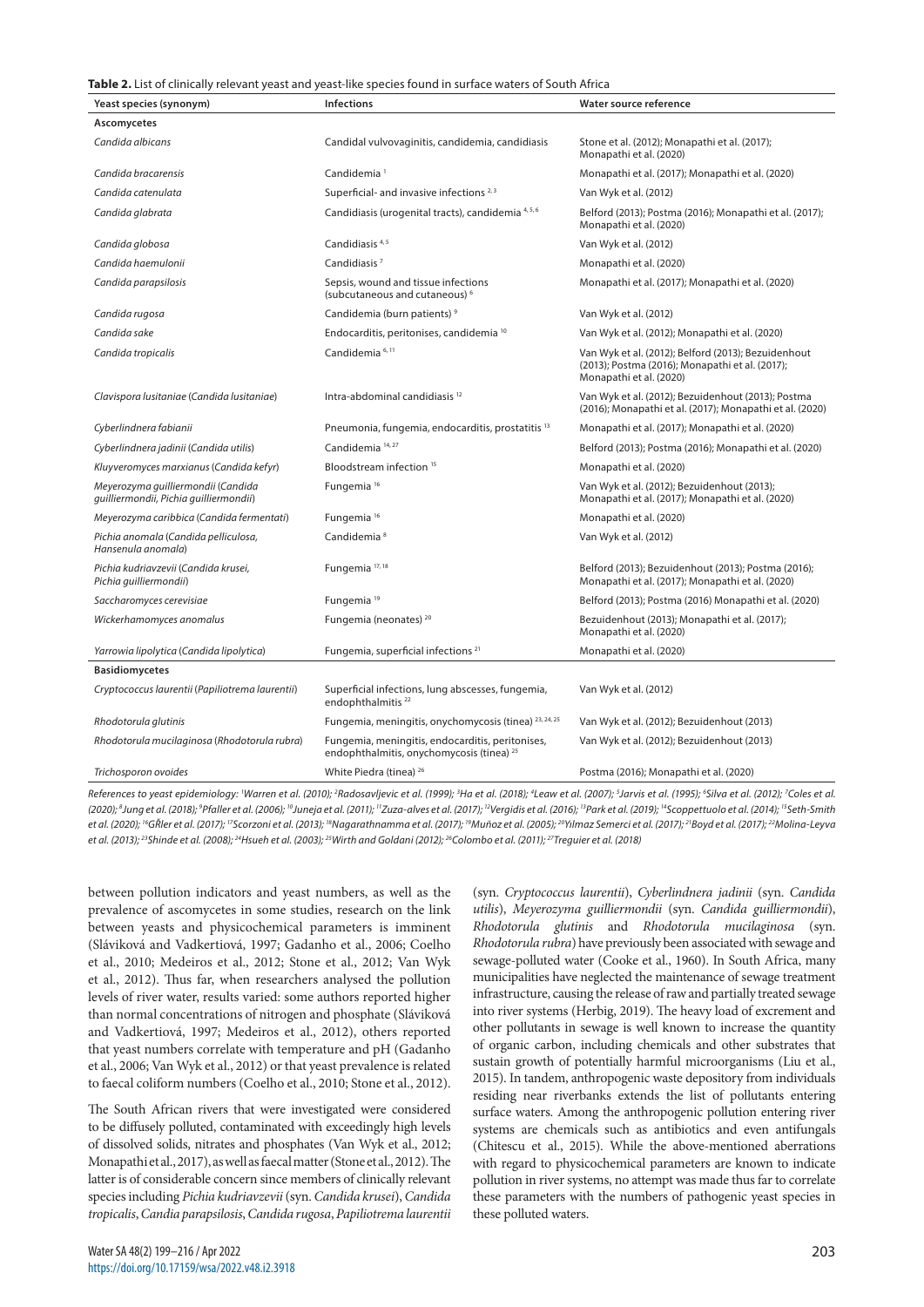To enumerate and isolate clinically relevant fungi, including yeasts, from surface waters, an incubation temperature of 37˚C was employed by some authors, (Buck and Bubucis, 1978; De Almeida, 2005; Yamaguchi et al., 2007; Coelho et al., 2010). Others incubated their isolation plates at room temperature to determine overall yeast numbers in surface waters. Interestingly, Coelho et al. (2010) identified yeasts incubated at both room temperature and 37˚C, and found that the numbers of the predominant species cultivated at the latter temperature correlated with *E. coli*  numbers and therefore with the level of faecal contamination. Yeast numbers occurring on isolation plates that were incubated at room temperature, however, showed no significant correlation with faecal coliform numbers.

The positive correlation between faecal coliform numbers and yeast counts obtained after incubation at 37°C, further suggests that these unicellular fungi are allochthonous – originating from other sources and subsequently introduced to the river water (Weimann and Oni, 2019; Arvanitidou et al., 2002). A potential source of these yeasts can be anthropogenic pollution (Dynowska, 1997; Coelho et al., 2010; Herbig and Meissner, 2019; Weimann and Oni, 2019). While the inhabitants of rural communities may be one of the sources of river pollution, they also tend to be at risk, especially individuals predisposed to infection because of immune deficiencies (Vearey, 2011).

It is disconcerting that some of the most clinically relevant species of *Candida* were isolated from South African rivers (Table 2): *C. albicans, C. tropicalis, C. glabrata* and *C. parapsilosis* (Miceli et al., 2011). The same representatives were isolated from surface waters in other countries such as Portugal, Greece, Poland and Brazil (Arvanitidou et al., 2005; De Almeida, 2005; Coelho et al., 2010; Medeiros et al., 2012, Pietryczuk et al., 2018). The occurrence of renowned clinically relevant yeasts in different geographical regions of the world emphasises the need for more ecological surveys for the presence of these unicellular fungi in ecosystems. To understand why these yeasts persist and grow within ecosystems, such surveys should be accompanied by analyses of anthropological activity including assessment of pollution indicators and measurement of physicochemical parameters. The latter includes parameters such as the nutrient levels, pH, as well as the temperature of surface waters.

# **RISING ENVIRONMENTAL TEMPERATURES**

Life on Earth is sustained by the natural greenhouse gases found in the atmosphere; however, industrialisation and other anthropogenic activities involving fossil fuel combustion have impinged on the natural environment and largely contributed to climate change (IPCC, 2018; IPCC, 2021). Since the industrial revolution that started in 1760, the increased emissions of greenhouse- and other deleterious gases have contributed to a rise in global temperature. In addition, the exponential increase in the population caused agriculture to expand in order to meet the high food demand. Livestock farming, for instance, is now recognised as another contributor to global warming due to deforestation (land to farm) as well as an increase in released methane (Ilea, 2009). This has led to the total increase of an estimated 1°C in global temperatures and a further increase of up to 2°C has been hypothesised for future decades (IPCC, 2018; IPCC, 2021). In accordance with global predictions, South Africa has seen a 2°C increase since the industrial revolution (1760) and it is projected that a 0.12–0.5°C/ decade rise will be observed in future (USAID, 2015).

This world-wide rise in temperatures has been collectively referred to as global warming (Lineman et al., 2015). Disastrous consequences of this anthropogenically influenced phenomenon include the loss of ice in Antarctica and Greenland, accompanied by a rise in sea levels (Hansen et al., 2016; IPCC, 2021). Thus far,

global warming has had detrimental effects on ecosystems and biomes across the globe. Increased temperatures were found to heighten the threat of species extinction within many habitats, such as montane forests and other terrestrial environments (Malcolm et al., 2006). Recent studies have shown that climate change also increases the temperature of freshwater aquatic environments (Morrison et al., 2002; Van Vliet et al., 2011; Chen et al., 2016; Nusslé et al., 2015; Pohle et al., 2019; Kedra, 2020; Liu et al., 2020). The rising river water temperatures in some of these studies were found to be congruent with the rise in air temperatures, suggesting a direct link between thermally altered waters and global warming (Van Vliet et al., 2011; Chen et al., 2016; Pohle et al., 2018; Kedra, 2020; Liu et al., 2020). As such, excess heat because of anthropogenic activities – also referred to as thermal pollution – may therefore be one of the main causes for increased water temperatures (Nordell et al., 2003; Verones et al., 2010; Liu et al., 2020).

The effects on the microorganisms present in thermally altered waters have not been fully described, despite their crucial roles in biogeochemical cycling and other processes essential for a fully functional and diverse ecosystem (Sigee, 2005). Fungi, in particular, are largely understudied in aquatic ecosystems, with little to no knowledge available on how thermal pollution in water affects these microbes (Grossart et al., 2019). However, potential links between the emergence of pathogenic fungi and rising ambient temperatures have been discussed by some mycologists (Garcia-Solache and Casadevall, 2010; Casadevall et al., 2020), and positive correlations have been observed between the presence of fungal pathogens in river systems and water pollution levels (De Almeida, 2005; Brandão et al., 2010; Medeiros et al., 2012; Stone et al., 2012; Postma, 2016). Thus, a holistic approach is needed to investigate the combinatorial effects of both water pollution and global warming on the emergence of fungal pathogens.

# **GLOBAL WARMING AND EMERGING MYCOSES**

Fungi are well known infectious agents of various organisms, including plants and mammals as well as amphibians (Garber, 2001). *Batrachochytrium dendrobatidis* is a good example of a notorious causative agent of chytridiomycosis among many frog species. Since the emergence of this fungus, researchers have contended that the decline in frog species due to this pathogen is linked to the global rise in temperature (Longcore et al., 1999; Wake and Vredenburg, 2008; Fisher et al., 2009). Although the correlation analysis linking global warming to the decline of amphibian species has been queried by some (Rohr et al., 2008), many other researchers have emphasised the role of rising temperatures in species extinction (Pounds et al., 2006; Alford et al., 2007; D'Amen and Bombi, 2009). These studies employed statistical models to determine correlations between rising temperatures and declining species numbers (Pounds et al., 2006; Alford et al., 2007; Rohr et al., 2008; D'Amen and Bombi, 2009), but failed to consider other biological factors. Recently, however, researchers have begun to study the specific relationship between host and pathogen during climate changes (Cohen et al., 2017; Neely et al., 2020). The thermal mismatch theory was formulated, which states that as environmental conditions deviate from the optimal conditions required for host survival, susceptibility towards infectious agents will increase (Chen et al., 2011; Cohen et al., 2017). Although this theory is limited to cold-adapted hosts, it has provided opportunities to discover important traits of the associated pathogens. For example, it was found that microbial symbionts, specifically pathogens, have a broader thermal breadth than their hosts (Neely et al., 2020), due to the higher mass-specific metabolic rates of smaller organisms, thus allowing for a more rapid adaptation to environmental change (Cohen et al., 2017). Understanding these and similar microbial characteristics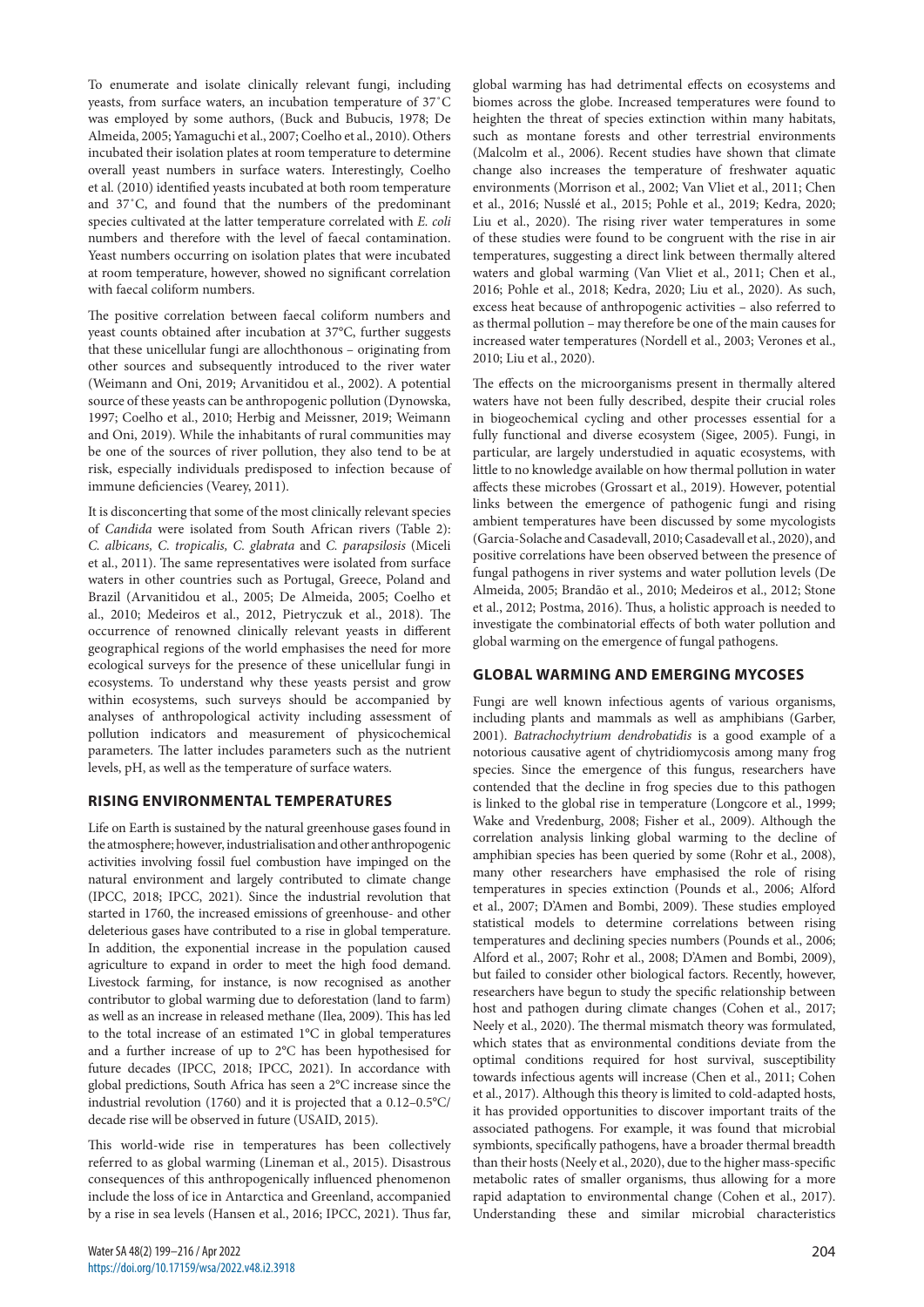provides opportunities to determine how environmental fungi may adapt to climate change and evolve to survive the conditions of a mammalian host. It must be noted, however, that little research has been conducted on intraspecies differences in thermal breadth, between pathogenic fungi recovered from natural environments and that of laboratory or clinical strains. Such studies may provide better insight into how environmental stressors like elevated temperatures could facilitate adaptation.

Garcia-Solache and Casadevall (2010) presented an important hypothesis averring that mammalian fungal infections will increase as a result of global warming. This hypothesis requires an understanding of how pathogens adapt to specifically overcome the restrictions associated with the mammalian body. In humans, fungal infections have mainly occurred in individuals with immune deficiencies, while relatively few cases were recorded among immunocompetent persons (Badiee and Zare, 2017). This is largely owing to the complex and effective immune systems unique to jawed vertebrates, which provide extensive protection against fungal pathogens (Shoham and Levitz, 2005). In addition, an equally effective preventative mechanism is the thermal restriction zone. Endothermic animals can regulate body temperature in response to infection during which basal temperatures increase in a process known as fever. Microorganisms such as unicellular- and filamentous fungi have a relatively low tolerance to high temperatures and therefore deteriorate during fever conditions (Robert and Casadevall, 2009). The high thermal susceptibility, in addition to the intolerance of the already high body temperature, effectively prevents fungal pathogens from frequently causing invasive infections. Thus, with the increase in ambient temperatures, and the potential ability of fungi to adapt to increased environmental temperatures, global warming threatens to expedite the emergence of mycoses by introducing more thermally tolerant fungi.

Two major restrictions prevent an exponential increase of mycoses cases in humans: a complex, highly adaptable immune system (Blanco and Garcia, 2008) and elevated body temperatures. The law of parsimony (Sober, 1981; McMeekin et al., 2008) would dictate that investigating the microorganism's ability to adapt to the thermal restrictions in mammals could provide a better indication of potential virulence than investigating its ability to evade host immunity. Therefore, this review will continue by discussing available fundamental knowledge on fungal thermotolerance.

# **THERMALLY TOLERANT FUNGI**

For microorganisms to be considered thermotolerant, they should be able to withstand temperatures that exceed the population's optimal growth temperature (Robert et al., 2015). The upper thermal limit can range from 35°C to 62°C depending on the type of microorganism (Tansey and Brock, 1972; Maheshwari et al., 2000). Many bacterial species have been identified as thermally tolerant and some groups have also been recognised as thermophilic. Most fungi, however, have failed to attain this characteristic and remain susceptible to higher temperatures (Robert and Casadevall, 2009). Exceptions to this include some industrially important yeasts that tolerate high temperatures, which is essential for the success of some processes. Understanding the mechanisms of thermotolerance in these yeasts is crucial for industries to optimise bread and wine fermentation as well as biofuel production (Parapouli et al., 2020). These mechanisms have thus been scrupulously investigated due to their economic value. Conversely, studies investigating thermotolerant fungi associated with infection and disease are lacking.

Robert et al. (2015) investigated thermotolerance among a wide range of yeast species (CBS Culture Collection, Netherlands) and highlighted that many were able to grow at temperatures

above 35°C. Although these thermotolerant species represented a polyphyletic group of fungi, it was noted that thermotolerance was significantly more common among the ascomycetous yeasts than among the basidiomycetes. However, the maximum temperature of growth  $(T_{\text{max}})$  for basidiomycetous yeast species has increased over the past decades. This suggests that basidiomycetes could be increasingly implicated in future novel fungal infections. Regardless, increasing  $T_{\text{max}}$  trends were observed for all yeasts investigated over the past few decades, potentially due to adaptation to the global change in temperature (Robert et al., 2015). Environmental stressors, such as temperature, are common agents in the evolution of microorganisms (Baquero, 2009) and it was contended that acquired thermotolerance among fungi could increase the incidence of infections (Araújo et al., 2017). In knowing the original environmental habitats of potentially pathogenic fungi and gaining a fundamental comprehension of their thermotolerant nature, researchers could in future determine the risk of these microorganisms becoming emerging pathogens (Araújo et al., 2017; Jackson et al., 2019). Well-known examples of such thermotolerant fungi that are contended to have emerged from the environment as pathogens are *Candida auris*, as well as the pathogenic cryptococci and aspergilli.

# *Candida auris*

*Candida auris* is a multidrug-resistant pathogen, which is also known for its nosocomial transmission (Rhodes and Fisher, 2019). The simultaneous rise of infections caused by four genetically discrete clades of *C. auris*, in distinct geographical regions, has raised questions regarding the cause of the emergence of this pathogen (Kean et al., 2020). It was proposed that *C. auris* could be the model organism explaining emergence of novel mycoses as a result of global warming (Casadevall et al., 2020). *Candida auris*  sp. nov. was first isolated from a hospitalised patient's ear (Satoh et al., 2009), an organ that represents cooler environments compared to the rest of the human body. It was therefore contended that the yeast could have gradually gained temperature tolerance while inhabiting the ear, possibly enabling invasive infection and subsequently causing many outbreaks of *C. auris*-related candidiasis (Casadevall et al., 2020; Jackson et al., 2019; Kean et al., 2020). Alarmingly, the frequency of these outbreaks and severity of *C. auris* infections has highlighted this yeast's epidemic potential (Meis and Chowdhary, 2019). Recently, cases of *C. auris* infections have increasingly been reported among patients suffering from Covid-19 (Rodriguez, et al., 2020; Almeida et al., 2021; Villanueva-Lozano et al., 2021).

With little knowledge available on the natural origin of *C. auris*, determining the cause of this yeast's emergence remains cumbersome. Studies have suggested that *C. auris* is of environmental origin and emerged as a pathogen only after being introduced to healthcare systems by patients carrying the yeast (Casadevall et al., 2020; Kean et al., 2020). Some hypothesise that, as observed for certain pathogenic cryptococcal species (Moschetti et al., 2017), *C. auris* may have initially inhabited birds (body temperature of 42°C) where it consequently attained its thermotolerance. The migration of these animals to areas where they are in close contact with humans could also explain the emergence of *C. auris* at distinct geographical regions (Moschetti et al., 2017; Kean et al., 2020). Another proposed habitat for this yeast is wetland systems (Casadevall et al., 2019) that are known to have anaerobic zones, in which *C. auris* would be able to exist. This species also tolerates elevated salt concentrations, which may explain why *C. auris* was recently isolated from a salt marsh (Arora et al., 2021). Except for one isolate, most of the environmental isolates were found to be antifungal-resistant and grew well at 37°C and 42°C. Subsequent phylogenetic analyses revealed the existence of single nucleotide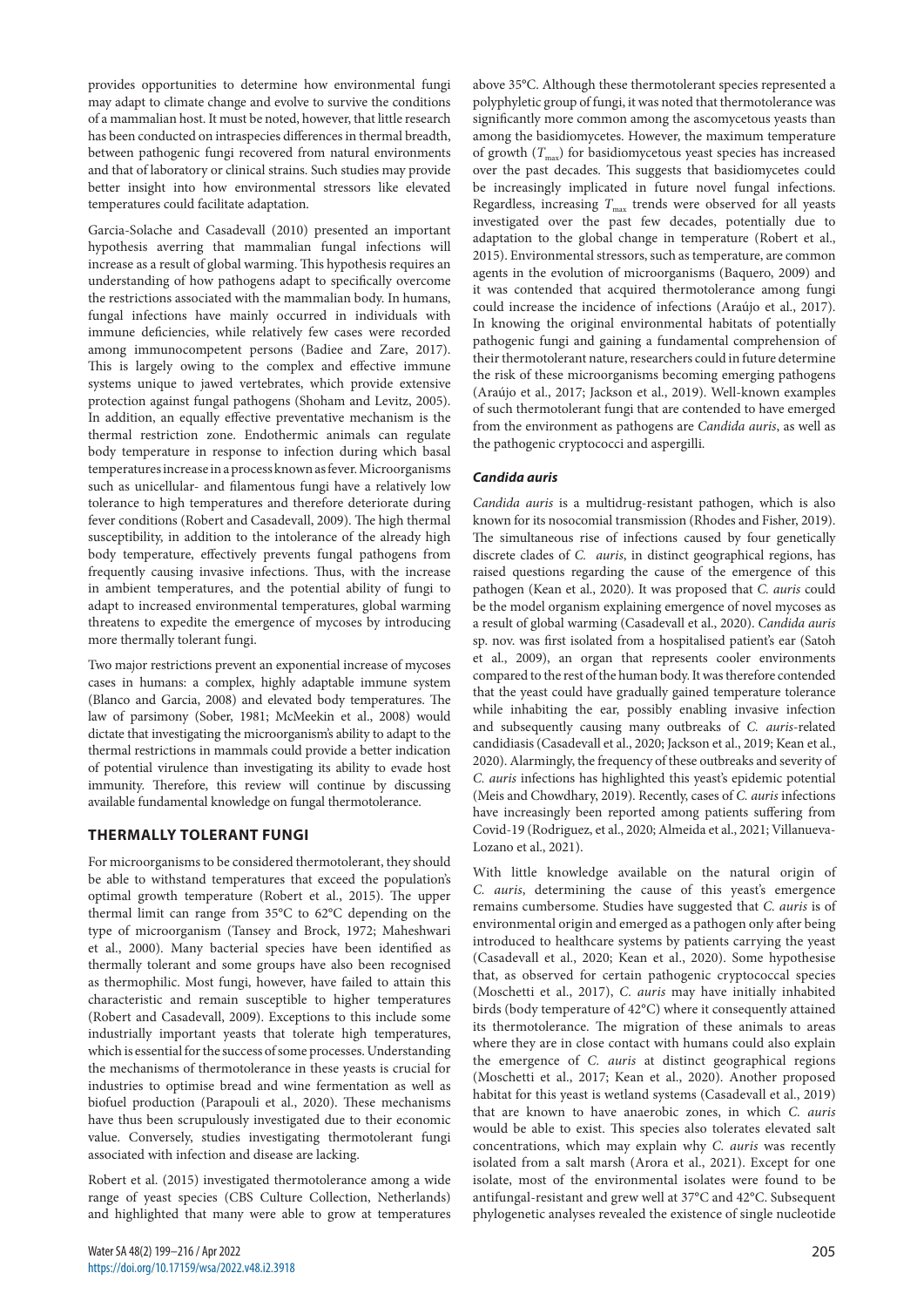polymorphism differences between the environmental isolates and clinical isolates belonging to the same clade. The authors suggested that, once introduced into anthropogenic habitats, *C. auris* is capable of rapid adaptation to obtain both antifungal resistance and thermotolerance. They concurred, however, that more research is required to obtain a better understanding of the genetic diversity of this species in natural habitats. To date this species has not been detected in any other aquatic environment; however, frequent isolations of *Candida* spp. from aquatic environments (Table 1) as well as the recent findings of Arora et al. (2021) indicate that *C. auris* will potentially be found in more of these environments.

## *Cryptococcus* **spp.**

Of the wide diversity of *Cryptococcus* spp. identified so far, infection is mainly caused by representatives of the *Cryptococcus gattii / Cryptococcus neoformans* species complex (Hagen et al., 2015; May et al., 2016). Their ability to withstand the mammalian core body temperature and to evade the immune response are key characteristics that facilitate systemic infections in humans and other mammals (Perfect, 2006) and it is known that cryptococcosis is one of the leading causes of mortality among immunocompromised individuals (UNAIDS, 2021). This infection is acquired after exposure to pathogenic cryptococci present in natural environments (May et al., 2016). Common natural habitats for these microorganisms are decaying plant material, such as trees, as well as the bodies and excreta of avian species (Ellis and Pfeiffer, 1990; Ellis and Pfeiffer, 1992; Lazera et al., 1996; Nielsen et al., 2007). The latter suggests that birds can serve as vectors for these cryptococci and subsequently distribute the pathogen to urban areas where interaction with humans might occur. These yeasts are introduced to the mammalian body through inhalation of aerosolised propagules (Perfect, 2006).

Recently, transcriptional regulation and signalling pathways were uncovered in pathogenic cryptococci that increase the virulence of these yeasts; many of these pathways are also up-regulated at higher temperatures (Juvvadi et al., 2014; Chatterjee and Tatu, 2017; Oliveira et al., 2020; Toplis et al., 2020; Bosch et al., 2021). Typical virulence factors observed in these yeasts include capsule enlargement and melanin production, which enable successful evasion of host immunity. Some of these virulence factors were also observed in non-pathogenic species (Petter et al., 2001; Watkins et al., 2017). For example, the basidiomycetous yeast, *Saitozyma podzolica* (syn. *Cryptococcus podzolicus*), produces virulence factors but is unable to cause disease in mammals due to its sensitivity towards higher temperatures (Petter et al., 2001). With the increased  $T_{\text{max}}$  observed among basidiomycetes (Robert et al., 2015), it is plausible that more non-pathogenic species of the basidiomycetous yeasts will cause fungal diseases in future in the event of acquired thermotolerance. Similar phenomena may also be observed for other fungal species; however, without establishing the level of thermotolerance of these potential pathogens, one cannot determine the risk of such a fungus becoming an emergent pathogen.

# *Aspergillus* **spp.**

For most fungi, the thermal limit for survival is low and rarely breaches the basal temperatures of mammalian species (Robert and Casadevall, 2009). An exception, however, is the upper limit of some species of *Aspergillus*, a genus of filamentous fungi of which some representatives cause respiratory diseases among both immunocompromised and immunocompetent individuals (Kousha et al., 2011; Badiee and Zare, 2017). Members of this genus, such as *A. fumigatus*, can survive up to 70°C and actively grow at 37°C (Albrecht et al., 2010). The ability to grow at such high temperatures would suggest that this organism might be considered thermophilic; however, *A. fumigatus* and other species within this genus are capable of rapidly growing at mesophilic temperatures, allowing them to be predominant in natural environments (Paulussen et al., 2017). This characteristic distinguishes *Aspergillus* from thermophilic groups and delineates aspergilli as thermotolerant, with a broad thermal range. The ability to grow at mammalian body temperature enables the above-mentioned aspergilli, such as *A. fumigatus*, to infect humans even during fever conditions (Bhabhra and Askew, 2005). Aspergillosis is known for manifesting in the respiratory system, similar to what is seen for cryptococcosis. The spores of *Aspergillus* spp. are ubiquitous in nature, found in soil, air (both in natural environments and in buildings) as well as in natural water sources (O'Gorman and Fuller, 2008; Paulussen et al., 2017). Human contact with these fungi is therefore inevitable and poses a great risk to individuals predisposed to fungal infection because of defective immune systems. Additionally, antifungal resistance among *Aspergillus* spp. continues to complicate the treatment of aspergillosis. This resistance has also been observed in environmental isolates that have not yet been implicated in clinical situations (Hoda et al., 2019). Such intrinsic resistance towards antifungals adds further pathogenic potential to these aspergilli and poses a great threat to immunocompromised individuals who encounter these thermotolerant fungi in the environment.

# **MOLECULAR ASPECTS OF THERMOTOLERANCE**

Temperature-related stress largely affects the physiology of an organism (Buckley and Huey, 2016). Alterations in a cell responding to elevated temperatures can be studied by investigating proteomic and genomic functionality under stressful conditions. In doing so, researchers identified stress response pathways that overlap among distinct fungal groups (Tereshina, 2005; Fuchs and Mylonakis, 2009; Leach et al., 2012; Juvvadi et al., 2014). The most common response pathway that is associated with thermotolerance is the heat shock response (HSR; Tereshina, 2005), which responds to sudden high increases in external temperature. It is a complex adaptation mechanism that focuses on downregulating housekeeping genes and upregulating cytoprotective genes in order to prevent or restore any damage due to the imposing heat shock (Verghese et al., 2012). The products and cofactors of these regulatory processes are proteins or chaperones known as heat shock proteins (HSPs). Their functions, in addition to gene regulation, include the denaturing, folding, refolding and transport of cytosolic proteins affected by the external stress (Tereshina, 2005). Additionally, HSPs assist in the transcriptional regulation of the cell wall integrity (CWI) and environmental stress response (ESR) pathways (Fuchs and Mylonakis, 2009; Verghese et al., 2012), both of which play a role in thermotolerance. The ESR involves many other signalling transductions responding to external changes in the microorganism's environment such as oxidative-, osmotic-, and pH stress (Verghese et al., 2012). The HSR, for instance, represents a subset within the ESR, since all of the genes involved in this pathway are included in the ESR regulon. The CWI pathway, on the other hand, harbours many other functions separate to environmental stress, despite having overlapping pathways with both the ESR and HSR (Dhar et al., 2013). Nevertheless, multiple regulatory proteins and genes in the CWI pathway have been identified and linked to thermotolerance. Within all these pathways and stress responses, a plethora of proteins and transcriptional factors all cooperate and cross-communicate to provide the microorganism with the proper machinery to adapt to thermal stress (Fuchs and Mylonakis, 2009; Verghese et al., 2013; Dhar et al., 2013).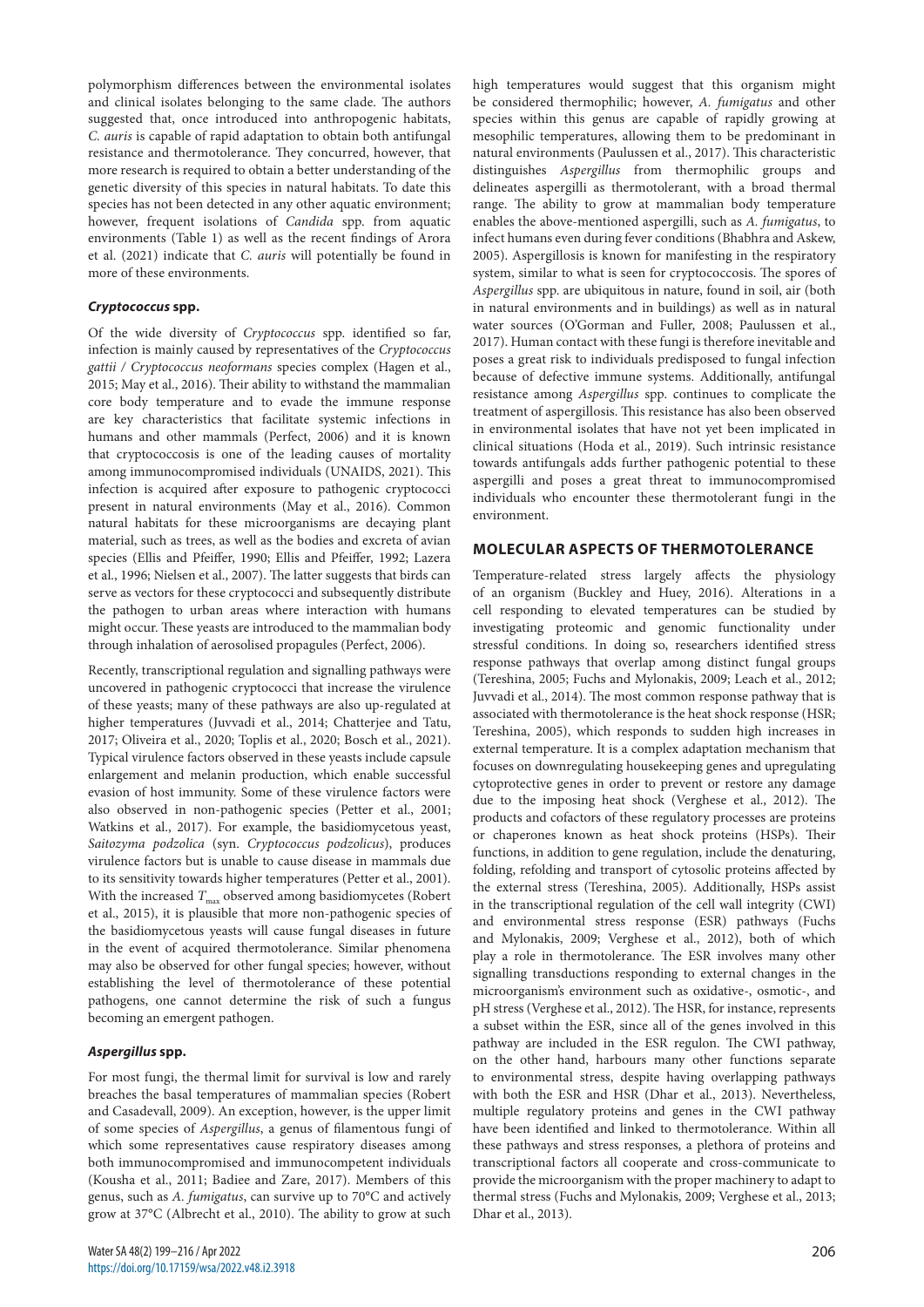#### **Long-term thermotolerance and microevolution**

Yeasts and other fungi adapt to environmental stress using several mechanisms which depend on the degree of stimulation as well as the duration thereof (Causton et al., 2001; Berry and Gasch, 2008; Dhar et al., 2013; Pereira et al., 2018). As for cells undergoing heat shock, the harsh stimulus is perceived, and various signals are sent to the rest of the cell to initiate repair as well as prevent further anticipated damage caused by the heat shock (Tereshina, 2005). During this process, housekeeping genes are paused while the cell rapidly responds to the external threat via HSR upregulation. However, during prolonged exposure to stressful conditions other signalling transductions occur simultaneously which aid in longterm adaptation, including regulatory factors of the CWI pathway and ESR (Causton et al., 2000; Berry and Gasch, 2008; Fuchs et al., 2009; Chen et al., 2012; Dunayevich et al., 2018; Sanz et al., 2018). Although most studies focused on industrially important yeasts, some researchers have investigated the molecular signalling constituents of thermotolerance in clinically relevant fungi (Argüelles, 1997; Juvvadi et al., 2003; Chang et al., 2004; Nichols et al., 2007; Chen et al., 2012; Chen et al., 2013; Chow et al., 2017; Yang et al., 2017; Brandão et al., 2018; Jung et al., 2018; So et al., 2018; Bloom et al., 2019). While the regulatory mechanisms of thermotolerance may vary among fungi, the underlying response pathways are similar (Alonso-Monge et al., 2009; Brown et al., 2020).

Generally, signalling pathways are induced by stimuli received through proteins located on the surface of a cell (Levin, 2005). These proteins or sensors can differ among species and rarely have singular roles. In fungi, precursors that form part of the CWI pathway mostly initiate signalling linked to thermotolerance (Verna et al., 1997; Zu et al., 2001; Verghese et al., 2012; Huang et al., 2018). The messages that these precursors receive are sent to other proteins that are part of various pathways, including the mitogenactivated protein kinase (MAPK)-, RAS-cAMP- and calcineurin signalling pathways (Fuchs et al., 2009; Parts et al., 2011; Verghese et al., 2012; Juvvadi et al., 2014). These pathways are also involved in many other cellular processes and are therefore not exclusively responsible for thermal stress adaptation (Causton et al., 2001; Berry and Gasch, 2008; Fuchs et al., 2009; Chen et al., 2012; Dunayevich et al., 2018; Sanz et al., 2018). Particular genes and proteins that form part of these pathways were linked to thermotolerance. However, the genome and transcriptome of yeasts were investigated only at severe heat shock conditions which might not provide an adequate representation of adaptation to gradual temperature increase (Fuchs et al., 2009; Parts et al., 2011; Verghese et al., 2012; Juvvadi et al., 2014). To gain a better perspective of fungi adapting to prolonged temperature increases, the genetic changes that occur over generations should be investigated.

Huang et al. (2018) carried out experimental evolution on a laboratory strain of *S. cerevisiae* by initiating adaptation through a stepwise increase in temperature, after which the genome was sequenced to investigate acquired thermotolerance. Considering that global temperatures increase gradually (IPCC, 2018), the approach of Huang and co-workers might provide an adequate representation of microevolution in fungi occurring in natural environments with temperature increases. The goal of their study was to experimentally evolve a yeast to obtain a high temperature growth phenotype (Htg<sup>+</sup>), as well as determining major contributing factors by investigating the mutations that occurred during the experimental evolution (Huang et al., 2018). The authors found mutations such as single nucleotide variants (SNVs), insertions and deletions (INDELs) and segmental duplications/deletions that could be associated with the Htg<sup>+</sup> phenotype. Many of these mutations were nonsynonymous which altered the amino acid sequence of some proteins. Moreover, the mutations were multiple and sometimes parallel, increasing the significance of the mutation and thus the probability of association with the Htg<sup>+</sup> phenotype. As a result of their study, genetic mutations were identified that can contribute to longterm fungal thermotolerance. In addition, a combination of nonessential gene mutations was examined and it was determined that a genetically modified thermotolerant strain can be attained (Huang et al., 2018). Although this might seem like a breakthrough for industrial purposes (Amore and Faraco, 2012), it becomes increasingly concerning when considering the implications that global warming might have on fungal microevolution and consequently the emergence of novel fungal pathogens.

### **The dirty river, the fungus and the heat**

So far, studies aimed at investigating microevolutionary changes in clinically relevant fungi have mainly focused on virulence and physiological reactions within the host (Magditch et al., 2012; Wartenberg et al., 2014; Ene et al., 2018). However, the combined contribution of pollution and global warming on fungal evolution has not been studied. Apart from the regulatory pathways or physiological reactions to environmental changes, little is known regarding fungal adaptation on a genetic level (Causton et al., 2001; Dhar et al., 2013). Moreover, studies often fail to consider the microevolutionary effects that result from interactions with other biotic and abiotic factors, e.g., other organisms, including plant life, and environmental conditions. The latter, for example, might include anthropogenic pollutants and climate change. Studies investigating pollution-associated microevolution are lacking despite the valuable insight that can be gained from understanding the effects of pollution on fungal growth. This is especially concerning since the pollutants may include antifungals released into the rivers (Chitescu et al., 2015). Thus, during the process of acquiring thermotolerance with the aid of global warming, fungi in polluted aquatic environments could potentially gain resistance towards antifungals, due to the presence of these compounds in surface waters. Future emerging pathogens could therefore be resistant to treatment before even causing infections. Pollution, such as organic pollution, also promotes the growth of fungi by serving as a rich source of nutrients (Wen et al., 2017), which might allow some species to outcompete more fastidious microorganisms and consequently disturb the natural mycobiome (Ortiz-Vera et al., 2018). Certain pollutants may also initiate virulence phenotypes in fungi, e.g., as seen for persistent organic pollutants (POPs) such as pentachlorophenol (Martins et al., 2018). Increasing anthropogenic activities resulting in polluted river water could therefore potentially cause a rise in fungal numbers, particularly pathogenic species. Considering the wide range of factors that may impact on fungi in natural environments, it is prudent to employ not only genomics but also more traditional techniques, such as biochemical, ecological, genetic, morphological, and ontological approaches (Naranjo-Ortiz and Gabaldón, 2019), to delineate the complex synergetic effect of climate change and increased pollution levels on fungal biology.

# **CONCLUSIONS**

With the ever-increasing urbanisation to accommodate the equally growing population, increased environmental temperatures and pollution of rivers will have detrimental outcomes on human health (Fig. 1). South Africa is a developing country experiencing rapid urbanisation in informal communities with municipalities struggling to keep up and failing to implement proper sanitation infrastructure, causing communities to be dependent on natural water sources for their livelihoods (Colvin et al., 2016). Although little research has been conducted for South Africa, there is growing evidence that a wide diversity of fungi, including opportunistic species that can tolerate the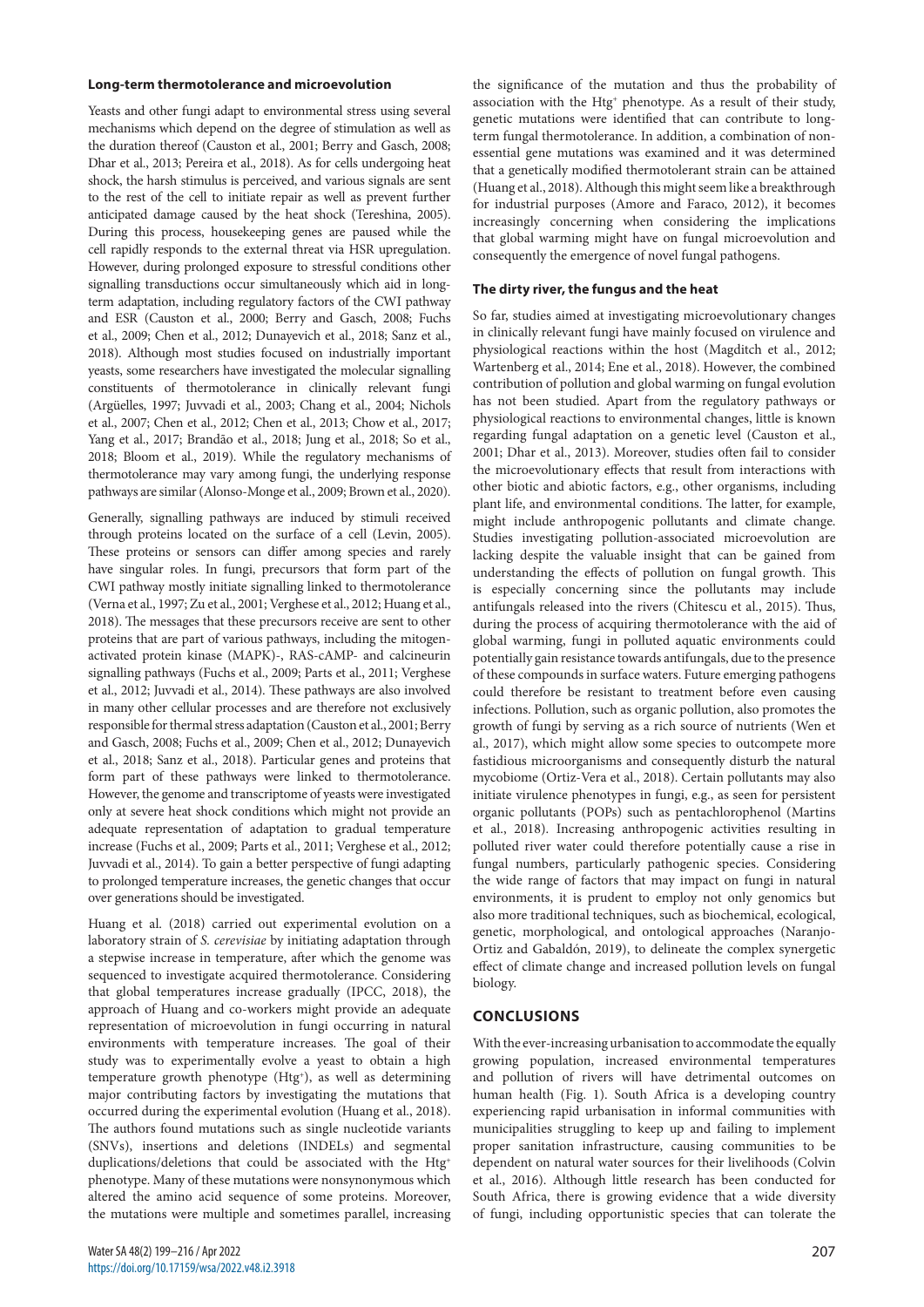

Figure 1. The illustration above signifies the contributing factors that may have an impact on humans susceptible to mycoses. Many individuals are dependent on river water due to rapidly growing urban areas with poor sanitation infrastructure. As pollution enhances the proliferation of fungi in the water and induces adaptation to chemicals such as antifungals, global warming simultaneously promotes long-term thermotolerance which aids in fungal pathogenesis. Together the increased temperatures and polluted water may lead to an increase of mycoses cases among immunocompromised people. This figure was created using BioRender.com.

mammalian body temperature, occur in South African rivers. The extent of the risk posed by waterborne fungi to community health therefore needs to be determined, especially in view of the fact that opportunistic yeasts, such as *Candida* spp., that infect individuals suffering from HIV/AIDS appear to be common in polluted rivers. Furthermore, rising river water temperatures will most probably induce increased thermotolerance amongst waterborne fungi. Worryingly, the fungal metabolism can adapt to these increases and current evidence indicates that more fungi will become thermotolerant as global temperatures rise. This, together with the fact that sewage-polluted rivers contain elevated concentrations of fungi, points to an imminent increase in the incidence of mycoses in the not-so-distant future. Important to note is that non-clinical isolates implicated in mycoses might represent antifungal-resistant fungi due to the various chemicals derived from agricultural-, industrial- and anthropogenic waste that end up in surface waters. However, few studies have been conducted to elucidate the resistance acquired from antifungal exposure in water sources. Nonetheless, the combinatorial effects of pollution (organic or inorganic) and global warming could be drivers in fungal microevolution and potentially lead to a rise in emergent pathogenic fungi, for which there is a limited range of anti-fungal drugs available. Efforts to better record the occurrence and delineate the ecology and antifungal resistance of clinically relevant fungi in South African river systems should therefore be a priority.

### **ACKNOWLEDGEMENTS**

The authors gratefully acknowledge funding from The Water Research Commission, Pretoria, South Africa (WRC Project No. 2019/2020-00137). The National Research Foundation (NRF) is thanked for the personal funding of Heidi Steffen. Further thanks are given to fellow researchers in the Botha Laboratory (Department of Microbiology, Stellenbosch University) for general advice and insights given during the write-up of this review article.

## **AUTHOR CONTRIBUTIONS**

Heidi Steffen contributed to write-up and conceptualisation. Alfred Botha, Gideon Wolfaardt and Caylin Bosch contributed to conceptualisation and revision.

### **ORCIDS**

Alfred Botha

<https://orcid.org/0000-0003-0988-647X>

#### **REFERENCES**

- ALBRECHT D, GUTHKE R, BRAKHAGE AA and KNIEMEYER O (2010) Integrative analysis of the heat shock response in *Aspergillus fumigatus*. *BMC Genomics.* **11** (1). [https://doi.org/10.1186/1471-2164-](https://doi.org/10.1186/1471-2164-11-32) [11-32](https://doi.org/10.1186/1471-2164-11-32)
- ALFORD RA, BRADFIELD KS and RICHARDS SJ (2007) Ecology: Global warming and amphibian losses. *Nature.* **447** (7144) 3–6. <https://doi.org/10.1038/nature05940>
- ALMEIDA F, RODRIGUES ML and COELHO C (2019) The still underestimated problem of fungal diseases worldwide. *Front. Microbiol.* **10** (FEB) 1–5. <https://doi.org/10.3389/fmicb.2019.00214>
- ALMEIDA JND, FRANCISCO EC, HAGEN F, BRANDÃO IB, PEREIRA FM, PRESTA DIAS PH, DE MIRANDA COSTA MM, DE SOUZA JORDÃO RT, DE GROOT T and COLOMBO AL (2021) Emergence of *Candida auris* in Brazil in a COVID-19 intensive care unit. *J. Fungi.* **7** (3) 220. <https://doi.org/10.3390/jof7030220>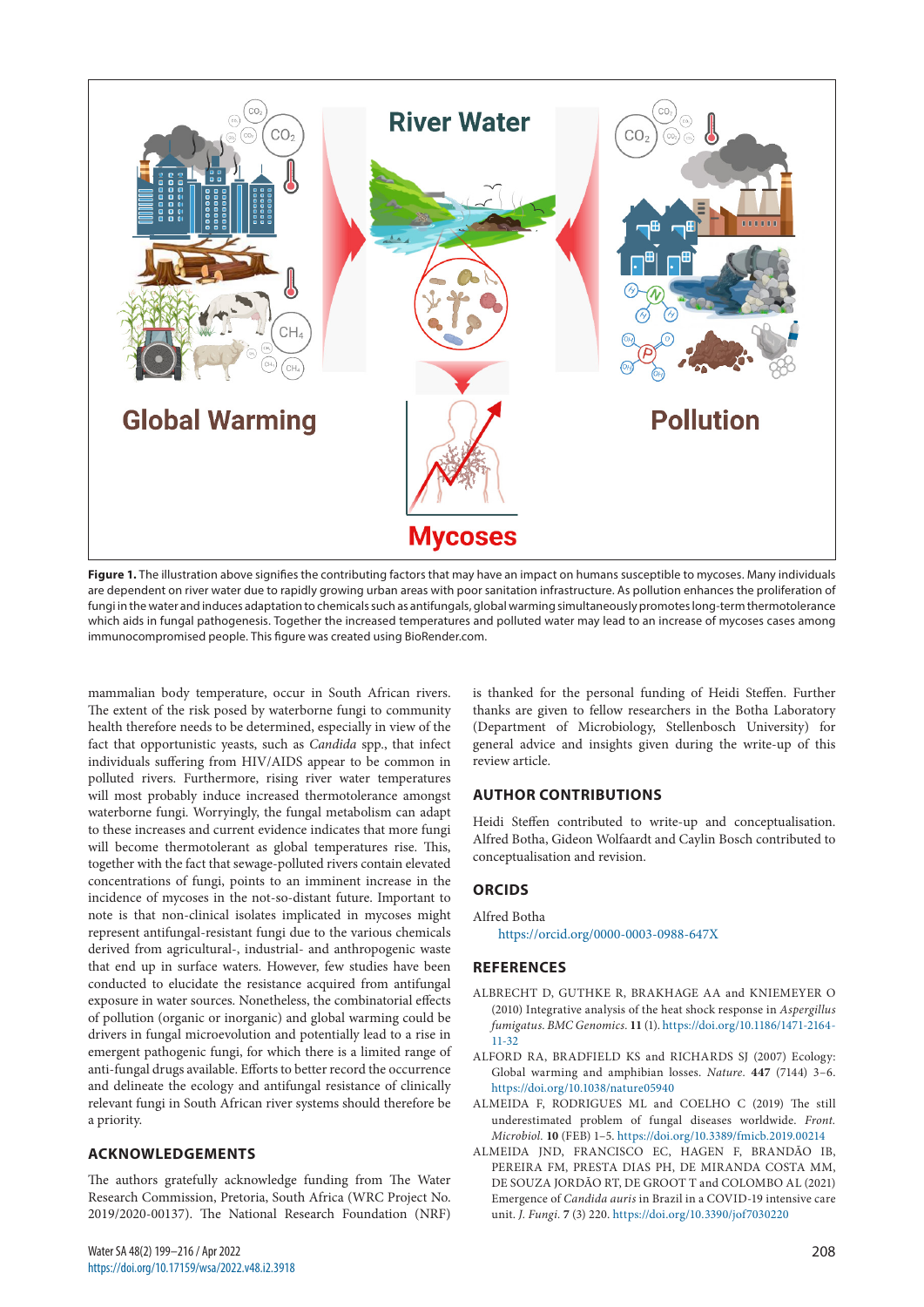- ALONSO-MONGE R, ROMÁN E, ARANA DM, PLA J and NOMBELA C (2009) Fungi sensing environmental stress. *Clin. Microbiol. Infect.* **15** (SUPPL. 1) 17–19. [https://doi.org/10.1111/j.1469-0691.2008.](https://doi.org/10.1111/j.1469-0691.2008.02690.x) [02690.x](https://doi.org/10.1111/j.1469-0691.2008.02690.x)
- AMORE A and FARACO V (2012) Potential of fungi as category I Consolidated BioProcessing organisms for cellulosic ethanol production. *Renew. Sustain. Energ. Rev.* **16** (5) 3286-3301. [https://](https://doi.org/10.1016/j.rser.2012.02.050) [doi.org/10.1016/j.rser.2012.02.050](https://doi.org/10.1016/j.rser.2012.02.050)
- ARASTEHFAR A, CARVALHO A, VAN DE VEERDONK FL, JENKS JD, KOEHLER P, KRAUSE R, CORNELY OA, PERLIN D, LASS-FLÖRL C and HOENIGL M (2020) COVID-19 associated pulmonary aspergillosis (CAPA)–from immunology to treatment. *J. Fungi.* **6** (2) 91.<https://doi.org/10.3390/jof6020091>
- ARAÚJO GRDS, DE SOUZA W and FRASES S (2017) The hidden pathogenic potential of environmental fungi. *Future Microbiol.* **12** (16) 1533–1540.<https://doi.org/10.2217/fmb-2017-0124>
- ARGÜELLES JC (1997) Thermotolerance and trehalose accumulation induced by heat shock in yeast cells of *Candida albicans*. *FEMS Microbiol. Lett.* **146** (1) 65–71. [https://doi.org/10.1016/S0378-1097](https://doi.org/10.1016/S0378-1097(96)00455-7) [\(96\)00455-7](https://doi.org/10.1016/S0378-1097(96)00455-7)
- ARORA P, SINGH P, WANG Y, YADAV A, PAWAR K, SINGH A, PADMAVATI G, XU J and CHOWDHARY A. (2021) Environmental isolation of *Candida auris* from the coastal wetlands of Andaman Islands, India. *Mbio* 12e03181-20. [https://doi.org/10.1128/mBio.](https://doi.org/10.1128/mBio.03181-20) [03181-20](https://doi.org/10.1128/mBio.03181-20)
- ARROYO MG, FERREIRA AM, FROTA OP, BRIZZOTTI-MAZUCHI NS, PERESI JTM, RIGOTTI MA, MACEDO CE, SOUSA AFLD, ANDRADE DD and ALMEIDA MTGD (2020) Broad diversity of fungi in hospital water. *Sci. World J.* **2020**. [https://doi.](https://doi.org/10.1155/2020/9358542) [org/10.1155/2020/9358542](https://doi.org/10.1155/2020/9358542)
- ARVANITIDOU M, KANELLOU K and VAGIONA DG (2005) Diversity of Salmonella spp. and fungi in northern Greek rivers and their correlation to fecal pollution indicators. *Environ. Res.* **99** (2) 278–284.<https://doi.org/10.1016/j.envres.2005.01.002>
- ARVANITIDOU M, KANELLOU K, KATSOUYANNOPOULOS V and TSAKRIS A (2002) Occurrence and densities of fungi from northern Greek coastal bathing waters and their relation with faecal pollution indicators. *Water Res.* **36** (20) 5127–5131. [https://doi.org/10.1016/](https://doi.org/10.1016/S0043-1354(02)00235-X) [S0043-1354\(02\)00235-X](https://doi.org/10.1016/S0043-1354(02)00235-X)
- ASSRESS HA, SELVARAJAN R, NYONI H, NTUSHELO K, MAMBA BB and MSAGATI TAM (2019) Diversity, co-occurrence and implications of fungal communities in wastewater treatment plants. *Sci. Rep.* **9** (1) 1–15. <https://doi.org/10.1038/s41598-019-50624-z>
- BABIČ MN, GUNDE-CIMERMAN N, VARGHA M, TISCHNER Z, MAGYAR D, VERÍSSIMO C, SABINO R, VIEGAS C, MEYER W and BRANDÃO J (2017) Fungal contaminants in drinking water regulation? A tale of ecology, exposure, purification and clinical relevance. *Int. J. Environ. Res. Public Health.* **14** (6). [https://doi.org/](https://doi.org/10.3390/ijerph14060636) [10.3390/ijerph14060636](https://doi.org/10.3390/ijerph14060636)
- BADIEE P and ZARE M (2017) Consideration of invasive fungal infections in immunocompetent hosts *Archiv. Clin. Infect. Dis.* **12** (4) 66111. [https://doi.org/10.5812/archcid.66111.](file:///C:/Users/Vekko/Desktop/WRC%20Apr%202022/Word/%20https://doi.org/10.5812/archcid.66111)
- BAQUERO F (2009) Environmental stress and evolvability in microbial systems. *Clin. Microbiol. Infect.* **15** (SUPPL. 1) 5–10. [https://doi.](https://doi.org/10.1111/j.1469-0691.2008.02677.x) [org/10.1111/j.1469-0691.2008.02677.x](https://doi.org/10.1111/j.1469-0691.2008.02677.x)
- BARON E, ANAISSIE E, DUMPHY F, MCCREDIE K and FAINSTEIN V (1988) *Hansenula anomala* fungemia. *Clin. Infect. Dis.* **10** (6) 1182–1186.<https://doi.org/10.1093/clinids/10.6.1182>
- BELFORD I (2013) Investigating the removal of *Candida* and other potential pathogens from wastewater via an experimental rhizofiltration system. Doctoral dissertation, Stellenbosch University. [https://schol](https://scholar.sun.ac.za/handle/10019.1/79806?show=full) [ar.sun.ac.za/handle/10019.1/79806?show=full](https://scholar.sun.ac.za/handle/10019.1/79806?show=full)
- BENEDICT K, RICHARDSON M, VALLABHANENI S, JACKSON BR and CHILLER T (2017) Emerging issues, challenges, and changing epidemiology of fungal disease outbreaks. *Lancet Infect. Dis.* **17** (12) e403–e411. [https://doi.org/10.1016/S1473-3099\(17\)30443-7](https://doi.org/10.1016/S1473-3099(17)30443-7)
- BERECZKI L, BARTHA N, KOCSUBÉ S, SÓKI J, LENGYEL G, TÁLOSI G, MÁDER K, DEÁK J and DÓCZI I (2012) Fungaemia caused by *Candida pulcherrima*. *Med. Mycol.* **50** (5) 522–524. [https://doi.org/1](https://doi.org/10.3109/13693786.2011.644590) [0.3109/13693786.2011.644590](https://doi.org/10.3109/13693786.2011.644590)
- BERGMAN AG and KAUFFMAN CA (1984) Dermatitis due to *Sporobolomyces* infection. *Archiv. Dermatol.* **120** (8) 1059–1060. <https://doi.org/10.1001/archderm.1984.01650440089026>
- BERRY DB and GASCH AP (2008) Stress-activated genomic expression changes serve a preparative role for impending stress in yeast. *Mol. Biol. Cell*. **19** (11) 4580–4587.<https://doi.org/10.1091/mbc.e07-07-0680>
- BEYDA ND, CHUANG SH, JAHANGIR ALAM M, SHAH DN, NG TM, MCCASKEY L and GAREY KW (2013) Treatment of *Candida famata* bloodstream infections: Case series and review of the literature. *J. Antimicrob. Chemotherapy.* **68** (2) 438–443. [https://doi.](https://doi.org/10.1093/jac/dks388) [org/10.1093/jac/dks388](https://doi.org/10.1093/jac/dks388)
- BHABHRA R and ASKEW DS (2005) Thermotolerance and virulence of *Aspergillus fumigatus*: Role of the fungal nucleolus. *Med. Mycol.* **43** (SUPPL.1) 87–93.<https://doi.org/10.1080/13693780400029486>
- BICANIC TA and HARRISON TS (2014) Systemic fungal infections. *Medicine.* **42** (1) 26–30.<https://doi.org/10.1016/j.mpmed.2013.10.006>
- BLANCO JL and GARCIA ME (2008) Immune response to fungal infections. *Vet. Immunol. Immunopathol.* **125** (1–2) 47–70. [https://](https://doi.org/10.1016/j.vetimm.2008.04.020) [doi.org/10.1016/j.vetimm.2008.04.020](https://doi.org/10.1016/j.vetimm.2008.04.020)
- BLOOM ALM, JIN RM, LEIPHEIMER J, BARD JE, YERGEAU D, WOHLFERT EA and PANEPINTO JC (2019) Thermotolerance in the pathogen *Cryptococcus neoformans* is linked to antigen masking via mRNA decay-dependent reprogramming. *Nat. Commun.* **10** (1) 1–13.<https://doi.org/10.1038/s41467-019-12907-x>
- BOLIGNANO G and CRISEO G (2003) Disseminated nosocomial fungal infection by *Aureobasidium pullulans* var. *melanigenum*: A case report. *J. Clin. Microbiol.* **41** (9) 4483–4485. [https://doi.org/10.](https://doi.org/10.1128/JCM.41.9.4483-4485.2003) [1128/JCM.41.9.4483-4485.2003](https://doi.org/10.1128/JCM.41.9.4483-4485.2003)
- BONGOMIN F, GAGO S, OLADELE R and DENNING D (2017) Global and multi-national prevalence of fungal diseases–estimate precision. *J. Fungi* **3** (4) 57. <https://doi.org/10.3390/jof3040057>
- BOSCH C, BHANA Z, TOPLIS B, VOLSCHENK H and BOTHA A (2021) Transcriptomic response of *Cryptococcus neoformans* to ecologically relevant nitrogen concentrations. *FEMS Yeast Res*. <https://doi.org/10.1093/femsyr/foab028>
- BOSCH C, TOPLIS B, VREULINK JM, VOLSCHENK H and BOTHA A (2020) Nitrogen concentration affects amphotericin B and fluconazole tolerance of pathogenic cryptococci. *FEMS Yeast Res.* **20** (2) p.foaa010.<https://doi.org/10.1093/femsyr/foaa010>
- BOYD AS, WHELESS L, BRADY BG and ELLIS D (2017) Cutaneous *Yarrowia lipolytica* infection in an immunocompetent woman. *JAAD Case Rep.* **3** (3) 219–221.<https://doi.org/10.1016/j.jdcr.2017.02.010>
- BRANDÃO F, ESHER SK, OST KS, PIANALTO K, NICHOLS CB, FERNANDES L, BOCCA AL, POÇAS-FONSECA MJ and ALSPAUGH JA (2018) HDAC genes play distinct and redundant roles in *Cryptococcus neoformans* virulence. *Sci. Rep.* **8** (1) 1–17. <https://doi.org/10.1038/s41598-018-21965-y>
- BRANDÃO LR, MEDEIROS AO, DUARTE MC, BARBOSA AC and ROSA CA (2010) Diversity and antifungal susceptibility of yeasts isolated by multiple-tube fermentation from three freshwater lakes in Brazil. *J. Water Health.* **8** (2) 279-289. [https://doi.org/10.2166/](https://doi.org/10.2166/wh.2009.170) [wh.2009.170](https://doi.org/10.2166/wh.2009.170)
- BRANDÃO LR, MEDEIROS AO, DUARTE MC, BARBOSA AC and ROSA CA (2010) Diversity and antifungal susceptibility of yeasts isolated by multiple-tube fermentation from three freshwater lakes in Brazil. *J. Water Health.* **8** (2) 279–289. [https://doi.org/10.2166/wh.](https://doi.org/10.2166/wh.2009.170) [2009.170](https://doi.org/10.2166/wh.2009.170)
- BRITO-SANTOS F, FIGUEIREDO-CARVALHO MHG, COELHO RA, SALES A and ALMEIDA-PAES R (2017) Tinea capitis by *Microsporum audouinii*: case reports and review of published global literature 2000–2016. *Mycopathologia.* **182** (11) 1053-1060. [https://](https://doi.org/10.1007/s11046-017-0181-1) [doi.org/10.1007/s11046-017-0181-1](https://doi.org/10.1007/s11046-017-0181-1)
- BROSS JE, MANNING P, KACIAN D and TALBOT GH (1986) Pseudomeningitis caused by *Sporobolomyces salmonicolor*. *Am. J. Infect. Control* **14** (5) 220–223. [https://doi.org/10.1016/0196-6553](https://doi.org/10.1016/0196-6553(86)90121-5) [\(86\)90121-5](https://doi.org/10.1016/0196-6553(86)90121-5)
- BROWN AJP, LARCOMBE DE and PRADHAN A (2020) Thoughts on the evolution of Core Environmental Responses in yeasts. *Fungal Biol.* **124** (5) 475–481.<https://doi.org/10.1016/j.funbio.2020.01.003>
- BROWN GD, DENNING DW, GOW NA, LEVITZ SM, NETEA MG and WHITE TC (2012) Hidden killers: human fungal infections. *Sci. Translational Med.* **4** (165) 165–165. [https://doi.org/10.1126/scitransl](https://doi.org/10.1126/scitranslmed.3004404) [med.3004404](https://doi.org/10.1126/scitranslmed.3004404)
- BUCK JD and BUBUCIS PM (1978) Membrane filter procedure for enumeration of *Candida albicans* in natural waters. *Appl. Environ. Microbiol.* **35** (2) 237–242. [https://doi.org/10.1128/aem.35.2.237-242.](https://doi.org/10.1128/aem.35.2.237-242.1978) [1978](https://doi.org/10.1128/aem.35.2.237-242.1978)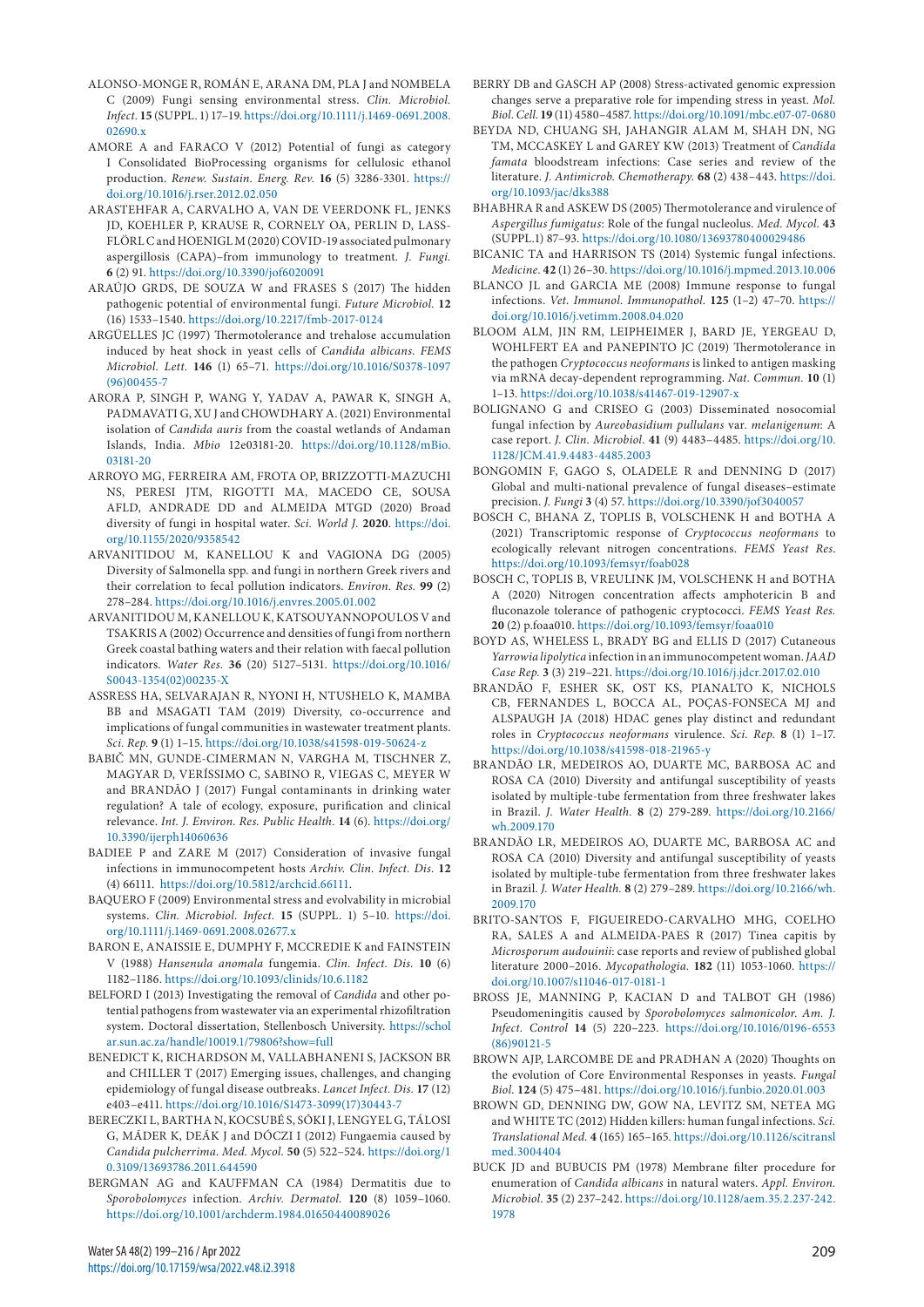- BUCKLEY LB and HUEY RB (2016) How extreme temperatures impact organisms and the evolution of their thermal tolerance. *Integr. Compar. Biol.* **56** (1) 98–109.<https://doi.org/10.1093/icb/icw004>
- BUZZINI P, LACHANCE MA and YURKOV A (2017) Yeasts in natural ecosystems: Diversity. *Yeasts Nat. Ecosyst. Div.* (March 2018) 1–499. <https://doi.org/10.1007/978-3-319-62683-3>
- CAGGIANO G, DIELLA G, TRIGGIANO F, BARTOLOMEO N, APOLLONIO F, CAMPANALE C, LOPUZZO M and MONTAGNA MT (2020) Occurrence of fungi in the potable water of hospitals: A public health threat. *Pathogens.* **9** (10) 783. [https://dx.doi.org/](https://dx.doi.org/10.3390%2Fpathogens9100783) [10.3390%2Fpathogens9100783](https://dx.doi.org/10.3390%2Fpathogens9100783)
- CARREGA G, RICCIO G, SANTORIELLO L, PASQUALINI M and PELLICCI R (1997) *Candida famata* fungemia in a surgical patient successfully treated with fluconazole. *Eur. J. Clin. Microbiol. Infect. Dis.* **16** (9) 698.<https://doi.org/10.1007/bf01708564>
- CASADEVALL A (2020) Climate change brings the specter of new infectious diseases. *J. Clin. Invest.* **130** (2) 553–555. [https://doi.](https://doi.org/10.1172/JCI135003) [org/10.1172/JCI135003](https://doi.org/10.1172/JCI135003)
- CASADEVALL A, KONTOYIANNIS DP and ROBERT V (2019) On the emergence of *Candida auris*: climate change, azoles, swamps, and birds. *MBio.* **10** (4) e01397-19. <https://doi.org/10.1128/mBio.01397-19>
- CAUSTON HC, REN B, SANG SEOK KOH, HARBISON CT, KANIN E, JENNINGS EG, TONG IHN LEE, TRUE HL, LANDER ES and YOUNG RA (2001) Remodeling of yeast genome expression in response to environmental changes. *Mol. Biol. Cell.* **12** (2) 323–337. <https://doi.org/10.1091/mbc.12.2.323>
- CHAKRABARTI A, SINGH K, NARANG A, SINGHI S, BATRA, R., RAO, K.L.N., RAY, P., GOPALAN, S., DAS, S., GUPTA, V. and GUPTA, A.K., 2001. Outbreak of *Pichia anomala* infection in the pediatric service of a tertiary-care center in Northern India. *J. Clin. Microbiol.* **39** (5) 1702–1706. [https://doi.org/10.1128/jcm.39.5.1702-](https://doi.org/10.1128/jcm.39.5.1702-1706.2001) [1706.2001](https://doi.org/10.1128/jcm.39.5.1702-1706.2001)
- CHANG YC, TSAI HF, KAROS M and KWON-CHUNG KJ (2004) THTA, a thermotolerance gene of *Aspergillus fumigatus*. *Fungal Genet. Biol.* **41** (9) 888–896.<https://doi.org/10.1016/j.fgb.2004.06.004>
- CHATTERJEE S and TATU U (2017) Heat shock protein 90 localizes to the surface and augments virulence factors of *Cryptococcus neoformans*. *PLoS Neglected Trop. Dis.* **11** (8) 1–20. [https://doi.](https://doi.org/10.1371/journal.pntd.0005836) [org/10.1371/journal.pntd.0005836](https://doi.org/10.1371/journal.pntd.0005836)
- CHEN D, HU M, GUO Y and DAHLGREN RA (2016) Changes in river water temperature between 1980 and 2012 in Yongan watershed, eastern China: Magnitude, drivers and models. *J. Hydrol.* **533** 191– 199. <https://doi.org/10.1016/j.jhydrol.2015.12.005>
- CHEN IC, HILL JK, OHLEMÜLLER R, ROY DB and THOMAS CD (2011) Rapid range shifts of species associated with high levels of climate warming. *Science.* **333** (6045) 1024–1026. [https://doi.](https://doi.org/10.1126/science.1206432) [org/10.1126/science.1206432](https://doi.org/10.1126/science.1206432)
- CHEN Y, KONIECZKA JH, SPRINGER DJ, BOWEN SE, ZHANG J, SILAO FGS, BUNGAY AAC, BIGOL UG and NICOLAS MG (2012) Convergent evolution of calcineurin pathway roles in thermotolerance and virulence in *Candida glabrata. G3 Genes Genomes Genet.* **2** (June) 675–691. [https://doi.org/10.1534/g3.112.](https://doi.org/10.1534/g3.112.002279) [002279](https://doi.org/10.1534/g3.112.002279)
- CHEN YL, LEHMAN VN, LEWIT Y, AVERETTE AF and HEITMAN J (2013) Calcineurin governs thermotolerance and virulence of *Cryptococcus gattii*. *G3: Genes Genomes Genet.* **3** (3) 527–539. [https://](https://doi.org/10.1534/g3.112.004242) [doi.org/10.1534/g3.112.004242](https://doi.org/10.1534/g3.112.004242)
- CHITESCU CL, KAKLAMANOS G, NICOLAU AI and STOLKER AAML (2015) High sensitive multiresidue analysis of pharmaceuticals and antifungals in surface water using U-HPLC-Q-Exactive Orbitrap HRMS. Application to the Danube river basin on the Romanian territory. *Sci. Total Environ.* **532** 501–511. [https://doi.](https://doi.org/10.1016/j.scitotenv.2015.06.010) [org/10.1016/j.scitotenv.2015.06.010](https://doi.org/10.1016/j.scitotenv.2015.06.010)
- CHOW EWL, CLANCEY SA, BILLMYRE RB, AVERETTE AF, GRANEK JA, MIECZKOWSKI P, CARDENAS ME and HEITMAN J (2017) Elucidation of the calcineurin-Crz1 stress response transcriptional network in the human fungal pathogen *Cryptococcus neoformans*. *PLoS Genet.* **13** (4) 1–29. [https://doi.org/10.1371/](https://doi.org/10.1371/journal.pgen.1006667) [journal.pgen.1006667](https://doi.org/10.1371/journal.pgen.1006667)
- CHRISTIAENS G, HAYETTE MP, JACQUEMIN D, MELIN P, MUTSERS J and DE MOL P (2005) An outbreak of *Absidia corymbifera* infection associated with bandage contamination in a burns unit. *J. Hosp. Infect.* **61** (1) 88. [https://doi.org/10.1016/j.](https://doi.org/10.1016/j.jhin.2004.12.011) [jhin.2004.12.011](https://doi.org/10.1016/j.jhin.2004.12.011)
- COELHO MA, ALMEIDA JMF, MARTINS IM, DA SILVA AJ and SAMPAIO JP (2010) The dynamics of the yeast community of the Tagus river estuary: testing the hypothesis of the multiple origins of estuarine yeasts. *Anton. Leeuw.* **98** (3) 331–342. [https://doi.](https://doi.org/10.1007/s10482-010-9445-1) [org/10.1007/s10482-010-9445-1](https://doi.org/10.1007/s10482-010-9445-1)
- COHEN JM, CIVITELLO DJ, VENESKY MD, MCMAHON TA and ROHR JR (2017) Thermal mismatches explain how climate change and infectious disease drove widespread amphibian extinctions. *bioRxiv* 164814. <https://doi.org/10.1101/164814>
- COLES M, COX K and CHAO A (2020) *Candida haemulonii*: An emerging opportunistic pathogen in the United States? *IDCases*. **21** e00900. <https://doi.org/10.1016/j.idcr.2020.e00900>
- COLOMBO AL, PADOVAN ACB and CHAVES GM (2011) Current knowledge of *Trichosporon* spp. and trichosporonosis. *Clin. Microbiol. Rev.* **24** (4) 682–700.<https://doi.org/10.1128/CMR.00003-11>
- COLVIN C, MURUVEN D, LINDLEY D, GORDEN H and SCHACHTSCHENEIDER K (2016) Water : Facts and futures rethinking South Africa's water future. WWF-SA, Cape Town. 1–100. [www.wwf.org.za](http://www.wwf.org.za)
- COOKE WB, PHAFF HJ, MILLER MW, SHIFRINE M and KNAPP EP (1960) Yeasts in polluted water and sewage. *Mycologia.* **52** (2) 210– 230.<https://doi.org/10.1080/00275514.1960.12024896>
- CORTEZ KJ, ROILIDES E, QUIROZ-TELLES F, MELETIADIS J, ANTACHOPOULOS C, KNUDSEN T, BUCHANAN W, MILANOVICH J, SUTTON DA, FOTHERGILL A, and co-authors (2008) Infections caused by *Scedosporium* spp. *Clin. Microbiol. Rev.* **21** (1) 157–197.<https://doi.org/10.1128/CMR.00039-07>
- CULLIS JDS, HORN A, ROSSOUW N, FISHER-JEFFES L, KUNNEKE MM and HOFFMAN W (2019) Urbanisation, climate change and its impact on water quality and economic risks in a water scarce and rapidly urbanising catchment: Case study of the Berg River Catchment. *H2Open J.* **2** (1) 146–167. [https://doi.org/10.2166/H2OJ.](https://doi.org/10.2166/H2OJ.2019.027) [2019.027](https://doi.org/10.2166/H2OJ.2019.027)
- D'AMEN M and BOMBI P (2009) Global warming and biodiversity: Evidence of climate-linked amphibian declines in Italy. *Biol. Conserv.* **142** (12) 3060–3067. <https://doi.org/10.1016/j.biocon.2009.08.004>
- DATTA N, ARENDRUP MC and SAUNTE JP (2015) First report of *Candida palmioleophila* endogenous endophthalmitis. *Acta Ophthalmol.* **93** (6) e517–e518.<https://doi.org/10.1111/aos.12662>
- DE ALMEIDA JMGCF (2005) Yeast community survey in the Tagus estuary. *FEMS Microbiol. Ecol.* **53** (2) 295–303. [https://doi.](https://doi.org/10.1016/j.femsec.2005.01.006) [org/10.1016/j.femsec.2005.01.006](https://doi.org/10.1016/j.femsec.2005.01.006)
- DHAR R, SÄGESSER R, WEIKERT C and WAGNER A (2013) Yeast adapts to a changing stressful environment by evolving crossprotection and anticipatory gene regulation. *Mol. Biol. Evol.* **30** (3) 573–588.<https://doi.org/10.1093/molbev/mss253>
- DOGGETT, MS (2000) Characterization of fungal biofilms within a municipal water distribution system. *Appl. Environ. Microbiol.* **66**  (3) 1249–1251. <https://doi.org/10.1128%2Faem.66.3.1249-1251.2000>
- DUNAYEVICH P, BALTANÁS R, CLEMENTE JA, COUTO A, SAPOCHNIK D, VASEN G and COLMAN-LERNER A (2018) Heat-stress triggers MAPK crosstalk to turn on the hyperosmotic response pathway. *Sci. Rep.* **8** (1) 1–15. [https://doi.org/10.1038/](https://doi.org/10.1038/s41598-018-33203-6) [s41598-018-33203-6](https://doi.org/10.1038/s41598-018-33203-6)
- DUPONT B, BROWN HHC, WESTERMANN K, MARTINS MD, REX JH, LORTHOLARY O and KAUFFMANN CA (2000) Mycoses in AIDS. *Med. Mycol.* **38** (i) 259–267. [https://doi.org/10.1080/mmy.38.](https://doi.org/10.1080/mmy.38.s1.259.267) [s1.259.267](https://doi.org/10.1080/mmy.38.s1.259.267)
- DYNOWSKA M (1997) Yeast-like fungi possessing bio-indicator properties isolated from the Łyna river. *Acta Mycol.* **32** (2) 279-286. <https://doi.org/10.5586/am.1997.024>
- EDOKPAYI JN, ROGAWSKI ET, KAHLER DM, HILL CL, REYNOLDS C, NYATHI E, SMITH JA, ODIYO JO, SAMIE A, BESSONG P and DILLINGHAM R (2018) Challenges to sustainable safe drinking water: a case study of water quality and use across seasons in rural communities in Limpopo province, South Africa. *Water.* **10** (2) 159. <https://doi.org/10.3390/w10020159>
- EISENBERG ES, ALPERT BE, WEISS RA, MITTMAN N and SOEIRO R (1983) *Rhodotorula rubra* peritonitis in patients undergoing continuous ambulatory peritoneal dialysis. *Am. J. Med.* **75** (2) 349– 352. [https://doi.org/10.1016/0002-9343\(83\)91216-0](https://doi.org/10.1016/0002-9343(83)91216-0)
- EL HELOU G and PALAVECINO E (2017) *Candida pararugosa*: First Reported Bloodstream Infection in an Adult. *Cureus.* **9** (5). [https://](https://doi.org/10.7759/cureus.1283) [doi.org/10.7759/cureus.1283](https://doi.org/10.7759/cureus.1283)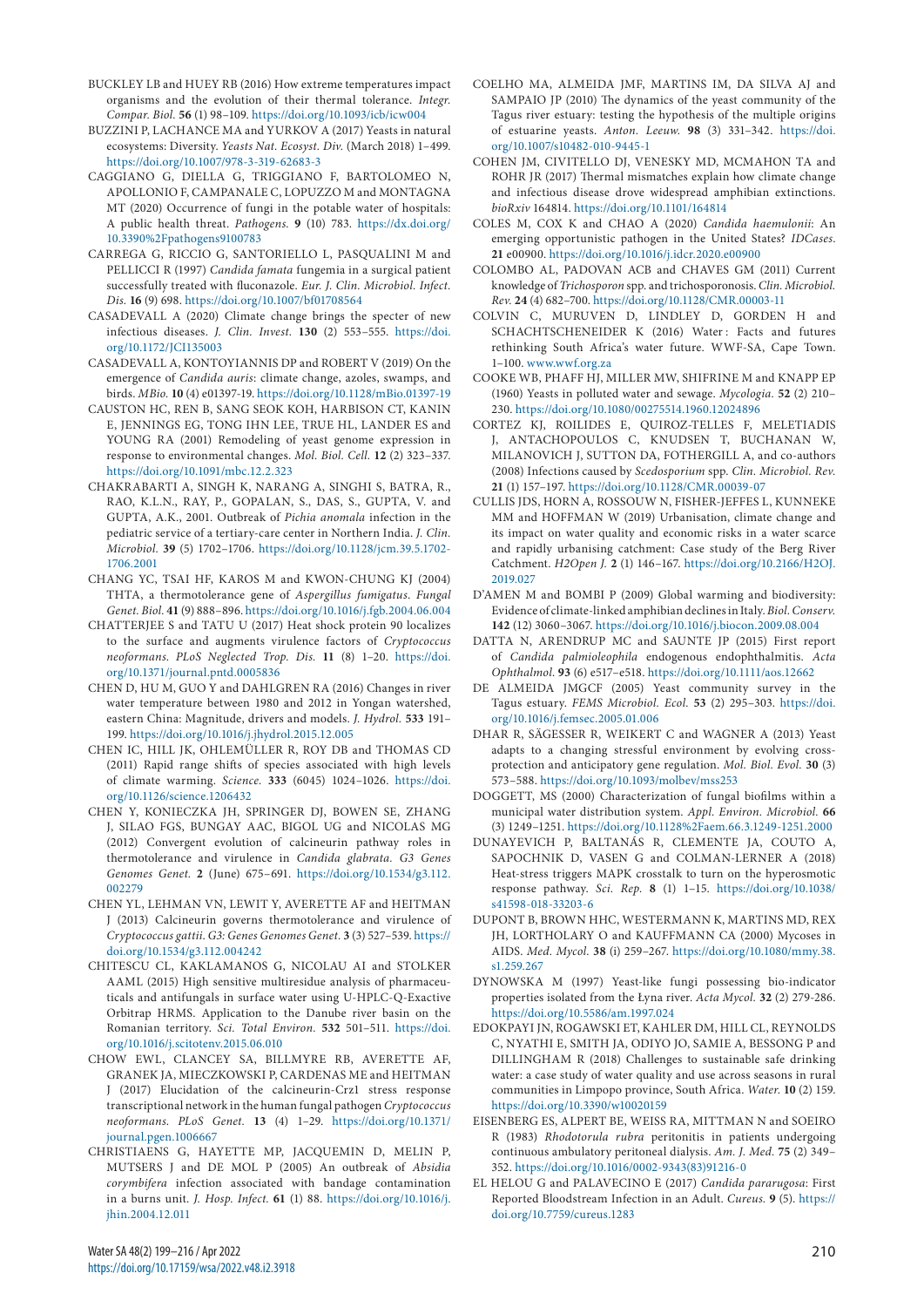- ELANDER RP (2003) Industrial production of β-lactam antibiotics. *Appl. Microbiol. Biotechnol.* **61** (5) 385–392. [https://doi.org/10.1007/](https://doi.org/10.1007/s00253-003-1274-y) [s00253-003-1274-y](https://doi.org/10.1007/s00253-003-1274-y)
- ELLIS DH and PFEIFFER TJ (1990) Natural habitat of *Cryptococcus neoformans* var. *gattii*. *J. Clin. Microbiol.* **28** (7) 1642–1644. [https://](https://doi.org/10.1128/jcm.28.7.1642-1644.1990) [doi.org/10.1128/jcm.28.7.1642-1644.1990](https://doi.org/10.1128/jcm.28.7.1642-1644.1990)
- ELLIS DH and PFEIFFER TJ (1992) The ecology of *Cryptococcus neoformans*. *Eur. J. Epidemiol.* **8** (3) 321–325. [https://doi.org/10.1007/](https://doi.org/10.1007/bf00158562) [bf00158562](https://doi.org/10.1007/bf00158562)
- ENE IV, FARRER RA, HIRAKAWA MP, AGWAMBA K, CUOMO CA and BENNETT RJ (2018) Global analysis of mutations driving microevolution of a heterozygous diploid fungal pathogen. *Proc. Natl Acad. Sci.* **115** (37) E8688-E8697. [https://doi.org/10.1073/](https://doi.org/10.1073/pnas.1806002115) [pnas.1806002115](https://doi.org/10.1073/pnas.1806002115)
- FAUSTO A, RODRIGUES ML and COELHO C (2019) The still underestimated problem of fungal diseases worldwide. *Front. Microbiol.* **10** (FEB) 1–5. <https://doi.org/10.3389/fmicb.2019.00214>
- FISHER MC, GARNER TW and WALKER SF (2009) Global emergence of *Batrachochytrium dendrobatidis* and amphibian chytridiomycosis in space, time, and host. *Annu. Rev. Microbiol.* **63** 291–310. [https://](https://doi.org/10.1146/annurev.micro.091208.073435) [doi.org/10.1146/annurev.micro.091208.073435](https://doi.org/10.1146/annurev.micro.091208.073435)
- FUCHS BB and MYLONAKIS E (2009) Our paths might cross: The role of the fungal cell wall integrity pathway in stress response and cross talk with other stress response pathways. *Eukaryotic Cell*. **8** (11) 1616–1625. <https://doi.org/10.1128/EC.00193-09>
- GADANHO M, LIBKIND D and SAMPAIO JP (2006) Yeast diversity in the extreme acidic environments of the Iberian pyrite belt. *Microb. Ecol.* **52** (3) 552–563.<https://doi.org/10.1007/s00248-006-9027-y>
- GAFFI (2017) Fungal disease frequency. [https://www.gaffi.org/why/](https://www.gaffi.org/why/fungal-disease-frequency/) [fungal-disease-frequency/](https://www.gaffi.org/why/fungal-disease-frequency/) (Accessed 28 January 2022).
- GARBER G (2001) An overview of fungal infections. *Drugs.* **61** (SUPPL. 1) 1–12. <https://doi.org/10.2165/00003495-200161001-00001>
- GARCIA-SOLACHE MA and CASADEVALL A (2010) Global warming will bring new fungal diseases for mammals. *mBio.* **1** (1) 1–3. [https://](https://doi.org/10.1128/mBio.00061-10) [doi.org/10.1128/mBio.00061-10](https://doi.org/10.1128/mBio.00061-10)
- GARG D, MUTHU V, SEHGAL IS, RAMACHANDRAN R, KAUR H, BHALLA A, PURI GD, CHAKRABARTI A and AGARWAL R (2021) Coronavirus disease (Covid-19) associated mucormycosis (CAM): case report and systematic review of literature. *Mycopathologia.* **186** (2) 289–298. <https://doi.org/10.3410/f.739505445.793585416>
- GHAJARI A, LOTFALI E, NOROUZI M and ARAB-MAZAR Z (2018) First report of Vulvovaginitis due to *Cryptococcus magnus* in Iran. *Curr. Med. Mycol.* **4** (1) 30. [https://dx.doi.org/](https://dx.doi.org/10.18502%2Fcmm.4.1.32) [10.18502%2Fcmm.4.1.32](https://dx.doi.org/10.18502%2Fcmm.4.1.32)
- GLIŃSKA-LEWCZUK K, GOŁAŚ I, KOC J, GOTKOWSKA-PŁACHTA A, HARNISZ M and ROCHWERGER A (2016) The impact of urban areas on the water quality gradient along a lowland river. *Environ. Monit. Assess.* **188** (11) 1–15. [https://doi.org/10.1007/s10661-016-](https://doi.org/10.1007/s10661-016-5638-z) [5638-z](https://doi.org/10.1007/s10661-016-5638-z)
- GOLD JW, POSTON W, MERTELSMANN R, LANGE M, KIEHN T, EDWARDS F, BERNARD E, CHRISTIANSEN K and ARMSTRONG D (1981) Systemic infection with *Trichosporon cutaneum* in a patient with acute leukemia: report of a case. *Cancer.* **48** (10) 2163–2167. [https://doi.org/10.1002/1097-0142\(19811115\)48:10<2163::AID-CNC](https://doi.org/10.1002/1097-0142(19811115)48:10%3c2163::AID-CNCR2820481008%3e3.0.CO;2-T) [R2820481008>3.0.CO;2-T](https://doi.org/10.1002/1097-0142(19811115)48:10%3c2163::AID-CNCR2820481008%3e3.0.CO;2-T)
- GOLDANI LZ, CRAVEN DE and SUGAR AM (1995) Central venous catheter infection with *Rhodotorula minuta* in a patient with AIDS taking suppressive doses of fluconazole. *Journal of Medical and Veterinary Mycology.* **33** (4) 267–270. [https://doi.](https://doi.org/10.1080/02681219580000531) [org/10.1080/02681219580000531](https://doi.org/10.1080/02681219580000531)
- GOSTINČAR C, GRUBE M and GUNDE-CIMERMAN N (2011) Evolution of Fungal Pathogens in Domestic Environments? *Fungal Biol.* **115** (10) 1008–1018.<https://doi.org/10.1016/j.funbio.2011.03.004>
- GŘLER NC, TOSUN I and AYDIN F (2017) The identification of *Meyerozyma guilliermondii* from blood cultures and surveillance samples in a university hospital in Northeast Turkey: A ten-year survey. *J. Mycol. MÚdicale.* **27** (4) 506–513. [https://doi.org/10.1016/j.](https://doi.org/10.1016/j.mycmed.2017.07.007) [mycmed.2017.07.007](https://doi.org/10.1016/j.mycmed.2017.07.007)
- GROSSART HP, VAN DEN WYNGAERT S, KAGAMI M, WURZBACHER C, CUNLIFFE M and ROJAS-JIMENEZ K (2019) Fungi in aquatic ecosystems. *Nat. Rev. Microbiol.* **17** (6) 339–354. <https://doi.org/10.1038/s41579-019-0175-8>
- GUARNER J (2017) Human immunodeficiency virus and fungal infections. *Seminars Diagn. Pathol.* **34** (4) 325–331. [https://doi.](https://doi.org/10.1053/j.semdp.2017.04.007) [org/10.1053/j.semdp.2017.04.007](https://doi.org/10.1053/j.semdp.2017.04.007)
- GUINEA J (2014) Global trends in the distribution of *Candida* species causing candidemia. *Clinical Microbiol. Infection.* **8** 5–10. [https://](https://doi.org/10.1111/1469-0691.12539) [doi.org/10.1111/1469-0691.12539](https://doi.org/10.1111/1469-0691.12539)
- GUITARD J, ANGOULVANT A, LETSCHER-BRU V, L'OLLIVIER C, CORNET M, DALLE F, GRENOUILLET F, LACROIX C, VEKHOFF A, MAURY E, and co-authors (2013) Invasive infections due to *Candida norvegensis* and *Candida inconspicua*: Report of 12 cases and review of the literature. *Medical Mycology.* **51** (8) 795–799. <https://doi.org/10.3109/13693786.2013.807444>
- GYAURGIEVA OH, BOGOMOLOVA TS and GORSHKOVA GI (1996) Meningitis caused by *Rhodotorula rubra* in an HIVinfected patient. *J. Med. Vet. Mycol.* **34** (5) 357–359. [https://doi.](https://doi.org/10.1080/02681219680000611) [org/10.1080/02681219680000611](https://doi.org/10.1080/02681219680000611)
- HA MV, CHOY MS, MCCOY D, FERNANDEZ N and SUH JS (2018) *Candida catenulata* candidemia and possible endocarditis in a cirrhotic patient successfully de-escalated to oral fluconazole. *J. Clin. Pharm. Therapeutics.* **43** (6) 910–913. [https://doi.org/10.1111/](https://doi.org/10.1111/jcpt.12728) [jcpt.12728](https://doi.org/10.1111/jcpt.12728)
- HAACK SK, DURIS JW, FOGARTY LR, KOLPIN DW, FOCAZIO MJ, FURLONG ET and MEYER MT (2009) Comparing wastewater chemicals, indicator bacteria concentrations, and bacterial pathogen genes as faecal pollution indicators. *J. Environ. Qual.* **38** (1) 248–258. <https://doi.org/10.2134/jeq2008.0173>
- HAGEN F, KHAYHAN K, THEELEN B, KOLECKA A, POLACHECK I, SIONOV E, FALK R, PARNMEN S, LUMBSCH HT and BOEKHOUT T (2015) Recognition of seven species in the *Cryptococcus gattii/ Cryptococcus neoformans* species complex. *Fungal Genet. Biol.* **78** 16-48.<https://doi.org/10.1016/j.fgb.2015.02.009>
- HAGESKAL G, LIMA N and SKAAR I (2009) The study of fungi in drinking water. *Mycol. Res.* **113** (2) 165–172. [https://doi.org/10.1016/j.](https://doi.org/10.1016/j.mycres.2008.10.002) [mycres.2008.10.002](https://doi.org/10.1016/j.mycres.2008.10.002)
- HANSEN J, SATO M, HEARTY P, RUEDY R, KELLEY M, MASSON-DELMOTTE V, RUSSELL G, TSELIOUDIS G, CAO J, RIGNOT E and co-authors (2016) Ice melt, sea level rise and superstorms: evidence from paleoclimate data, climate modelling, and modern observations that 2°C global warming could be dangerous. *Atmos. Chem. Phys.* **16** 3761–3812. [https://doi.org/10.5194/acp-16-3761-2016,](https://doi.org/10.5194/acp-16-3761-2016) 2016.
- HARRISON TS and BROUWER AE (2009) Systemic fungal infections. *Medicine.* **37** (12) 660–664. [https://doi.org/10.1016/j.mp](https://doi.org/10.1016/j.mpmed.2009.09.016) [med.2009.09.016](https://doi.org/10.1016/j.mpmed.2009.09.016)
- HAVELAAR AH, FURUSE K and HOGEBOOM WM (1986). Bacteriophages and indicator bacteria in human and animal faeces. *J. Appl. Bacteriol.* **60** (3) 255-262. [https://doi.org/10.1111/](https://doi.org/10.1111/j.1365-2672.1986.tb01081.x) [j.1365-2672.1986.tb01081.x](https://doi.org/10.1111/j.1365-2672.1986.tb01081.x)
- HERBIG FJW (2019) Talking dirty effluent and sewage irreverence in South Africa: A conservation crime perspective. *Cogent Soc. Sci.* **5** (1). <https://doi.org/10.1080/23311886.2019.1701359>
- HOANG JK and BURRUSS J (2007) Localized cutaneous *Cryptococcus albidus* infection in a 14‐year‐old boy on etanercept therapy. *Pediatric Dermatol.* **24** (3) 285–288. [https://doi.org/10.1111/](https://doi.org/10.1111/j.1525-1470.2007.00404.x) [j.1525-1470.2007.00404.x](https://doi.org/10.1111/j.1525-1470.2007.00404.x)
- HODA S, AGARWAL H, AHLUWALIA SK and VIJAYARAGHAVAN MVP (2019) Antifungal Resistance Analysis of Environmental Isolates of *Aspergillus* in North India. *J. Pure Appl. Microbiol.* **13** (1) 385–392.<https://doi.org/10.22207/jpam.13.1.42>
- HSUEH PR, TENG LJ, HO SW and LUH KT (2003) Catheter-related sepsis due to *Rhodotorula glutinis*. *J. Clin. Microbiol.* **41** (2) 857–859. <https://doi.org/10.1128/JCM.41.2.857-859.2003>
- HU Y, ZHANG J, LI X, YANG Y, ZHANG Y, MA J and XI L (2013) *Penicillium marneffei* infection: an emerging disease in mainland China. *Mycopathologia.* **175** (1) 57–67. [https://doi.org/10.1007/s110](https://doi.org/10.1007/s11046-012-9577-0) [46-012-9577-0](https://doi.org/10.1007/s11046-012-9577-0)
- HUANG CJ, LU MY, CHANG YW and LI WH (2018) Experimental evolution of yeast for high-temperature tolerance. *Mol. Biol. Evol.* **35** (8) 1823–1839.<https://doi.org/10.1093/molbev/msy077>
- HUANG DB, OSTROSKY-ZEICHNER L, WU JJ, PANG KR and TYRING SK (2004) Therapy of common superficial fungal infections. *Dermatol. Therapy.* **17** 517–522. [https://doi.org/10.1111/](https://doi.org/10.1111/j.1396-0296.2004.04055.x) [j.1396-0296.2004.04055.x](https://doi.org/10.1111/j.1396-0296.2004.04055.x)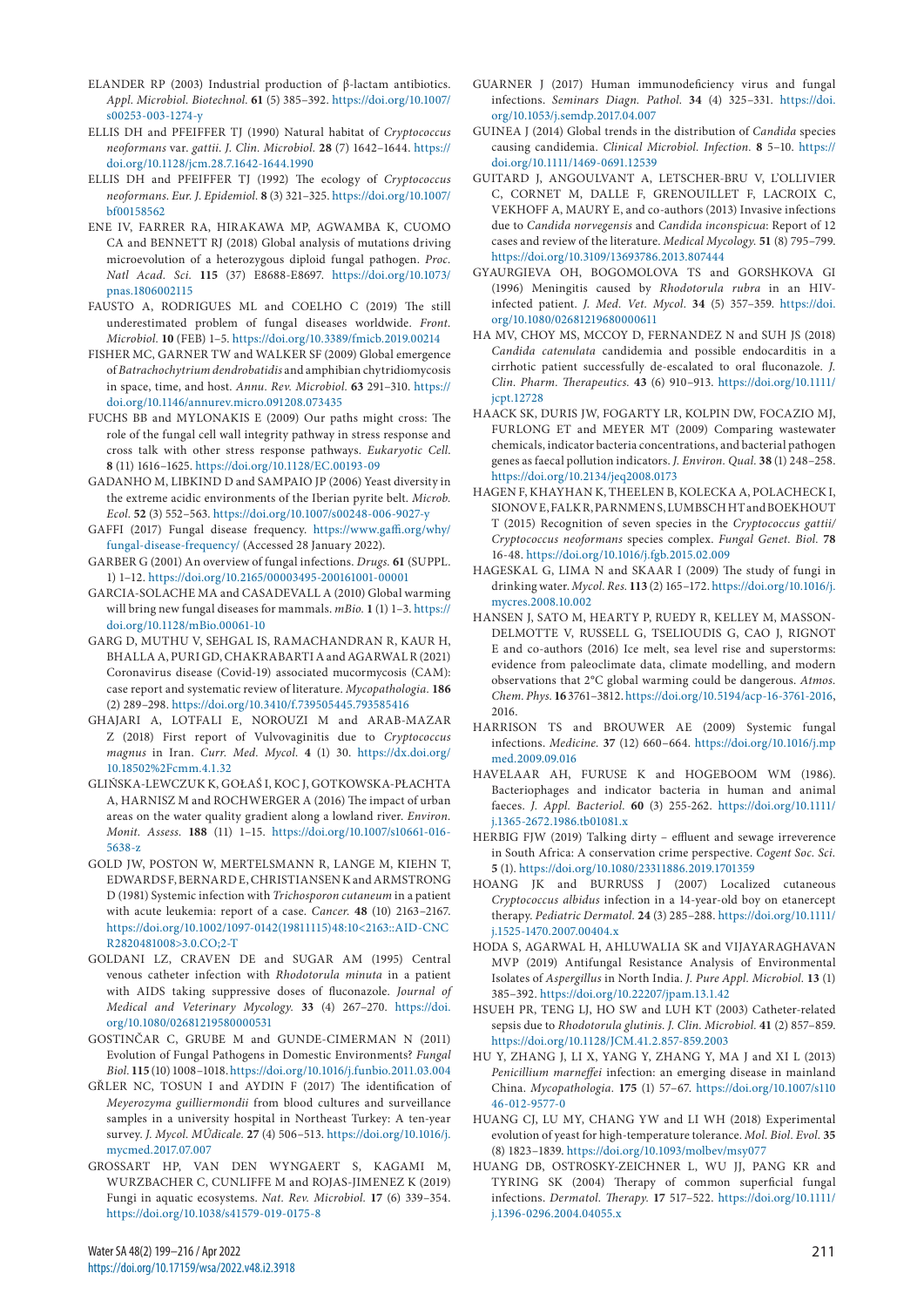- HUNTER-ELLUL L, SCHEPP ED, LEA A and WILKERSON MG (2014) A rare case of Cryptococcus luteolus-related tenosynovitis. *Infection.* **42** (4) 771–774.<https://doi.org/10.1007/s15010-014-0593-5>
- HUSSAIN S, SALAHUDDIN N, AHMAD I, SALAHUDDIN I and JOOMA R (1995) Rhinocerebral invasive mycosis: occurence in immunocompetent individuals. *Eur. J. Radiol.* **20** (2) 151–155. [https://doi.org/10.1016/0720-048x\(95\)00644-6](https://doi.org/10.1016/0720-048x(95)00644-6)
- ILEA RC (2009) Intensive livestock farming: Global trends, increased environmental concerns, and ethical solutions. *J. Agric. Environ. Ethics.* **22** (2) 153–167.<https://doi.org/10.1007/s10806-008-9136-3>
- IPCC (2018) Summary for Policymakers. *Global Warming of 1.5°C.* In: Masson-Delmotte V, Zhai P, Pörtner H-O, Roberts D, Skea J, Shukla PR, Pirani A, Moufouma-Okia W, Péan C, Pidcock R, Connors S, Matthews JBR, Chen Y, Zhou X, Gomis MI, Lonnoy E, Maycock T, Tignor M, and Waterfield T (eds.) *Global Warming of 1.5°C.* World Meteorological Organization, Geneva. 32 pp. [https://www.ipcc.ch/](https://www.ipcc.ch/sr15/) [sr15/](https://www.ipcc.ch/sr15/)
- IPCC (2021) Summary for Policymakers. In: Masson-Delmotte V, Zhai P, Pirani A, Connors SL, Péan C, Berger S, Caud N, Chen Y, Goldfarb L, Gomis MI, Huang M, Leitzell K, Lonnoy E, Matthews JBR, Maycock TK, Waterfield T, Yelekçi O, Yu R and Zhou B (eds.). *Climate Change 2021: The Physical Science Basis.* Contribution of Working Group I to the Sixth Assessment Report of the Intergovernmental Panel on Climate Change. Cambridge University Press. [https://www.ipcc.ch/](https://www.ipcc.ch/report/ar6/wg1/) [report/ar6/wg1/](https://www.ipcc.ch/report/ar6/wg1/) (Accessed 18 March 2022).
- IWEN PC, SCHUTTE SD, FLORESCU DF, NOEL-HURST RK and SIGLER L (2012) Invasive *Scopulariopsis brevicaulis* infection in an immunocompromised patient and review of prior cases caused by *Scopulariopsis* and *Microascus* species. *Med. Mycol.* **50** (6) 561–569. <https://doi.org/10.3109/13693786.2012.675629>
- JACKSON BR, CHOW N, FORSBERG K, LITVINTSEVA AP, LOCKHART SR, WELSH R, VALLABHANENI S and CHILLER T (2019) On the origins of a species: What might explain the rise of *Candida auris*? *J. Fungi.* **5** (3).<https://doi.org/10.3390/jof5030058>
- JARVIS WR (1995) Epidemiology of nosocomial fungal infections, with emphasis on *Candida* species. *Clin. Infect. Dis.* **20** (6) 1526-1530. <https://doi.org/10.1093/clinids/20.6.1526>
- JOSHI A, SINGH R, SHAH MS, UMESH S and KHATTRY N (2010) Subcutaneous mycosis and fungemia by *Aureobasidium pullulans*: A rare pathogenic fungus in a post allogeneic BM transplant patient. *Bone Marrow Transplant.* **45** (1) 203–204. [https://doi.org/10.1038/](https://doi.org/10.1038/bmt.2009.111) [bmt.2009.111](https://doi.org/10.1038/bmt.2009.111)
- JUNEJA D, BORAH AK, NASA P, SINGH O, JAVERI Y and DANG R (2012) *Candida sake* candidaemia in non-neutropenic critically ill patients: A case series. *Critical Care Resusc.* **14** (1) 187–191.
- JUNG J, MOON YS, YOO JA, LIM JH, JEONG J and JUN JB (2018) Investigation of a nosocomial outbreak of fungemia caused by *Candida pelliculosa* (*Pichia anomala*) in a Korean tertiary care center. *J. Microbiol. Immunol. Infect.* **51** (6) 794-801. [https://doi.](https://doi.org/10.1016/j.jmii.2017.05.005) [org/10.1016/j.jmii.2017.05.005](https://doi.org/10.1016/j.jmii.2017.05.005)
- JUNG KW, LEE KT, AVERETTE AF, HOY MJ, EVERITT J, HEITMAN J and BAHN YS (2018) Evolutionarily conserved and divergent roles of Unfolded Protein Response (UPR) in the pathogenic *Cryptococcus* species complex. *Sci. Rep.* **8** (1) 1–15. [https://doi.org/10.1038/s41598-](https://doi.org/10.1038/s41598-018-26405-5) [018-26405-5](https://doi.org/10.1038/s41598-018-26405-5)
- JUVVADI PR, KUROKI Y, ARIOKA M, NAKAJIMA H and KITAMOTO K (2003) Functional analysis of the calcineurinencoding gene cnaA from *Aspergillus oryzae*: Evidence for its putative role in stress adaptation. *Arch. Microbiol.* **179** (6) 416–422. <https://doi.org/10.1007/s00203-003-0546-3>
- JUVVADI PR, LAMOTH F and STEINBACH WJ (2014) Calcineurin as a multifunctional regulator: Unraveling novel functions in fungal stress responses, hyphal growth, drug resistance, and pathogenesis. *Fungal Biol. Rev.* **28** (2) 56–69. [https://doi.org/10.1016/j.fbr.2014.](https://doi.org/10.1016/j.fbr.2014.02.004) [02.004](https://doi.org/10.1016/j.fbr.2014.02.004)
- KACZMARSKI EB, LIU YIN JA, TOOTH JA, LOVE EM and DELAMORE IW (1986) Systemic infection with *Aureobasidium pullulans* in a leukaemic patient. *J. Infect.* **13** (3) 289–291. [https://doi.](https://doi.org/10.1016/S0163-4453(86)91388-5) [org/10.1016/S0163-4453\(86\)91388-5](https://doi.org/10.1016/S0163-4453(86)91388-5)
- KASSAMALI H, ANAISSIE E, RO J, ROLSTON K, KANTARJIAN H, FAINSTEIN V and BODEY GP (1987) Disseminated *Geotrichum candidum* infection. *J. Clin. Microbiol.* **25** (9) 1782–1783. [https://doi.](https://doi.org/10.1128/jcm.25.9.1782-1783.1987) [org/10.1128/jcm.25.9.1782-1783.1987](https://doi.org/10.1128/jcm.25.9.1782-1783.1987)
- KEAN R, BROWN J, GULMEZ D, WARE A and RAMAGE G (2020) *Candida auris*: A decade of understanding of an enigmatic pathogenic yeast. *J. Fungi.* **6** (1) 30. <https://doi.org/10.3390/jof6010030>
- KEDRA M (2020) Regional response to global warming: Water temperature trends in semi-natural mountain river systems. *Water.* **12** (1). <https://doi.org/10.3390/w12010283>
- KENYON C, BONORCHIS K, CORCORAN C, MEINTJES G, LOCKETZ M, LEHLOENYA R, VISMER HF, NAICKER P, PROZESKY H, VAN WYK M and co-authors (2013) A dimorphic fungus causing disseminated infection in South Africa. *New England J. Med.* **369** (15) 1416–1424. <https://doi.org/10.1056/nejmoa1215460>
- KOEHLER P, TACKE D and CORNELY OA (2016) Bone and joint infections by *Mucorales*, *Scedosporium, Fusarium* and even rarer fungi. *Crit. Rev. Microbiol.* **42** (1) 158–171. [https://doi.org/10.3109/](https://doi.org/10.3109/1040841X.2014.910749) [1040841X.2014.910749](https://doi.org/10.3109/1040841X.2014.910749)
- KORDOSSIS T, AVLAMI A, VELEGRAKI A, STEFANOU I, GEORGAKOPOULOS G, PAPALAMBROU C and LEGAKIS NJ (1998) First report of *Cryptococcus laurentii* meningitis and a fatal case of *Cryptococcus albidus* cryptococcaemia in AIDS patients. *Med. Mycol.* **36** (5) 335–339.<https://doi.org/10.1080/02681219880000521>
- KOUSHA M, TADI R and SOUBANI AO (2011) Pulmonary aspergillosis: a clinical review. *Eur. Respir. Rev.* **20** (121) 156-174. <https://doi.org/10.1183/09059180.00001011>
- KUJATH P and KUJATH C (2010) Complicated skin, skin structure and soft tissue infections are we threatened by multi-resistant pathogens? *Eur. J. Med. Res.* **15** (12) 544–553. [https://doi.org/10.1186/2047-](https://doi.org/10.1186/2047-783x-15-12-544) [783x-15-12-544](https://doi.org/10.1186/2047-783x-15-12-544)
- KWASNIEWSKA, K (1988) Horizontal distribution and density of yeasts and filamentous fungi in Lake St. Clair water. *J. Great Lakes Res.* **14** (4) 438–443. [https://doi.org/10.1016/S0380-1330\(88\)71577-4](https://doi.org/10.1016/S0380-1330(88)71577-4)
- LAMOTH F, LOCKHART SR, BERKOW EL and CALANDRA T (2018) Changes in the epidemiological landscape of invasive candidiasis. *J. Antimicrob. Chemotherapy.* **73** i4–i13. [https://doi.org/10.1093/jac/](https://doi.org/10.1093/jac/dkx444) [dkx444](https://doi.org/10.1093/jac/dkx444)
- LAZERA MS, PIRES FDA, CAMILLO-COURA L, NISHIKAWA MM, BEZERRA CCF, TRILLES L and WANKE B (1996) Natural habitat of *Cryptococcus neoformans* var. *neoformans* in decaying wood forming hollows in living trees. *J. Med. Vet. Mycol.* **34** (2) 127–131. <https://doi.org/10.1080/02681219680000191>
- LEACH MD, KLIPP E, COWEN LE and BROWN AJP (2012) Fungal Hsp90: A biological transistor that tunes cellular outputs to thermal inputs. *Nat. Rev. Microbiol.* **10** (10) 693–704. [https://doi.org/10.1038/](https://doi.org/10.1038/nrmicro2875) [nrmicro2875](https://doi.org/10.1038/nrmicro2875)
- LEAW SN, CHANG HC, BARTON R, BOUCHARA JP and CHANG TC (2007) Identification of medically important *Candida* and non-*Candida* yeast species by an oligonucleotide array. *J. Clin. Microbiol.* **45** (7) 2220–2229.<https://doi.org/10.1128/jcm.00543-07>
- LEVENSON D, PFALLER MA, SMITH MA, HOLLIS R, GERARDEN T, TUCCI CB and ISENBERG HD (1991) *Candida zeylanoides*: Another opportunistic yeast. *J. Clin. Microbiol.* **29** (8) 1689–1692. <https://doi.org/10.1128/jcm.29.8.1689-1692.1991>
- LEYNGOLD I, OLIVI A, ISHII M, BLITZ A, BURGER P, SUBRAMANIAN PS and GALLIA G (2014) Acute chiasmal abscess resulting from perineural extension of invasive sino-orbital aspergillosis in an immunocompetent patient. *World Neurosurg.* **81** (1) 203-e1.<https://doi.org/10.1016/j.wneu.2013.08.018>
- LINEMAN M, DO Y, KIM JY and JOO GJ (2015) Talking about climate change and global warming. *PloS ONE.* **10** (9) p.e0138996. [https://](https://doi.org/10.1371/journal.pone.0138996) [doi.org/10.1371/journal.pone.0138996](https://doi.org/10.1371/journal.pone.0138996)
- LIPKE PN (2018) What we do not know about fungal cell adhesion molecules. *J. Fungi.* **4** (2). <https://doi.org/10.3390/jof4020059>
- LIU S, XIE Z, LIU B, WANG Y, GAO J, ZENG Y, XIE J, XIE Z, JIA B, QIN P, and co-authors (2020) Global river water warming due to climate change and anthropogenic heat emission. *Glob. Planetary Change.* **193** (July) 103289.<https://doi.org/10.1016/j.gloplacha.2020.103289>
- LIU X, WANG J, LIU T, KONG W, HE X, JIN Y and ZHANG B (2015) Effects of assimilable organic carbon and free chlorine on bacterial growth in drinking water. *PLoS ONE.* **10** (6) 1–11. [https://doi.](https://doi.org/10.1371/journal.pone.0128825) [org/10.1371/journal.pone.0128825](https://doi.org/10.1371/journal.pone.0128825)
- LIYANAGE CP and YAMADA K (2017) Impact of population growth on the water quality of natural water bodies. *Sustainability.* **9** (8). <https://doi.org/10.3390/su9081405>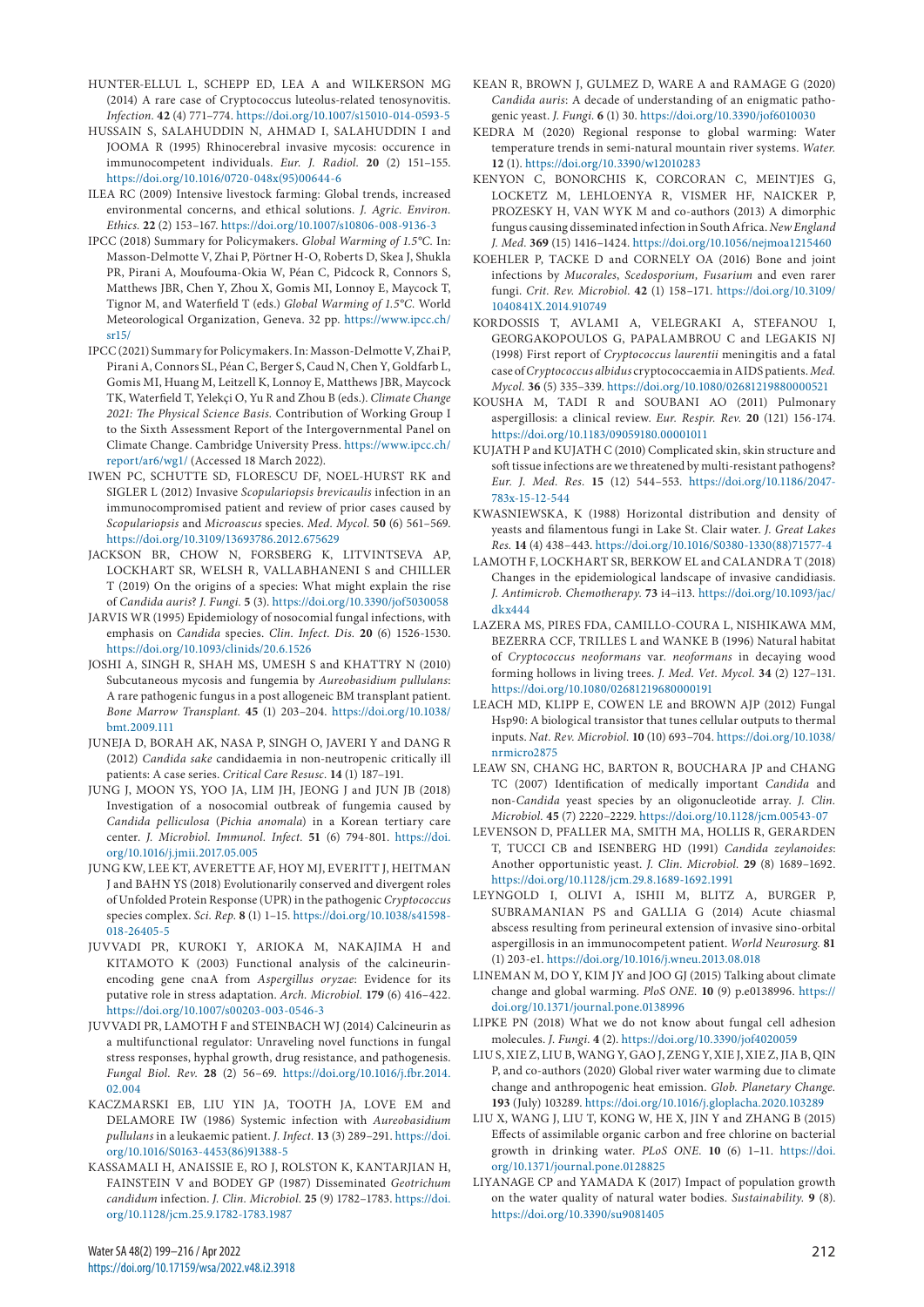- LO RE V, FISHMAN NO and NACHAMKIN I (2003) Recurrent catheter-related *Rhodotorula rubra* infection. *Clin. Microbiol. Infect.* **9** (8) 897–900. <https://doi.org/10.1046/j.1469-0691.2003.00641.x>
- LOCKHART SR, MESSER SA, PFALLER MA and DIEKEMA DJ (2009) Identification and susceptibility profile of *Candida fermentati* from a worldwide collection of *Candida guilliermondii* clinical isolates. *J. Clin. Microbiol.* **47** (1) 242–244. [https://doi.org/10.1128/JCM.01](https://doi.org/10.1128/JCM.01889-08) [889-08](https://doi.org/10.1128/JCM.01889-08)
- LOHOUÉ PETMY J, LANDO AJ, KAPTUE L, TCHINDA V and FOLEFACK M (2004) Superficial mycoses and HIV infection in Yaounde. *J. Eur. Acad. Dermatol. Venereol.* **18** (3) 301–304. [https://](https://doi.org/10.1111/j.1468-3083.2004.00924.x) [doi.org/10.1111/j.1468-3083.2004.00924.x](https://doi.org/10.1111/j.1468-3083.2004.00924.x)
- LONGCORE JE, PESSIER AP and NICHOLS DK (1999) *Batrachochytrium dendrobatidis* gen. et sp. nov., a chytrid pathogenic to amphibians. *Mycologia.* **91** (2) 219–227. [https://doi.org/10.1080/](https://doi.org/10.1080/00275514.1999.12061011) [00275514.1999.12061011](https://doi.org/10.1080/00275514.1999.12061011)
- LOW CY and ROTSTEIN C (2011) Emerging fungal infections in immunocompromised patients. *F1000 Med. Rep.* **3** (1) 1–8. [https://](https://doi.org/10.3410/M3-14) [doi.org/10.3410/M3-14](https://doi.org/10.3410/M3-14)
- LUPLERTLOP N, PUMEESAT P, MUANGKAEW W, WONGSUK T and ALASTRUEY-IZQUIERDO A (2016) Environmental screening for the *Scedosporium apiospermum* species complex in public parks in Bangkok, Thailand. *PLoS ONE.* **11** (7) 1–10. [https://doi.](https://doi.org/10.1371/journal.pone.0159869) [org/10.1371/journal.pone.0159869](https://doi.org/10.1371/journal.pone.0159869)
- MACHIDO D, YAKUBU S and EZEONUEGBU B (2015) Composition of fungal flora in raw refinery effluent, effluent retention pond and a treated effluent recipient river. *J. Appl. Sci. Environ. Manage.* **18** (4) 592.<https://doi.org/10.4314/jasem.v18i4.5>
- MADHAVAN T, EISSES J and QUINN EL (1976) Infections due to *Trichosporon cutaneum*, an uncommon systemic pathogen. *Henry Ford Hospital Med. J.* **24** (1) 27–30. [https://scholarlycommons.](https://scholarlycommons.henryford.com/hfhmedjournal/vol24/iss1/5) [henryford.com/hfhmedjournal/vol24/iss1/5](https://scholarlycommons.henryford.com/hfhmedjournal/vol24/iss1/5)
- MAGDITCH DA, LIU TB, XUE C and IDNURM A (2012) DNA mutations mediate microevolution between host-adapted forms of the pathogenic fungus *Cryptococcus neoformans*. *PLoS Pathogens*. **8** (10).<https://doi.org/10.1371/journal.ppat.1002936>
- MAGWAZA NM, NXUMALO EN, MAMBA BB and MSAGATI TAM (2017) The occurrence and diversity of waterborne fungi in African aquatic systems: Their impact on water quality and human health. *Int. J. Environ. Res. Public Health.* **14** (5). [https://doi.org/10.3390/](https://doi.org/10.3390/ijerph14050546) [ijerph14050546](https://doi.org/10.3390/ijerph14050546)
- MAHESHWARI R, BHARADWAJ G and BHAT MK (2000) Thermophilic fungi: their physiology and enzymes. *Microbiol. Mol. Biol. Rev.* **64** (3) 461–488. [https://doi.org/10.1128/mmbr.64.3.461-](https://doi.org/10.1128/mmbr.64.3.461-488.2000) [488.2000](https://doi.org/10.1128/mmbr.64.3.461-488.2000)
- MALCOLM JR, LIU C, NEILSON RP, HANSEN L and HANNAH LEE (2006) Global warming and extinctions of endemic species from biodiversity hotspots. *Conserv. Biol.* **20** (2) 538–548. [https://doi.](https://doi.org/10.1111/j.1523-1739.2006.00364.x) [org/10.1111/j.1523-1739.2006.00364.x](https://doi.org/10.1111/j.1523-1739.2006.00364.x)
- MARIER R, ZAKHIREH B, DOWNS J, WYNNE B, HAMMOND GL and ANDRIOLE VT (1978) *Trichosporon cutaneum* endocarditis. *Scan. J. Infect. Dis.* **10** (3) 255–256. [https://doi.org/10.3109/inf.1978.10.](https://doi.org/10.3109/inf.1978.10.issue-3.19) [issue-3.19](https://doi.org/10.3109/inf.1978.10.issue-3.19)
- MARTINS C, VARELA A, LECLERCQ CC, NÚÑEZ O, VĚTROVSKÝ T, RENAUT J, BALDRIAN P and SILVA PEREIRA C (2018) Specialisation events of fungal metacommunities exposed to a persistent organic pollutant are suggestive of augmented pathogenic potential. *Microbiome.* **6** (1) 208. [https://doi.org/10.1186/s40168-](https://doi.org/10.1186/s40168-018-0589-y) [018-0589-y](https://doi.org/10.1186/s40168-018-0589-y)
- MAY RC, STONE NRH, WIESNER DL, BICANIC T and NIELSEN K (2016) *Cryptococcus*: From environmental saprophyte to global pathogen. *Nat. Rev. Microbiol.* **14** (2) 106–117. [https://doi.org/10.](https://doi.org/10.1038/nrmicro.2015.6) [1038/nrmicro.2015.6](https://doi.org/10.1038/nrmicro.2015.6)
- MCMEEKIN T, BOWMAN J, MCQUESTIN O, MELLEFONT L, ROSS T and TAMPLIN M (2008) The future of predictive microbiology: Strategic research, innovative applications and great expectations. *Int. J. Food Microbiol.* **128** (1) 2–9. [https://doi.org/10.1016/j.ijfood](https://doi.org/10.1016/j.ijfoodmicro.2008.06.026) [micro.2008.06.026](https://doi.org/10.1016/j.ijfoodmicro.2008.06.026)
- MEDEIROS AO, MISSAGIA BS, BRANDÃO LR, CALLISTO M, BARBOSA FAR and ROSA CA (2012) Water quality and diversity of yeasts from tropical lakes and rivers from the Rio Doce basin in Southeastern Brazil. *Braz. J. Microbiol.* **43** (4) 1582–1594. [https://doi.](https://doi.org/10.1590/S1517-83822012000400043) [org/10.1590/S1517-83822012000400043](https://doi.org/10.1590/S1517-83822012000400043)
- MEIS JF and CHOWDHARY A (2020) *Candida auris*—"ten years after." *J. Fungi* **6** (1) 10–11.<https://doi.org/10.3390/jof6010002>
	- MERKUR AB and HODGE WG (2002) *Rhodotorula rubra* endophthalmitis in an HIV positive patient. *Brit. J. Ophthalmol.* **86** (12) 1444–1445. <http://dx.doi.org/10.1136/bjo.86.12.1444>
	- MICELI MH, DÍAZ JA and LEE SA (2011) Emerging opportunistic yeast infections. *Lancet Infect. Dis.* **11** (2) 142–151. [https://doi.org/10.1016/](https://doi.org/10.1016/S1473-3099(10)70218-8) [S1473-3099\(10\)70218-8](https://doi.org/10.1016/S1473-3099(10)70218-8)
	- MIJITI J, PAN B, DE HOOG S, HORIE Y, MATSUZAWA T, YILIFAN Y, LIU Y, ABLIZ P, PAN W, DENG D, and co-authors (2017) Severe chromoblastomycosis-like cutaneous infection caused by *Chrysosporium keratinophilum*. *Front. Microbiol.* **8** (JAN) 2012– 2017. <https://doi.org/10.3389/fmicb.2017.00083>
	- MOAZENI M, ASGARI S and NABILI M (2018) Nosocomial fungal infections: Epidemiology, diagnosis, treatment and prevention. *J. Mazandaran Univ. Med. Sci.* **28** (160) 182–212. [http://jmums.](http://jmums.mazums.ac.ir/article-1-11237-en.html) [mazums.ac.ir/article-1-11237-en.html](http://jmums.mazums.ac.ir/article-1-11237-en.html)
	- MOLINA-LEYVA A, RUIZ-CARRASCOSA JC, LEYVA-GARCIA A and HUSEIN-ELAHMED H (2013) Cutaneous *Cryptococcus laurentii* infection in an immunocompetent child. *Int. J. Infect. Dis.* **17** (12) e1232–e1233. <https://doi.org/10.1016/j.ijid.2013.04.017>
	- MONAPATHI M, BEZUIDENHOUT C and RHODE O (2020) Physicochemical parameters and culturable yeast diversity in surface water: A consequence of pollution. *Water SA.* **46** (4) 593–601. <https://doi.org/10.17159/wsa/2020.v46.i4.9072>
	- MONAPATHI ME, BEZUIDENHOUT CC and RHODE OHJ (2017) Water quality and antifungal susceptibility of opportunistic yeast pathogens from rivers. *Water Sci. Technol.* **75** (6) 1319–1331. [https://](https://doi.org/10.2166/wst.2016.580) [doi.org/10.2166/wst.2016.580](https://doi.org/10.2166/wst.2016.580)
	- MORALES EG, IORIZZO M, LUCCHINI GM and MAINETTI C (2019) *Trichophyton violaceum*: an emerging pathogen in Southern Switzerland. *Dermatology.* **235** (5) 434–439. [https://doi.](https://doi.org/10.1159/000501271) [org/10.1159/000501271](https://doi.org/10.1159/000501271)
	- MORAN GP, COLEMAN DC and SULLIVAN DJ (2012) *Candida albicans* versus *Candida dubliniensis*: why is *C. albicans* more pathogenic? *Int. J. Microbiol.* **2012**. [https://doi.org/10.1155/2012/](https://doi.org/10.1155/2012/205921) [205921](https://doi.org/10.1155/2012/205921)
	- MORRISON J, QUICK MC and FOREMAN MGG (2018) Climate change in the Fraser River Watershed: Flow and temperature climate change in the Fraser River watershed: flow and temperature projections. **1694** (June 2002) 230–244. [https://doi.org/10.1016/S0](https://doi.org/10.1016/S0022-1694(02)00065-3) [022-1694\(02\)00065-3](https://doi.org/10.1016/S0022-1694(02)00065-3)
	- MOSCHETTI G, ALFONZO A, FRANCESCA N (2017) Yeasts in Birds. In: Buzzini P, Lachance MA and Yurkov A (eds) *Yeasts in Natural Ecosystems: Diversity*. Springer, Cham. [https://doi.org/10.1007/978-](https://doi.org/10.1007/978-3-319-62683-3_14) [3-319-62683-3\\_14](https://doi.org/10.1007/978-3-319-62683-3_14)
	- MUÑOZ P, BOUZA E, CUENCA-ESTRELLA M, EIROS JM, PÉREZ MJ, SÁNCHEZ-SOMOLINOS M, RINCÓN C, HORTAL J and PELÁEZ T (2005) *Saccharomyces cerevisiae* fungemia: An emerging infectious disease. *Clin. Infect. Dis.* **40** (11) 1625–1634. [https://doi.](https://doi.org/10.1086/429916) [org/10.1086/429916](https://doi.org/10.1086/429916)
	- NAGARATHNAMMA T, CHUNCHANUR SK, RUDRAMURTHY SM, VINEETHA KR, RAMAMURTHY K, JOSEPH J and AMBICA R (2017) Outbreak of *Pichia kudriavzevii* fungaemia in a neonatal intensive care unit. *J. Med. Microbiol.* **66** (12) 1759–1764. [https://doi.](https://doi.org/10.1099/jmm.0.000645) [org/10.1099/jmm.0.000645](https://doi.org/10.1099/jmm.0.000645)
	- NARANJO‐ORTIZ MA and GABALDÓN T.(2019) Fungal evolution: major ecological adaptations and evolutionary transitions. *Biol. Rev.* **94** (4) 1443–1476. <https://doi.org/10.1111/brv.12510>
	- NEELY WJ, GREENSPAN SE, RIBEIRO LP, CARVALHO T, MARTINS RA, RODRIGUEZ D, ROHR JR, HADDAD CFB, TOLEDO LF and BECKER CG (2020) Synergistic effects of warming and disease linked to high mortality in cool-adapted terrestrial frogs. *Biol. Conserv.* **245** (October 2019) 108521. [https://doi.org/10.1016/j.bio](https://doi.org/10.1016/j.biocon.2020.108521) [con.2020.108521](https://doi.org/10.1016/j.biocon.2020.108521)
	- NEWBOUND M, MCCARTHY MA and LEBEL T (2010) Fungi and the urban environment: A review. *Landscape Urban Plann.* **96** (3) 138–145.<https://doi.org/10.1016/j.landurbplan.2010.04.005>
	- NICHOLS CB, PERFECT ZH and ALSPAUGH JA (2007) A Ras1-Cdc24 signal transduction pathway mediates thermotolerance in the fungal pathogen *Cryptococcus neoformans*. *Mol. Microbiol.* **63** (4) 1118–1130.<https://doi.org/10.1111/j.1365-2958.2006.05566.x>
	- NIELSEN K, DE OBALDIA AL and HEITMAN J (2007) *Cryptococcus neoformans* mates on pigeon guano: implications for the realized ecological niche and globalization. *Eukaryotic Cell.* **6** (6) 949–959. <https://doi.org/10.1128/ec.00097-07>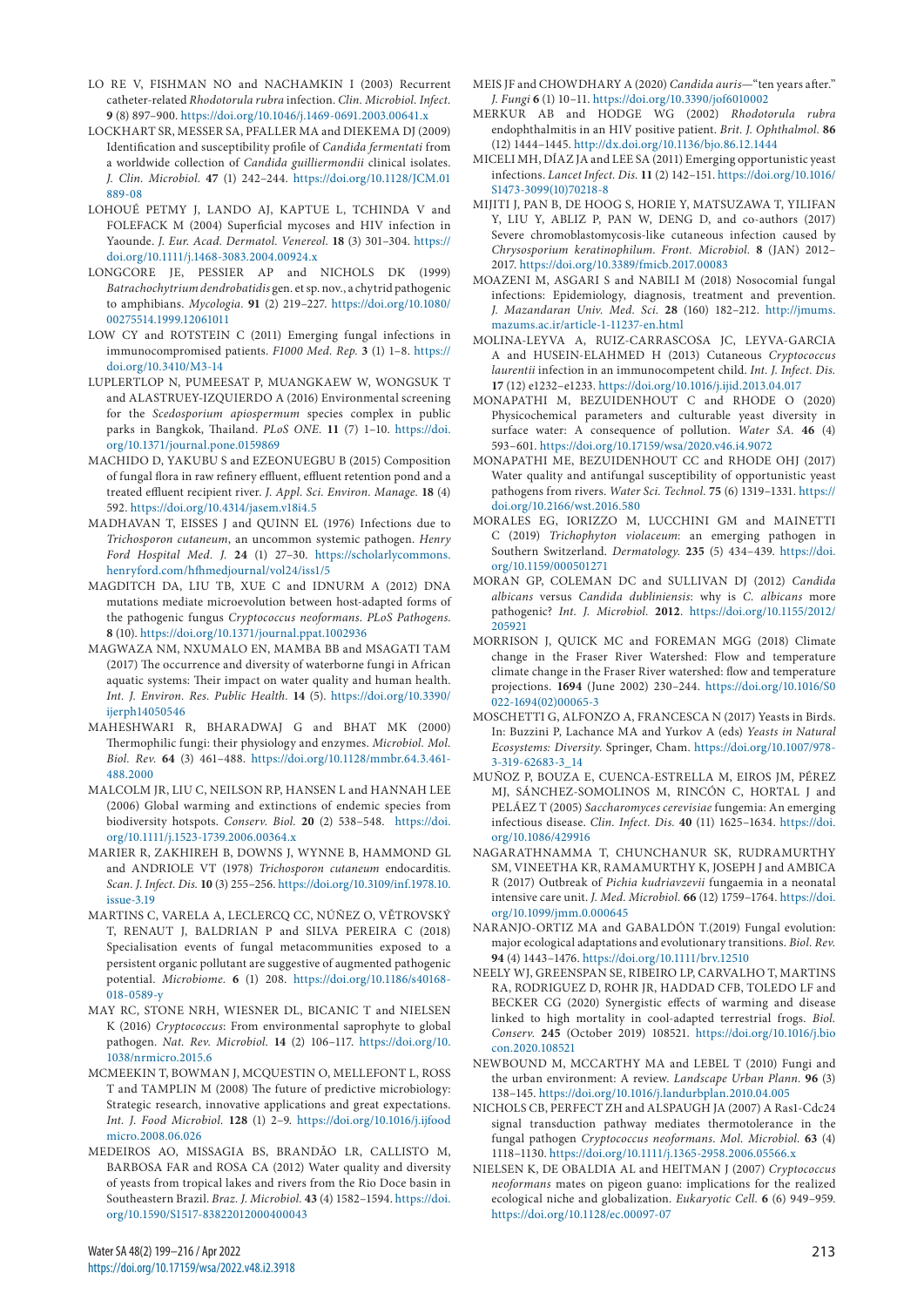- NOBREGA DE ALMEIDA J, CAMPOS S, THOMAZ DY, THOMAZ L, DE ALMEIDA RKG, DEL NEGRO GMB, GIMENES VF, GRENFELL RC, MOTTA AL, ROSSI F and co-authors (2018) *Candida blankii*: An emergent opportunistic yeast with reduced susceptibility to antifungals correspondence. *Emerging Microbes and Infections.* **7** (1) 1–4.<https://doi.org/10.1038/s41426-017-0015-8>
- NORDELL B (2003) Thermal pollution causes global warming. *Glob. Planet. Change.* **38** (3–4) 305–312. [https://doi.org/10.1016/S0921-](https://doi.org/10.1016/S0921-8181(03)00113-9) [8181\(03\)00113-9](https://doi.org/10.1016/S0921-8181(03)00113-9)
- NOVAK BABIČ M, ZALAR P, ŽENKO B, DŽEROSKI S and GUNDE-CIMERMAN N (2016) Yeasts and yeast-like fungi in tap water and groundwater, and their transmission to household appliances. *Fungal Ecol.* **20** 30–39. <https://doi.org/10.1016/j.funeco.2015.10.001>
- NOVAK BABIČ M, ZUPANČIČ J, BRANDÃO J and GUNDE-CIMERMAN N (2018) Opportunistic water-borne human pathogenic filamentous fungi unreported from food. *Microorganisms.* **6** (3) 79.<https://doi.org/10.3390/microorganisms6030079>
- NUSSLÉ S, MATTHEWS KR and CARLSON SM (2015) Mediating water temperature increases due to livestock and global change in high elevation meadow streams of the golden trout wilderness. *PLoS ONE.* **10** (11) 1–22.<https://doi.org/10.1371/journal.pone.0142426>
- O'GORMAN CM and FULLER HT (2008) Prevalence of culturable airborne spores of selected allergenic and pathogenic fungi in outdoor air. *Atmos. Environ.* **42** (18) 4355–4368. [https://doi.](https://doi.org/10.1016/j.atmosenv.2008.01.009) [org/10.1016/j.atmosenv.2008.01.009](https://doi.org/10.1016/j.atmosenv.2008.01.009)
- OCANSEY BK, PESEWU GA, CODJOE FS, OSEI-DJARBENG S, FEGLO PK and DENNING DW (2019) Estimated burden of serious fungal infections in Ghana. *J. Fungi.* **5** (2) 38. [https://doi.](https://doi.org/10.3390/jof5020038) [org/10.3390/jof5020038](https://doi.org/10.3390/jof5020038)
- OLIVEIRA FFM, PAES HC, PECONICK LDF, FONSECA FL, MARINA CLF, BOCCA AL, HOMEM-DE-MELLO M, RODRIGUES ML, ALBUQUERQUE P, NICOLA AM, and co-authors (2020) Erg6 affects membrane composition and virulence of the human fungal pathogen *Cryptococcus neoformans*. *Fungal Genet. Biol.* **140** (March) 103368.<https://doi.org/10.1016/j.fgb.2020.103368>
- ORTIZ-VERA MP, OLCHANHESKI LR, DA SILVA EG, DE LIMA FR, MARTINEZ LR del PR, SATO MIZ, JAFFÉ R, ALVES R, ICHIWAKI S, PADILLA G, and co-authors (2018) Influence of water quality on diversity and composition of fungal communities in a tropical river. *Sci. Rep.* **8** (1) 1–9. <https://doi.org/10.1038/s41598-018-33162-y>
- PAN W, LIAO W, HAGEN F, THEELEN B, SHI W, MEIS JF and BOEKHOUT T (2012) Meningitis caused by *Filobasidium uniguttulatum*: Case report and overview of the literature. *Mycoses* **55** (2) 105–109. <https://doi.org/10.1111/j.1439-0507.2011.02054.x>
- PARAPOULI M, VASILEIADIS A, AFENDRA AS and HATZILOUKAS E (2020) *Saccharomyces cerevisiae* and its industrial applications. *AIMS Microbiol.* **6** (1) 1–31. [https://doi.org/10.3934/microbiol.](https://doi.org/10.3934/microbiol.2020001) [2020001](https://doi.org/10.3934/microbiol.2020001)
- PARK JH, OH J, SANG H, SHRESTHA B, LEE H, KOO J, CHO S il, CHOI JS, LEE MH, KIM J, and co-authors (2019) Identification and antifungal susceptibility profiles of *Cyberlindnera fabianii* in Korea. *Mycobiology* **47** (4) 449–456. [https://doi.org/10.1080/12298093.2019.](https://doi.org/10.1080/12298093.2019.1651592) [1651592](https://doi.org/10.1080/12298093.2019.1651592)
- PARTS L, CUBILLOS FA, WARRINGER J, JAIN K, SALINAS F, BUMPSTEAD SJ, MOLIN M, ZIA A, SIMPSON JT, QUAIL MA, and co-authors (2011) Revealing the genetic structure of a trait by sequencing a population under selection. *Genome Res.* **21** (7) 1131– 1138. <https://doi.org/10.1101/gr.116731.110>
- PASQUETTI M, MIN ARM, SCACCHETTI S, DOGLIERO A and PEANO A (2017) Infection by *Microsporum canis* in paediatric patients: A veterinary perspective. *Vet. Sci.* **4** (3) 2–7. [https://doi.org/](https://doi.org/10.3390/vetsci4030046) [10.3390/vetsci4030046](https://doi.org/10.3390/vetsci4030046)
- PASTOR FJ and GUARRO J (2008) *Alternaria* infections: laboratory diagnosis and relevant clinical features. *Clin. Microbiol. Infect.* **14** (8) 734–746.<https://doi.org/10.1111/j.1469-0691.2008.02024.x>
- PAULUSSEN C, HALLSWORTH JE, ÁLVAREZ-PÉREZ S, NIERMAN WC, HAMILL PG, BLAIN D, REDIERS H and LIEVENS B (2017) Ecology of aspergillosis: insights into the pathogenic potency of *Aspergillus fumigatus* and some other *Aspergillus* species. *Microb. Biotechnol.* **10** (2) 296–322. <https://doi.org/10.1111/1751-7915.12367>
- PEREIRA T, VILAPRINYO E, BELLI G, HERRERO E, SALVADO B, SORRIBAS A, ALTÉS G and ALVES R (2018) Quantitative operating principles of yeast metabolism during adaptation to heat stress. *Cell Reports.* **22** (9) 2421–2430. [https://doi.org/10.1016/](https://doi.org/10.1016/j.celrep.2018.02.020) [j.celrep.2018.02.020](https://doi.org/10.1016/j.celrep.2018.02.020)
- PEREIRA VJ, BASÍLIO MC, FERNANDES D, DOMINGUES M, PAIVA JM, BENOLIEL MJ, CRESPO MT and SAN ROMÃO M (2009) Occurrence of filamentous fungi and yeasts in three different drinking water sources. *Water Res.* **43** (15) 3813–3819. [https://doi.](https://doi.org/10.1016/j.watres.2009.05.024) [org/10.1016/j.watres.2009.05.024](https://doi.org/10.1016/j.watres.2009.05.024)
- PERFECT JR (2006) *Cryptococcus neoformans*: The yeast that likes it hot. *FEMS Yeast Res.* **6** (4) 463–468. [https://doi.org/10.1111/j.1567-](https://doi.org/10.1111/j.1567-1364.2006.00051.x) [1364.2006.00051.x](https://doi.org/10.1111/j.1567-1364.2006.00051.x)
- PETTER R, KANG BS, BOEKHOUT T, DAVIS BJ and KWON-CHUNG KJ (2001) A survey of heterobasidiomycetous yeasts for the presence of the genes homologous to virulence factors of *Filobasidiella neoformans*, CNLAC1 and CAP59. *Microbiology.* **147** (8) 2029–2036. <https://doi.org/10.1099/00221287-147-8-2029>
- PFALLER MA, DIEKEMA DJ, COLOMBO AL, KIBBLER C, NG KP, GIBBS DL, NEWELL VA, FINQUELIEVICH J, TIRABOSCHI N, ELLIS D and co-authors (2006) *Candida rugosa*, an emerging fungal pathogen with resistance to azoles: Geographic and temporal trends from the ARTEMIS DISK Antifungal Surveillance Program. *J. Clin. Microbiol.* **44** (10) 3578–3582. <https://doi.org/10.1128/JCM.00863-06>
- PIETRYCZUK A, CUDOWSKI A, HAUSCHILD T, ŚWISŁOCKA M, WIĘCKO A and KARPOWICZ M (2018) Abundance and Species Diversity of Fungi in Rivers with Various Contaminations. *Curr. Microbiol.* **75** (5) 630–638. <https://doi.org/10.1007/s00284-017-1427-3>
- PINNA A, CARTA F, ZANETTI S, SANNA S and SECHI LA (2001) Endogenous *Rhodotorula minuta* and *Candida albicans* endophthalmitis in an injecting drug user. *Brit. J. Ophthalmol.* **85** (6) 754–754. <http://dx.doi.org/10.1136/bjo.85.6.754-f>
- POHLE I, HELLIWELL R, AUBE C, GIBBS S, SPENCER M and SPEZIA L (2019) Citizen science evidence from the past century shows that Scottish rivers are warming. *Sci. Total Environ.* **659** 53–65. [https://](https://doi.org/10.1016/j.scitotenv.2018.12.325) [doi.org/10.1016/j.scitotenv.2018.12.325](https://doi.org/10.1016/j.scitotenv.2018.12.325)
- POSTMA F (2016) Rhizofiltration of urban effluent: Microbial ecology and conceptual treatment mechanisms. Doctoral dissertation, Stellenbosch University. [http://scholar.sun.ac.za/handle/10019.1/98](http://scholar.sun.ac.za/handle/10019.1/98274) [274](http://scholar.sun.ac.za/handle/10019.1/98274)
- POTH T, SEIBOLD M, WERCKENTHIN C and HERMANNS W (2010) First report of a *Cryptococcus magnus* infection in a cat. *Med. Mycol.* **48** (7) 1000–1004.<https://doi.org/10.3109/13693786.2010.489584>
- POUNDS JA, BUSTAMANTE MR, COLOMA LA, CONSUEGRA JA, FOGDEN MPL, FOSTER PN, LA MARCA E, MASTERS KL, MERINO-VITERI A, PUSCHENDORF R and co-authors (2006) Widespread amphibian extinctions from epidemic disease driven by global warming. *Nature.* **439** (7073) 161–167. [https://doi.org/10.1038/](https://doi.org/10.1038/nature04246) [nature04246](https://doi.org/10.1038/nature04246)
- PRINSLOO B, WELDHAGEN GF and BLAINE RW (2003) *Candida famata* central nervous system infection. *S. Afr. Med. J.* **93** (8) 601– 602.
- QADRI SH, AL DAYEL F, STRAMPFER MJ and CUNHA BA (1988) Urinary tract infection caused by *Hansenula anomala*. *Mycopathologia.* **104** (2) 99–101.<https://doi.org/10.1007/BF00436934>
- RADOSAVLJEVIC M, KOENIG H, LETSCHER-BRU V, WALLER J, MALOISEL F, LIOURE B and HERBRECHT R (1999) *Candida catenulata* fungemia in a cancer patient. *J. Clin. Microbiol.* **37** (2) 475–477. <https://doi.org/10.1128/jcm.37.2.475-477.1999>
- RESTREPO A, BAUMGARDNER DJ, BAGAGLI E, JR. CRC, MCGINNIS MR, LÁZERA MS, BARBOSA FH, BOSCO SMG, CAMARGO ZPF, COELHO KIR, and co-authors (2000) Clues to the presence of pathogenic fungi in certain environments. *Med. Mycol.* **38** (s1) 67–77. <https://doi.org/10.1080/mmy.38.s1.67.77>
- RHODES J and FISHER MC (2019) Global epidemiology of emerging *Candida auris*. *Curr. Opin. Microbiol.* **52** 84–89. [https://doi.org/](https://doi.org/10.1016/j.mib.2019.05.008) [10.1016/j.mib.2019.05.008](https://doi.org/10.1016/j.mib.2019.05.008)
- RIZZITELLI G, GUANZIROLI E, MOSCHIN A, SANGALLI R and VERALDI S (2016) Onychomycosis caused by *Trichosporon mucoides*. *Int. J. Infect. Dis.* **42** 61–63. [https://doi.org/10.1016/j.ijid.](https://doi.org/10.1016/j.ijid.2015.11.011) [2015.11.011](https://doi.org/10.1016/j.ijid.2015.11.011)
- ROBERT V, CARDINALI G and CASADEVALL A (2015) Distribution and impact of yeast thermal tolerance permissive for mammalian infection. *BMC Biol.* **13** (1) 1–14. [https://doi.org/10.1186/s12915-015-](https://doi.org/10.1186/s12915-015-0127-3) [0127-3](https://doi.org/10.1186/s12915-015-0127-3)
- ROBERT VA and CASADEVALL A (2009) Vertebrate endothermy restricts most fungi as potential pathogens. *J. Infect. Dis.* **200** (10) 1623–1626. <https://doi.org/10.1086/644642>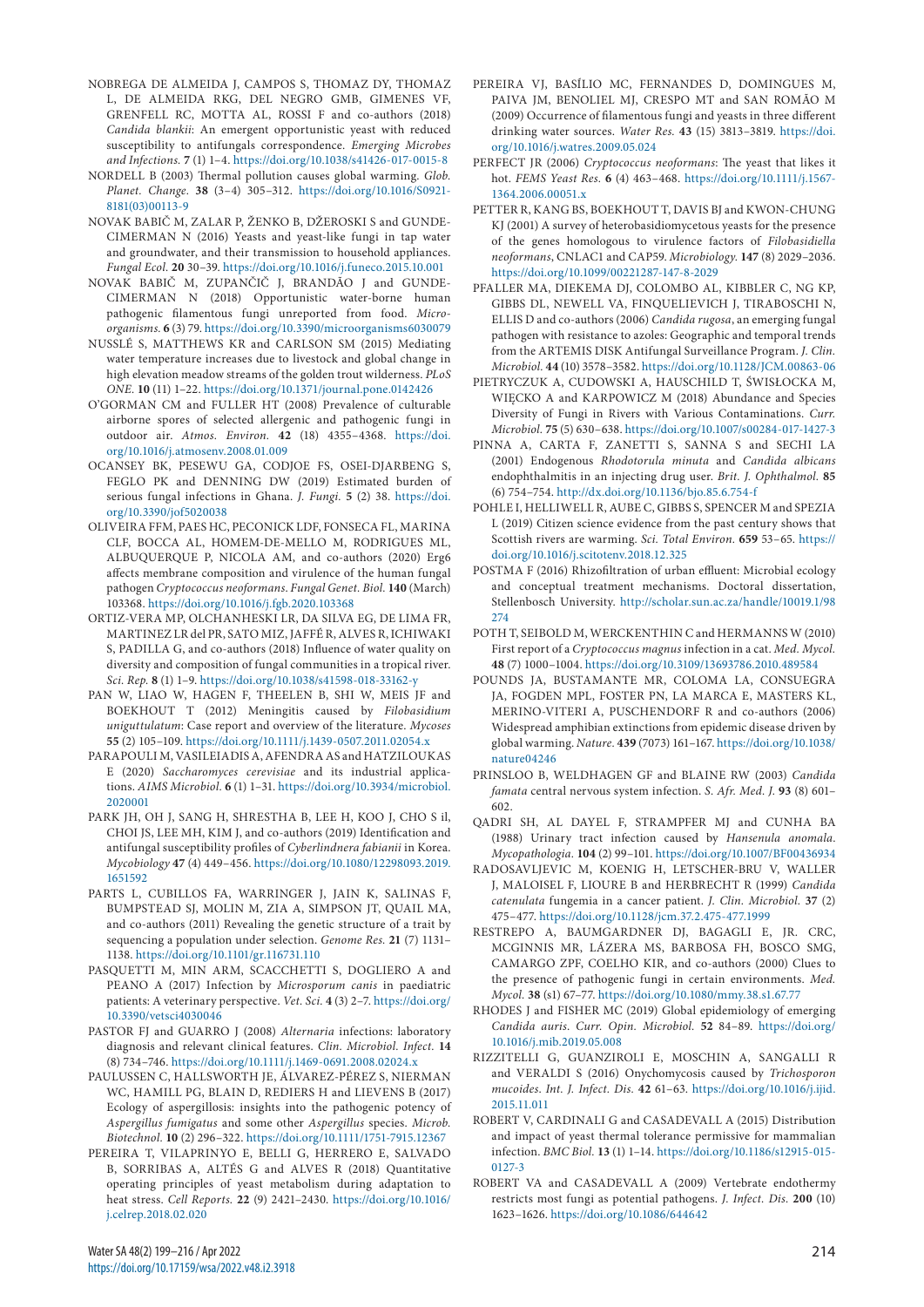- RODRIGUEZ JY, LE PAPE P, LOPEZ O, ESQUEA K, LABIOSA AL and ALVAREZ-MORENO C (2020) *Candida auris*: A latent threat to critically ill patients with coronavirus disease 2019. *Clin. Infect. Dis*. <https://doi.org/10.1093/cid/ciaa1595>
- ROHR JR, RAFFEL TR, ROMANSIC JM, MCCALLUM H and HUDSON PJ (2008) Evaluating the links between climate, disease spread, and amphibian declines. *Proc. Natl Acad. Sci. USA.* **105** (45) 17436–17441.<https://doi.org/10.1073/pnas.0806368105>
- RUAN SY, CHIEN JY, HOU YC and HSUEH PR (2010) Catheter-related fungemia caused by *Candida intermedia*. *Int. J. Infect. Dis.* **14** (2) e147–e149.<https://doi.org/10.1016/j.ijid.2009.03.015>
- SANDOVAL-DENIS M, SUTTON DA, FOTHERGILL AW, CANO-LIRA J, GENÉ J, DECOCK CA, DE HOOG GS and GUARRO J (2013) *Scopulariopsis*, a poorly known opportunistic fungus: Spectrum of species in clinical samples and in vitro responses to antifungal drugs. *J. Clin. Microbiol.* **51** (12) 3937–3943. [https://doi.](https://doi.org/10.1128/JCM.01927-13) [org/10.1128/JCM.01927-13](https://doi.org/10.1128/JCM.01927-13)
- SANZ AB, GARCÍA R, RODRÍGUEZ-PEÑA JM and ARROYO J (2018) The CWI pathway: Regulation of the transcriptional adaptive response to cell wall stress in yeast. *J. Fungi.* **4** (1) 1–12. [https://doi.](https://doi.org/10.3390/jof4010001) [org/10.3390/jof4010001](https://doi.org/10.3390/jof4010001)
- SATOH K, MAKIMURA K, HASUMI Y, NISHIYAMA Y, UCHIDA K and YAMAGUCHI H (2009) *Candida auris* sp. nov., a novel ascomycetous yeast isolated from the external ear canal of an inpatient in a Japanese hospital. *Microbiol. Immunol.* **53** (1) 41–44. <https://doi.org/10.1111/j.1348-0421.2008.00083.x>
- SCHIAVANO GF, PARLANI L, SISTI M, SEBASTIANELLI G and BRANDI G (2014) Occurrence of fungi in dialysis water and dialysate from eight haemodialysis units in central Italy. *J. Hosp. Infect.* **86** (3) 194–200. <https://doi.org/10.1016/j.jhin.2013.11.010>
- SCHWARTZ I and DENNING D (2019) The estimated burden of fungal diseases in South Africa. *J. Infect. Public Health* **12** (1) 124. [https://](https://doi.org/10.1016/j.jiph.2018.10.064) [doi.org/10.1016/j.jiph.2018.10.064](https://doi.org/10.1016/j.jiph.2018.10.064)
- SCHWINN A, EBERT J and BRÖCKER EB (1995) Frequency of *Trichophyton rubrum* in tinea capitis. *Mycoses.* **38** (1–2) 1–7. [https://](https://doi.org/10.1111/j.1439-0507.1995.tb00001.x) [doi.org/10.1111/j.1439-0507.1995.tb00001.x](https://doi.org/10.1111/j.1439-0507.1995.tb00001.x)
- SCOPPETTUOLO G, DONATO C, DE CAROLIS E, VELLA A, VACCARO L, LA GRECA A and FANTONI M (2014) *Candida utilis* catheter-related bloodstream infection. *Med. Mycol. Case Rep.* **6** 70–72. <https://doi.org/10.1016/j.mmcr.2014.10.003>
- SCORZONI L, DE LUCAS MP, MESA-ARANGO AC, FUSCO-ALMEIDA AM, LOZANO E, CUENCA-ESTRELLA M, MENDES-GIANNINI MJ and ZARAGOZA O (2013) Antifungal efficacy during *Candida krusei* infection in non-conventional models correlates with the yeast in vitro susceptibility profile. *PLoS ONE.* **8** (3). <https://doi.org/10.1371/journal.pone.0060047>
- SETH-SMITH HMB, BÜCHLER AC, HINIC V, MEDINGER M, WIDMER AF and EGLI A (2020) Bloodstream infection with *Candida kefyr*/*Kluyveromyces marxianus*: case report and draft genome. *Clin. Microbiol. Infect.* **26** (4) 522–524. [https://doi.org/](https://doi.org/10.1016/j.cmi.2019.11.014) [10.1016/j.cmi.2019.11.014](https://doi.org/10.1016/j.cmi.2019.11.014)
- SFAKIANAKIS A, KRASAGAKIS K, STEFANIDOU M, MARAKI S, KOUTSOPOULOS A, KOFTERIDIS D, SAMONIS G and TOSCA A (2007) Invasive cutaneous infection with *Geotrichum candidum* – Sequential treatment with amphotericin B and voriconazole. *Med. Mycol.* **45** (1) 81–84. <https://doi.org/10.1080/13693780600939948>
- SHARMA V, SHANKAR J and KOTAMARTHI V (2006) Endogeneous endophthalmitis caused by *Sporobolomyces salmonicolor*. *Eye.* **20** (8) 945-946.<https://doi.org/10.1038/sj.eye.6702051>
- SHINDE R, MANTUR B, PATIL G, PARANDE M and PARANDE A (2008) Meningitis due *to Rhodotorula glutinis* in an HIV infected patient. *Indian J. Med. Microbiol.* **26** (4) 375–377.
- SHOHAM S and LEVITZ SM (2005) The immune response to fungal infections. *Brit. J. Haematol.* **129** (5) 569–582. [https://doi.](https://doi.org/10.1111/j.1365-2141.2005.05397.x) [org/10.1111/j.1365-2141.2005.05397.x](https://doi.org/10.1111/j.1365-2141.2005.05397.x)
- SIGEE D (2005) *Freshwater Microbiology: Biodiversity and Dynamic Interactions of Microorganisms in the Aquatic Environment.* John Wiley & Sons, Hoboken.
- SILVA S, NEGRI M, HENRIQUES M, OLIVEIRA R, WILLIAMS DW and AZEREDO J (2012) *Candida glabrata, Candida parapsilosis* and *Candida tropicalis*: Biology, epidemiology, pathogenicity and antifungal resistance. *FEMS Microbiol. Rev.* **36** (2) 288–305. [https://](https://doi.org/10.1111/j.1574-6976.2011.00278.x) [doi.org/10.1111/j.1574-6976.2011.00278.x](https://doi.org/10.1111/j.1574-6976.2011.00278.x)
- SKIADA A, PAVLEAS I and DROGARI-APIRANTHITOU M (2017) Rare fungal infectious agents: a lurking enemy. *F1000Research.* **6** 1917.<https://doi.org/10.12688/f1000research.11124.1>
- SLÁVIKOVÁ E and VADKERTIOVÁ R (1997) Seasonal occurrence of yeasts and yeast-like organisms in the river Danube. *Anton. Leeuw. Int. J. Gen. Mol. Microbiol.* **72** (2) 77–80. [https://doi.org/](https://doi.org/10.1023/A:1000287005253) [10.1023/A:1000287005253](https://doi.org/10.1023/A:1000287005253)
- SO YS, JANG J, PARK G, XU J, OLSZEWSKI MA and BAHN YS (2018) Sho1 and msb2 play complementary but distinct roles in stress responses, sexual differentiation, and pathogenicity of *Cryptococcus neoformans*. *Front. Endocrinol.* **9** (December) 1–16. [https://doi.org/](https://doi.org/10.3389/fmicb.2018.02958) [10.3389/fmicb.2018.02958](https://doi.org/10.3389/fmicb.2018.02958)
- SOBER E (1981) The principle of parsimony. *Brit. J. Philos. Sci.* **32** (2) 145–156. <https://doi.org/10.1093/bjps/32.2.145>
- SOMBATMAITHAI A, PATTANAPRICHAKUL P, TUCHINDA P, SURAWAN T, MUANPRASART C, MATTHAPAN L and BUNYARATAVEJ S (2015) Tinea capitis caused by *Trichophyton tonsurans* presenting as an obscure patchy hair loss due to daily antifungal shampoo use. *Dermatol. Practical Concept.* **5** (2) 133–135. <https://doi.org/10.5826/dpc.0502a27>
- SOUSA MJ, ARDÖ Y and MCSWEENEY PLH (2001) Advances in the study of proteolysis during cheese ripening. *Int. Dairy J.* **11** (4–7) 327–345. [https://doi.org/10.1016/S0958-6946\(01\)00062-0](https://doi.org/10.1016/S0958-6946(01)00062-0)
- SPELLBERG B and MAERTENS J (2019) Mucormycosis. In: *Principles and Practice of Transplant Infectious Diseases.* 577–589. Springer, New York, NY. [https://doi.org/10.1007/978-1-4939-9034-4\\_34](https://doi.org/10.1007/978-1-4939-9034-4_34)
- STEENBERGEN JN, SHUMAN HA and CASADEVALL A (2001) *Cryptococcus neoformans* interactions with amoebae suggest an explanation for its virulence and intracellular pathogenic strategy in macrophages. *Proc. Natl Acad. Sci.* **98** (26) 15245–15250. [https://](https://doi.org/10.1073/pnas.261418798) [doi.org/10.1073/pnas.261418798](https://doi.org/10.1073/pnas.261418798)
- STONE W, JONES B-L, WILSENACH J and BOTHA A (2012) External Ecological Niche for *Candida albicans* within Reducing, Oxygen-Limited Zones of Wetlands. *Appl. Environ. Microbiol.* **78** (7) 2443– 2445.<https://doi.org/10.1128/aem.06343-11>
- SUGITA T, KAGAYA K, TAKASHIMA M, SUZUKI M, FUKAZAWA Y and NAKASE T (1999) A clinical isolate of *Candida palmioleophila* formerly identified as *Torulopsis candida*. *Jap. J. Med. Mycol.* **40** (1) 21–25.<https://doi.org/10.3314/jjmm.40.21>
- SULEYMAN G and ALANGADEN GJ (2016) Nosocomial fungal infections: epidemiology, infection control, and prevention. *Infect. Dis. Clinics N. Am.* **30** (4) 1023–1052. [https://doi.org/10.1016/j.idc.](https://doi.org/10.1016/j.idc.2016.07.008) [2016.07.008](https://doi.org/10.1016/j.idc.2016.07.008)
- TAJ-ALDEEN SJ, ABDULWAHAB A, KOLECKA A, DESHMUKH A, MEIS JF and BOEKHOUT T (2014) Uncommon opportunistic yeast bloodstream infections from Qatar. *Med. Mycol.* **52** (5) 549–553. <https://doi.org/10.1093/mmycol/myu016>
- TANG HJ, LAI CC and CHAO CM (2015) Central-line–associated bloodstream infection caused by *Sporobolomyces salmonicolor*. *Infect. Control Hospital Epidemiol.* **36** (9) 1111–1112. [https://doi.org/](https://doi.org/10.1017/ice.2015.158) [10.1017/ice.2015.158](https://doi.org/10.1017/ice.2015.158)
- TANSEY MR and BROCK TD (1972) The upper temperature limit for eukaryotic organisms. *Proc. Natl Acad. Sci.* **69** (9) 2426-2428. <https://doi.org/10.1073/pnas.69.9.2426>
- TERESHINA VM (2005) Thermotolerance in fungi: the role of heat shock proteins and trehalose. *Microbiology.* **74** (3) 247–257. [https://](https://doi.org/10.1007/s11021-005-0059-y) [doi.org/10.1007/s11021-005-0059-y](https://doi.org/10.1007/s11021-005-0059-y)
- TOPLIS B, BOSCH C, SCHWARTZ IS, KENYON C, BOEKHOUT T, PERFECT JR and BOTHA A (2020) The virulence factor urease and its unexplored role in the metabolism of *Cryptococcus neoformans*. *FEMS Yeast Res.* **20** (4) p.foaa031. [https://doi.org/](https://doi.org/10.1093/femsyr/foaa031) [10.1093/femsyr/foaa031](https://doi.org/10.1093/femsyr/foaa031)
- TREGUIER P, DAVID M, GARGALA G, CAMUS V, STAMATOULLAS A, MENARD A-L, LENAIN P, CONTENTIN N, LEMASLE E, LANIC H, and co-authors (2018) *Cyberlindnera jadinii* (teleomorph *Candida utilis*) candidaemia in a patient with aplastic anaemia: a case report. *JMM Case Reports.* **5** (8) 1–3. [https://doi.org/10.1099/](https://doi.org/10.1099/jmmcr.0.005160) [jmmcr.0.005160](https://doi.org/10.1099/jmmcr.0.005160)
- TROWBRIDGE J, LUDMER LM, RIDDLE VD, LEVY CS and BARTH WF (1999) *Candida lambica* polyarthritis in a patient with chronic alcoholism. *J. Rheumatol.* **26** (8) 1846–1848. [https://pubmed.ncbi.](https://pubmed.ncbi.nlm.nih.gov/10451090/) [nlm.nih.gov/10451090/](https://pubmed.ncbi.nlm.nih.gov/10451090/)
- UN WATER (2006) UN World Water Development Report. URL: <https://www.unwater.org/publications/water-shared-responsibility> (Accessed 11 March 2021).